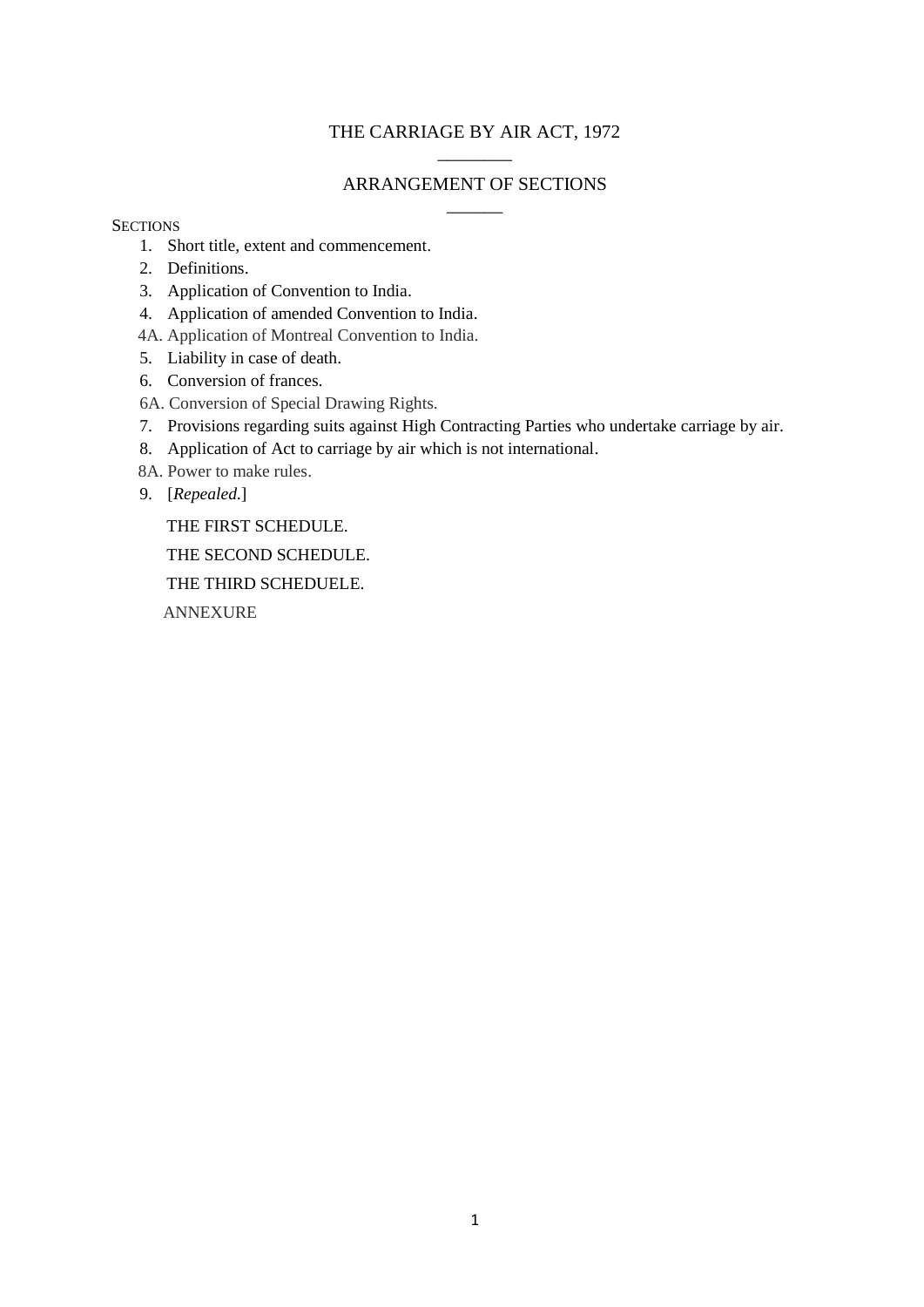# THE CARRIAGE BY AIR ACT, 1972

# ACT NO. 69 OF 1972

#### [19*th December*, 1972.]

An Act to give effect to the Convention for the unification of certain rules relating to international carriage by air signed at Warsaw on the 12th day of October, 1929 and to the said Convention as amended by the Hague Protocol on the 28th day of September,  $1955$ <sup>1</sup>[and also to the Montreal Convention signed on the 28th day of May, 1999 and to make provision for] applying the rules contained in the said Convention in its original form and in the amended form (subject to exceptions, adaptations and modifications) to non-international carriage by air and for matters connected therewith.

BE it enacted by Parliament in the Twenty-third Year of the Republic of India as follows:—

**1. Short title, extent and commencement.** (*1*) This Act may be called the Carriage by Air Act, 1972.

(*2*) It extends to the whole of India.

 $(3)$  It shall come into force on such date<sup>2</sup> as the Central Government may, by notification in the Official Gazette, appoint.

**2. Definitions.**—In this Act, unless the context otherwise requires,—

(*i*) "amended Convention" means the Convention as amended by the Hague Protocol on the 28th day of September, 1955;

(*ii*) "Convention" means the Convention for the unification of certain rules relating to international carriage by air signed at Warsaw on the 12th day of October, 1929.

<sup>3</sup>[*(iii*) "Montreal Convention" means the Convention for the unification of certain rules for international carriage by air signed at Montreal on the 28th day of May, 1999;

(*iv*) "Annexure" means the Annexure to this Act.]

**3. Application of Convention to India**.—(*1*) The rules contained in the First Schedule, being the provisions of the Convention relating to the rights and liabilities of carriers, passengers, consignors, consignees and other persons, shall, subject to the provisions of this Act, have the force of law in India in relation to any carriage by air to which those rules apply, irrespective of the nationality of the aircraft performing the carriage.

<sup>4</sup>[(2) For the purpose of this Act, the High Contracting Parties to the Convention and the date of enforcement of the said Convention shall be such as are included in Part I of the Annexure.]

(*3*) Any reference in the First Schedule to the territory of any High Contracting Party to the Convention shall be construed as a reference to all the territories in respect of which he is a party.

(*4*) Any reference in the First Schedule to agents of the carrier shall be construed as including a reference to servants of the carrier.

 $<sup>5</sup>$ [(5) The Central Government may, having regard to the objects of this Act, and if it considers</sup> necessary or expedient so to do, by notification in the Official Gazette, add to, or, as the case may be, omit from, Part I of the Annexure, any High Contracting Party and on such addition, or as the case may be, omission, such High Contracting Party shall be or shall cease to be, a High Contracting Party.]

**.** 

<sup>1.</sup> Subs. by Act 28 of 2009, s. 2, for "and to make provision for" (w.e.f. 1-7-2009).

<sup>2. 15</sup>th May, 1973, *vide* notification No. S.O. 170(E), dated 23rd March, 1973, *see* Gazette of India, Extraordinary, Part II, sec. 3(*ii*).

<sup>3.</sup> Ins. by Act 28 of 2009, s. 3 (w.e.f. 1-7-2009).

<sup>4.</sup> Subs. by s. 4,*ibid*., for sub-section (*2*) (w.e.f. 1-7-2009).

<sup>5.</sup> Subs. by s. 4, *ibid*., for sub-section (*5*) (w.e.f. 1-7-2009).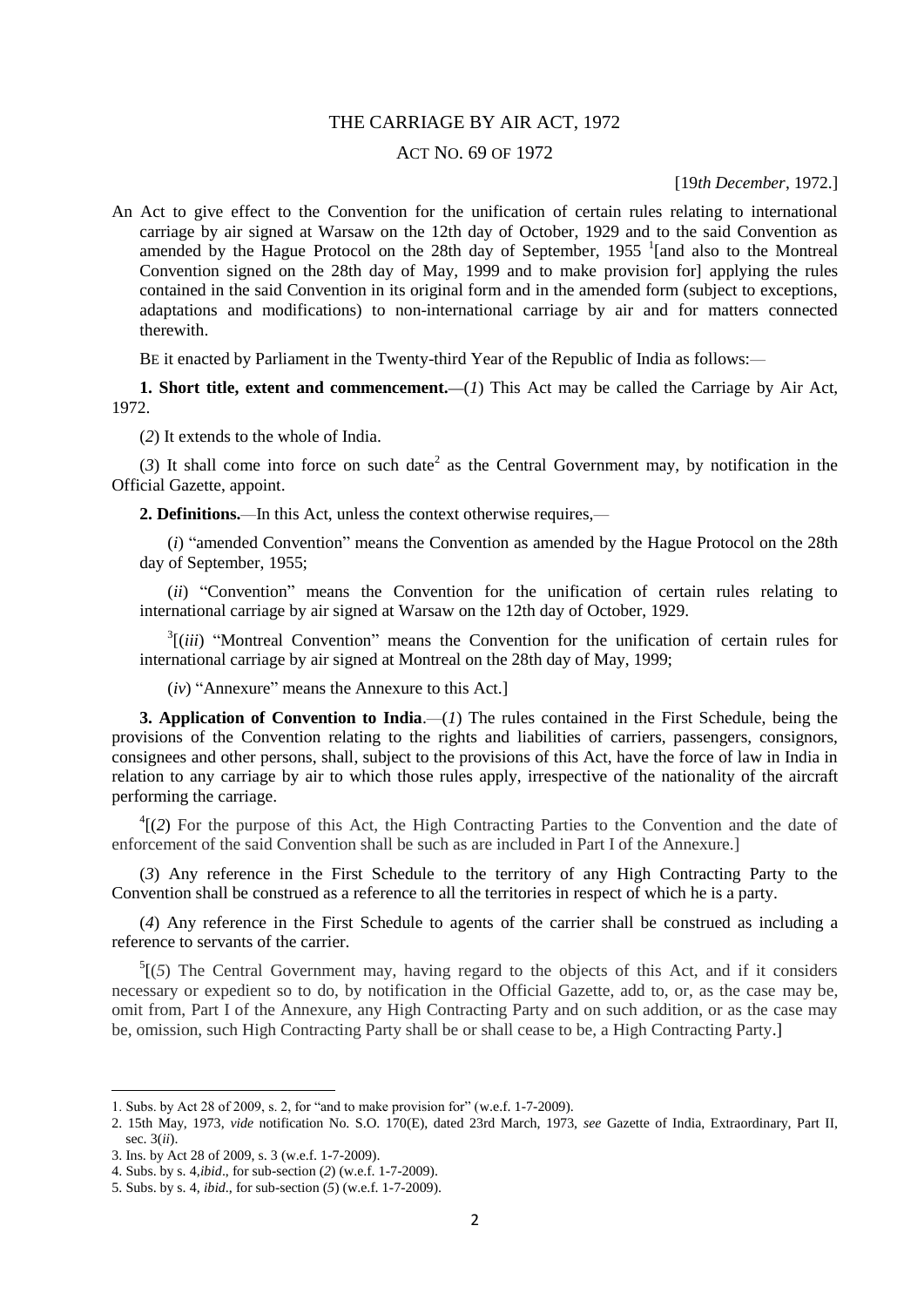**4. Application of amended Convention to India.**—(*1*) The rules contained in the Second Schedule, being the provisions of the amended Convention relating to the rights and liabilities of carriers, passengers, consignors, consignees and other persons, shall, subject to the provisions of this Act, have the force of law in India in relation to any carriage by air to which those rules apply, irrespective of the nationality of the aircraft performing the carriage.

<sup>1</sup>[(2) For the purpose of this Act, the High Contracting Parties to the amended Convention and the date of enforcement of the said amended Convention shall be such as are included in Part II of the Annexure.

(*2A*) The Central Government may, having regard to the objects of this Act, and if it considers necessary or expedient so to do, by notification in the Official Gazette, add to, or, as the case may be, omit from, Part II of the Annexure, any High Contracting Party and on such addition, or, as the case may be, omission, such High Contracting Party shall be or shall cease to be, a High Contracting Party.]

(*3*) Any reference in the Second Schedule to the territory of any High Contracting Party to the amended Convention shall be construed as a reference to all the territories in respect of which he is a party.

(*4*) Any reference in the Second Schedule to agents of the carrier shall be construed as including a reference to servants of the carrier.

2 [**4A. Application of Montreal Convention to India.—(***1*) The rules contained in the Third Schedule, being the provisions of the Montreal Convention relating to the rights and liabilities of carriers, passengers, consignors, consignees and other persons, shall, subject to the provisions of this Act, have the force of law in India in relation to any carriage by air to which those rules apply, irrespective of the nationality of the aircraft performing the carriage.

(*2*) For the purpose of this Act, the State Parties to the Montreal Convention and the date of enforcement of the said Montreal Convention shall be such as are included in Part III of the Annexure.

(*3*) Any reference in the Third Schedule to the territory of any State Party to the Montreal Convention shall be construed as a reference to all the territories in respect of which he is party.

(*4*) Any reference in the Third Schedule to agents of the carrier shall be construed as including a reference to servants of the carrier.

(*5*) The Central Government may, having regard to the objects of this Act, and if it considers necessary or expedient so to do, by notification in the Official Gazette, add to, or, as the case may be, omit from, Part III of the Annexure, any State Party and on such addition, or, as the case may be, omission, such State Party shall be or shall cease to be, a State Party.]

 $3(6)$  The Central Government may, having regard to the objects of the Act, and if it considers necessary or expedient so to do, by notification in the Official Gazette, give effect to the limits of liability, revised by the depository under rule 24 of Chapter III of the Third Schedule to this Act, for the purposes of determining the liabilities of the carriers and extent of compensation for damages under the said Chapter of that Schedule.]

**5. Liability in case of death.**—(*1*) Notwithstanding anything contained in the Fatal Accidents Act, 1855 (13 of 1855) or any other enactment or rule of law in force in any part of India, the rules contained in <sup>4</sup> [the First Schedule, the Second Schedule and the Third Schedule] shall, in all cases to which those rules apply, determine the liability of a carrier in respect of the death of a passenger.

(*2*) The liability shall be enforceable for the benefit of such of the members of the passengers family as sustained damage by reason of his death.

**.** 

<sup>1.</sup> Subs. by Act 28 of 2009, s. 5, for sub-section (*2*) (w.e.f. 1-7-2009).

<sup>2.</sup> Ins. by s. 6, *ibid*. (w.e.f. 1-7-2009).

<sup>3.</sup> Ins. by Act 12 of 2016, s. 2 (w.e.f. 21-3-2016).

<sup>4.</sup> Subs. by Act 28 of 2009, s. 7, for "the First Schedule and in the Second Schedule" (w.e.f. 1-7-2009).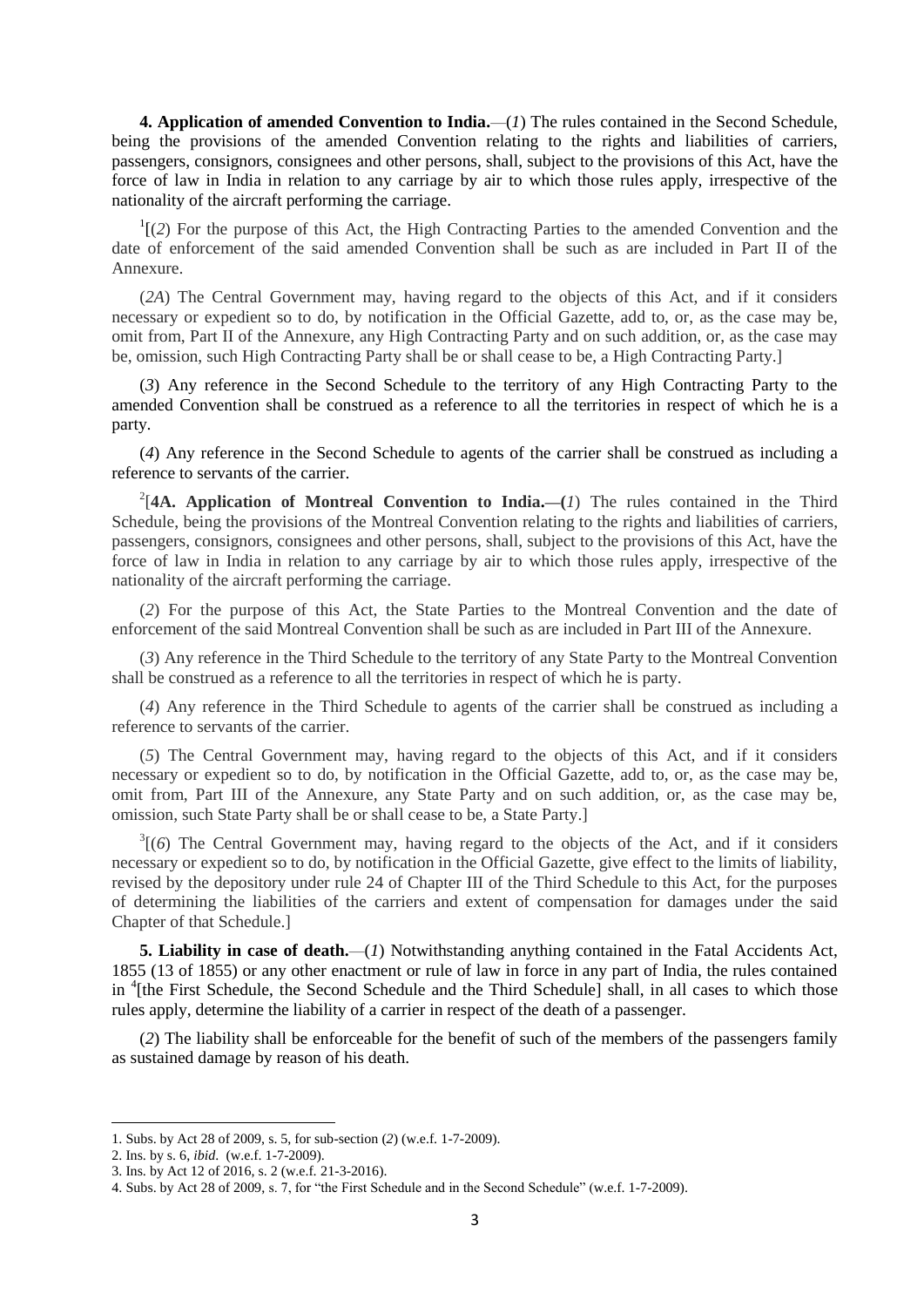*Explanation.*—In this sub-section, the expression "member of a family" means wife or husband, parent, step-parent, grand-parent, brother, sister, half-brother, half-sister, child, step-child and grandchild:

Provided that in deducing any such relationship as aforesaid any illegitimate person and any adopted person shall be treated or being, or as having been, the legitimate child of his mother and reputed father or, as the case may be, of his adopters.

(*3*) An action to enforce the liability may be brought by the personal representative of the passenger or by any person for whose benefit the liability is under sub-section (*2*) enforceable, but only one action shall be brought in India in respect of the death of any one passenger, and every such action by whomsoever brought shall be for the benefit of all such persons so entitled as aforesaid as either are domiciled in India or not being domiciled there express a desire to take the benefit of the action.

(*4*) Subject to the provisions of sub-section (*5*), the amount recovered in any such action, after deducting any costs not recovered from the defendant, shall be divided between the persons entitled in such proportion as the Court may direct.

(*5*) The Court before which any such action is brought may, at any stage of the proceedings, make any such order as appears to the Court to be just and equitable in view of the provisions of  $\frac{1}{1}$ [the First Schedule or of the Second Schedule or the Third Schedule], as the case may be, limiting the liability of a carrier and of any proceedings which have been or are likely to be commenced outside India in respect of the death of the passenger in question.

**6. Conversion of frances**.—Any sum in francs mentioned in rule 22 of the First Schedule or of the Second Schedule, as the case may be, shall, for the purpose of any action against a carrier, be converted into rupees at the rate of exchange prevailing on the date on which the amount of damages to be paid by the carrier is ascertained by the Court.

**2 [6A. Conversion of Special Drawing Rights.**—Any sum in Special Drawing Rights mentioned in rules 21 and 22 of the Third Schedule shall, for the purpose of any action against a carrier, be converted into rupees at the rate of exchange prevailing on the date on which the amount of damages to be paid by the carrier is ascertained by the Court in accordance with the provisions of rule 23 of the said Third Schedule.]

**7. Provisions regarding suits against High Contracting Parties who undertake carriage by air**.—(*1*) Every High Contracting Party to the Convention or the amended Convention, as the case may be, who has not availed himself of the provisions of the Additional Protocol thereto, shall, for the purposes of any suit brought in a Court in India in accordance with the provisions of rule 28 of the First Schedule, or of the Second Schedule, as the case may be, to enforce a claim in respect of carriage undertaken by him, be deemed to have submitted to the jurisdiction of that Court and to be a person for the purposes of the Code of Civil Procedure, 1908 (5 of 1908).

(*2*) The High Court may make rules of procedure providing for all matters which may be expedient to enable such suits to be instituted and carried on.

(*3*) Nothing in this section shall authorise any Court to attach or sell any property of a High Contracting Party to the Convention or to the amended Convention.

**8. Application of Act to carriage by air which is not international.**—(*1*) The Central Government may, by notification in the Official Gazette, apply the rules contained in the First Schedule and any provision of section 3 or section 5 or section 6 to such carriage by air, not being international carriage by air as defined in the First Schedule, as may be specified in the notification, subject, however, to such exceptions, adaptations and modifications, if any, as may be so specified.

(*2*) The Central Government may, by notification in the Official Gazette, apply the rules contained in the Second Schedule and any provision of section 4 or section 5 or section 6 to such carriage by air, not being international carriage by air as defined in the Second Schedule, as may be specified in the

1

<sup>1.</sup> Subs. by Act 28 of 2009, s. 7, for "the First Schedule or of the Second Schedule"(w.e.f. 1-7-2009).

<sup>2.</sup> Ins. by s. 8, *ibid*(w.e.f. 1-7-2009).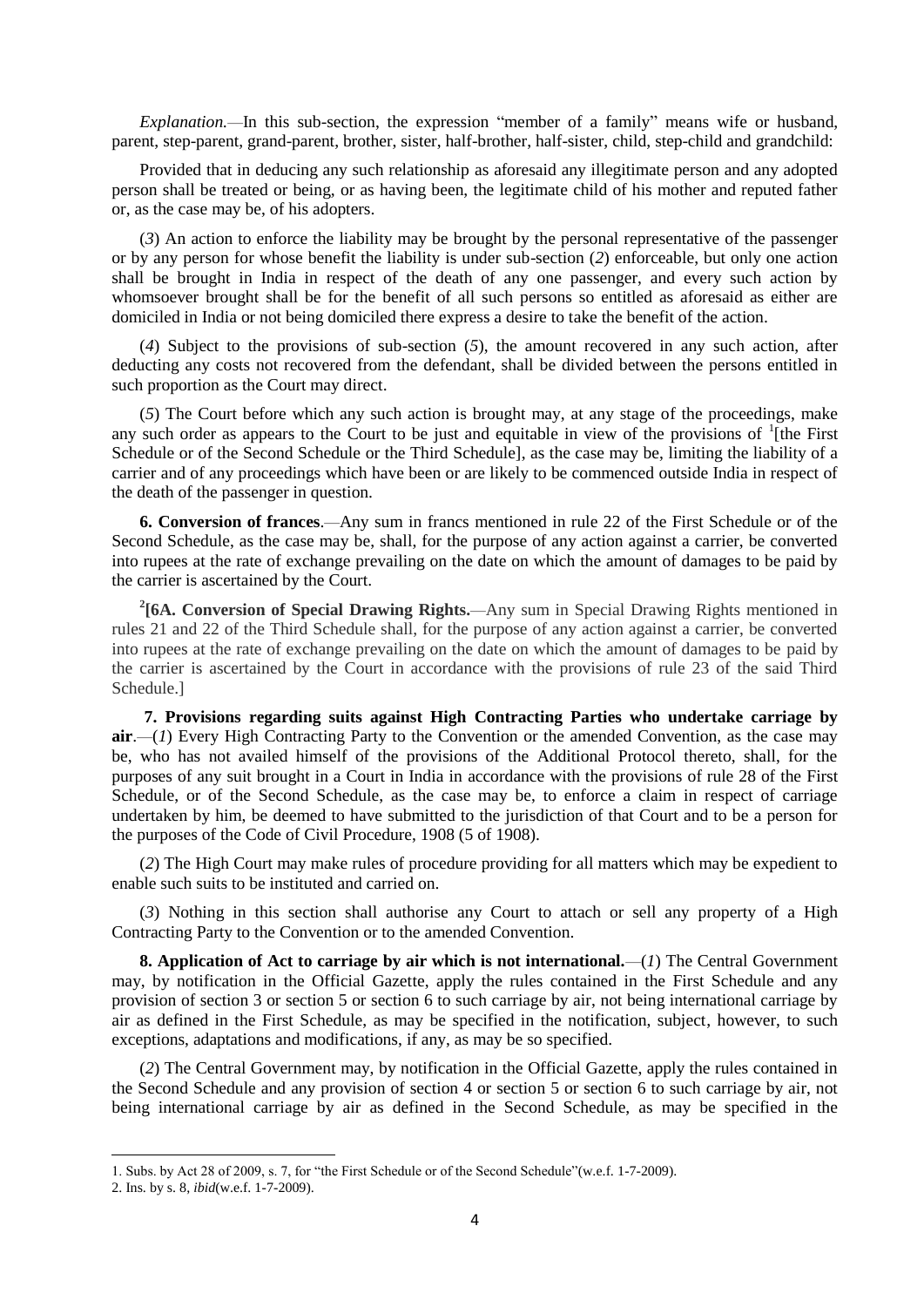notification, subject, however, to such exceptions, adaptations and modifications, if any, as may be so specified.

 $I(\mathcal{A})$  The Central Government may, by notification in the Official Gazette, apply the rules contained in the Third Schedule and any provision of section 4A or section 5 or section 6A to such carriage by air, not being international carriage by air as defined in the Third Schedule, as may be specified in the notification, subject, however, to such exceptions, adaptations and modifications, if any, as may be so specified.]

<sup>2</sup>[8A. Power to make rules.—(*1*) The Central Government may, by notification in the Official Gazette, make rules for carrying out the provisions of this Act.

(*2*) Every rule made and every notification issued under this Act shall be laid, as soon as may be after it is made or issued, before each House of Parliament, while it is in session, for a total period of thirty days which may be comprised in one session or in two or more successive sessions, and if, before the expiry of the session immediately following the session or the successive sessions aforesaid, both Houses agree in making any modification in the rule or the notification or both Houses agree that the rule or notification should not be made or issued, the rule or notification shall thereafter have effect only in such modified form or be of no effect, as the case may be; so, however, that any such modification or annulment shall be without prejudice to the validity of anything previously done under that rule or notification.]

**9**. [*Repeal*.] *Rep. by the Repealing and Amending Act*, 1978 (38 *of* 1978), *s*. 2 *and First Schedule* (*w.e.f*. 26-11-1978).

**.** 

<sup>1.</sup> Subs. by Act 28 of 2009, s. 9, for sub-section (*3*) (w.e.f. 1-7-2009).

<sup>2.</sup> Ins. by Act 12 of 2016, s. 3 (w.e.f. 21-3-2016).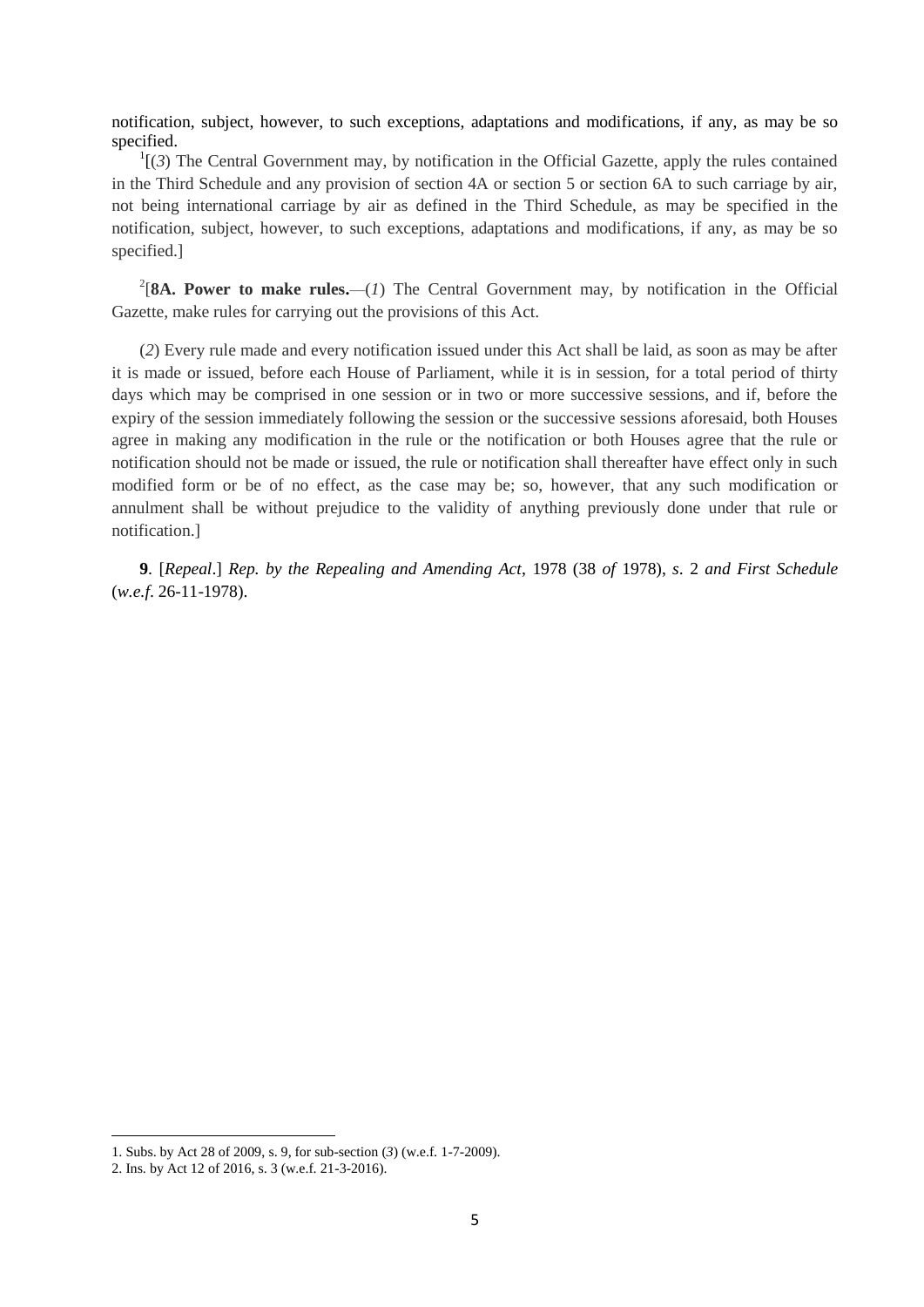#### THE FIRST SCHEDULE

# (*See* section 3)

# CHAPTER I

#### RULES

#### SCOPE—DEFINITIONS

1. (*1*) These rules apply to all international carriage of persons, luggage or goods performed by aircraft for reward. They apply also to such carriage when performed gratuitously by an air transport undertaking.

(*2*) In these rules, "High Contracting Party" means a High Contracting Party to the Convention.

(*3*) For the purposes of these rules, the expression "international carriage" means any carriage in which according to the contract made by the parties, the place of departure and the place of destination, whether or not there be a break in the carriage or a transhipment, are situated either within the territories of two High Contracting Parties, or within the territory of a single High Contracting Party, if there is an agreed stopping place within a territory subject to the sovereignty, suzerainty, mandate or authority of another Power, even though that Power is not a party to the Convention. A carriage without such an agreed stopping place between territories subject to the sovereignty, suzerainty, mandate or authority of the same High Contracting Party is not deemed to be international for the purposes of these rules.

(*4*) A carriage to be performed by several successive air carriers is deemed, for the purposes of these rules, to be one undivided carriage, if it has been regarded by the parties as a single operation, whether it has been agreed upon under the form of a single contract or of a series of contracts, and it does not lose its international character merely because one contract or a series of contracts is to be performed entirely within a territory subject to the sovereignty, suzerainty, mandate or authority of the same High Contracting Party.

2. (*1*) These rules apply to carriage performed by the State or by legally constituted public bodies provided it falls within the conditions laid down in rule 1.

(*2*) These rules do not apply to carriage performed under the terms of any international postal **Convention** 

## CHAPTER II

#### DOCUMENTS OFCARRIAGE

### *Part*I.—*Passenger ticket*

3. (*1*) For the carriage of passengers the carrier must deliver a passenger ticket which shall contain the following particulars:—

(*a*) the place and date of issue;

(*b*) the place of departure and of destination;

(*c*) the agreed stopping places, provided that the carrier may reserve the right to alter the stopping places in case of necessity, and that if he exercised that right, the alteration shall not have the effect of depriving the carriage of its international character;

(*d*) the name and address of the carrier or carriers;

(*e*) a statement that the carriage is subject to the rules relating to liability contained in this Schedule.

(*2*) The absence, irregularity or loss of the passenger ticket does not affect the existence or the validity of the contract of carriage, which shall nonetheless be subject to these rules. Nevertheless, if the carrier accepts a passenger without a passenger ticket having been delivered he shall not be entitled to avail himself of those provisions of this Schedule which exclude or limit his liability.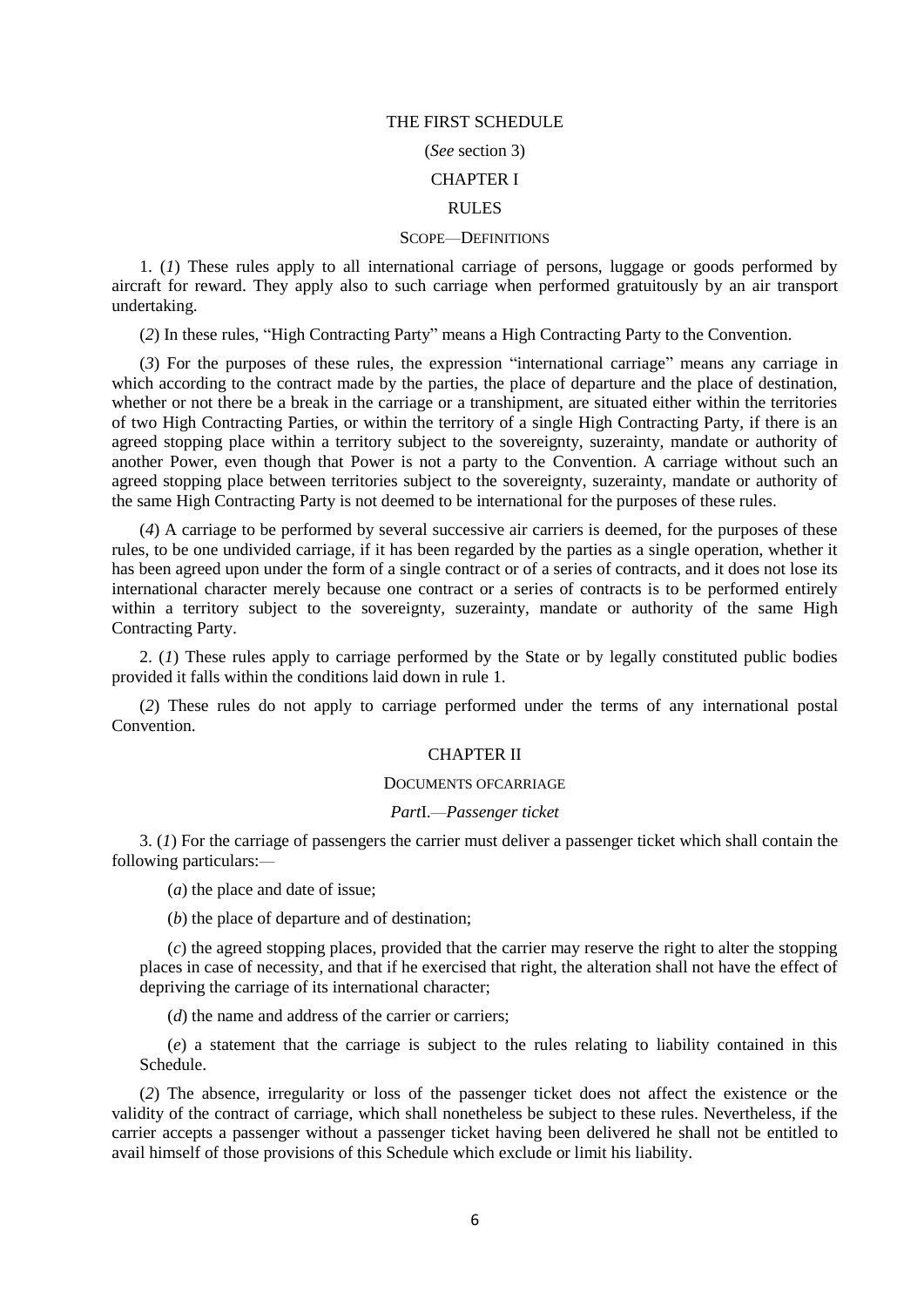### *Part* II*.—Luggage ticket*

4. (*1*) For the carriage of luggage, other than small personal objects of which the passenger takes charge himself, the carrier must deliver a luggage ticket.

(*2*) The luggage ticket shall be made out in duplicate, one part for the passenger and the other part for the carrier.

(*3*) The luggage ticket shall contain the following particulars:—

(*a*) the place and date of issue;

- (*b*) the place of departure and of destination;
- (*c*) the name and address of the carrier or carriers;

(*d*) thenumber of the passenger ticket;

(*e*) a statement that delivery of the luggage will be made to the bearer of the luggage ticket;

(*f*) the number and weight of the packages;

(*g*) the amount of the value declared in accordance with rule 22(*2*);

(*h*) a statement that the carriage is subject to the rules relating to liability contained in this Schedule.

(*4*) The absence, irregularity or loss of the luggage ticket does not affect the existence or the validity of the contract of carriage, which shall none the less be subject to these rules. Nevertheless, if the carrier accepts luggage without a luggage ticket having been delivered, or if the luggage ticket does not contain the particulars set out at (*d*), (*f*) and (*h*) of sub-rule (*3*), the carrier shall not be entitled to avail himself of those provisions of this Schedule which exclude or limit his liability.

#### *Part* III*.—Air consignment note*

5. (*1*) Every carrier of goods has the right to require the consignor to make out and hand over to him a document called an "air consignment note"; every consignor has the right to require the carrier to accept this document.

(*2*) The absence, irregularity or loss of this document does not affect the existence or the validity of the contract of carriage which shall, subject to the provisions of rule 9, be nonetheless governed by these rules.

6. (*1*) The air consignment note shall be made out by the consignor in three original parts and be handed over with the goods.

(*2*) The first part shall be marked "for the carrier" and shall be signed by the consignor. The second part shall be marked "for the consignee"; it shall be signed by the consignor and by the carrier and shall accompany the goods. The third part shall be signed by the carrier and handed by him to the consignor after the goods have been accepted.

(*3*) The carrier shall sign an acceptance of the goods.

(*4*) The signature of the carrier may be stamped; that of the consignor may be printed or stamped.

(*5*) If, at the request of the consignor, the carrier makes out the air consignment note, he shall be deemed, subject to proof to the contrary, to have done so on behalf of the consignor.

7. The carrier of goods has the right to require the consignor to make out separate consignment notes when there is more than one package.

8. The air consignment note shall contain the following particulars:—

(*a*) the place and date of its execution;

(*b*) the place of departure and of destination;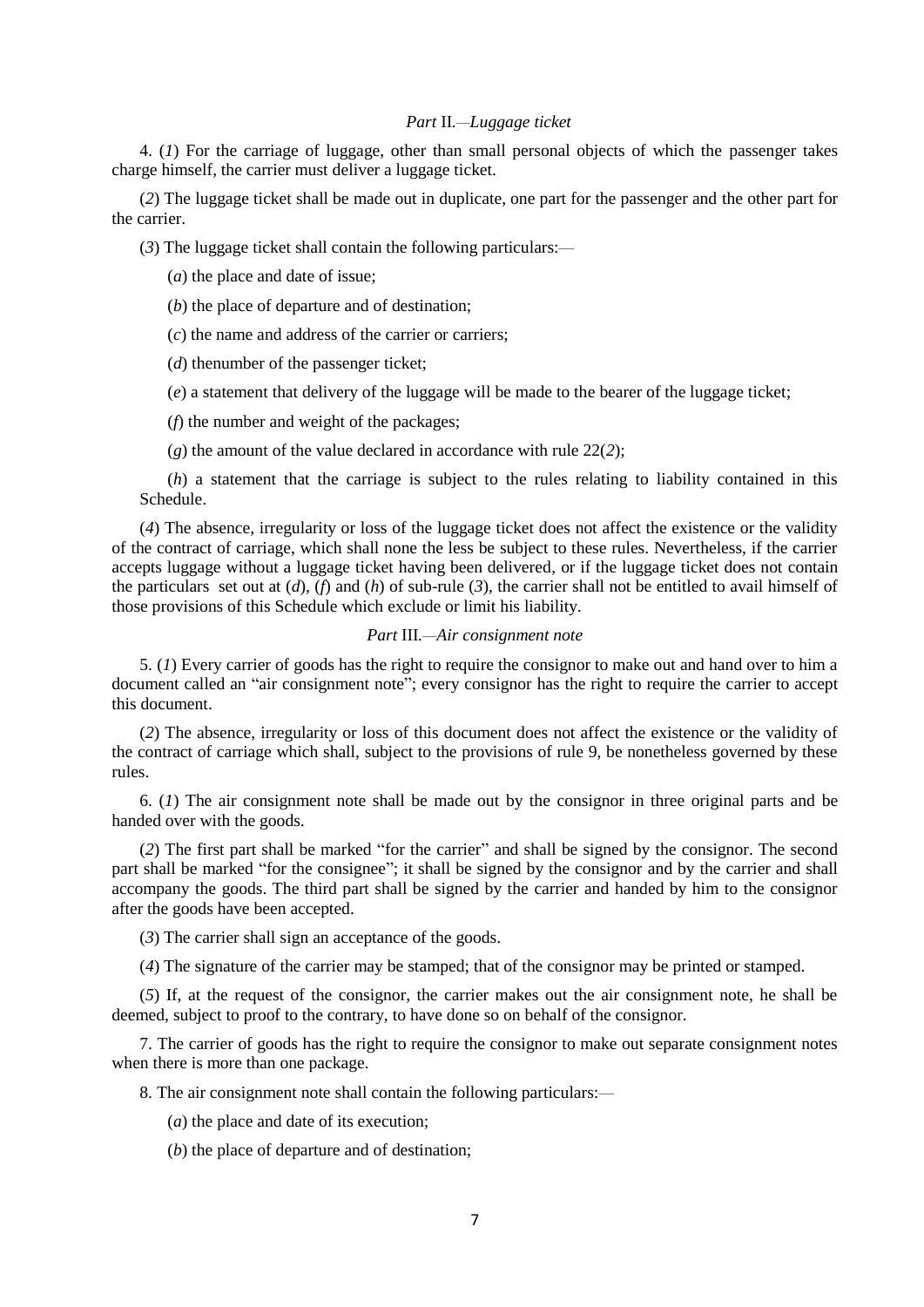(*c*) the agreed stopping places, provided that the carrier may reserve the right to alter the stopping places in case of necessity, and that if he exercises that right the alteration shall not have the effect of depriving the carriage of its international character;

(*d*) the name and address of the consignor;

(*e*) the name and address of the first carrier;

(*f*) the name and address of the consignee, if the case so requires;

(*g*) the nature of the goods;

(*h*) the number of the packages, the method of packing and the particular marks or numbers upon them;

(*i*) the weight, the quantity and the volume or dimensions of the goods;

(*j*) the apparent condition of the goods and of the packing;

(*k*) the freight, if it has been agreed upon, the date and place of payment, and the person who is to pay it;

(*l*) if the goods are sent for payment on delivery, the price of the goods, and if the case so requires, the amount of the expenses incurred;

(*m*) the amount of the value declared in accordance with rule 22(*2*);

(*n*) the number of parts of the air consignment note;

(*o*) the documents handed to the carrier to accompany the air consignment note;

(*p*) the time fixed for the completion of the carriage and a brief note of the route to be followed, if these matters have been agreed upon;

(*q*) a statement that the carriage is subject to the rules relating to liability contained in this Schedule.

9. If the carrier accepts goods without an air consignment note having been made out, or if the air consignment note does not contain all the particulars set out in rule 8 (*a*) to (*i*) inclusive and (*q*), the carrier shall not be entitled to avail himself of the provisions of this Schedule which exclude or limit his liability.

10. (*1*) The consignor is responsible for the correctness of the particulars and statements relating to the goods which he inserts in the air consignment note.

(*2*) The consignor will be liable for all damage suffered by the carrier or any other person by reason of the irregularity, incorrectness or incompleteness of the said particulars and statements.

11. (*1*) The air consignment note is *prima facie* evidence of the conclusion of the contract, of the receipt of the goods and of the conditions of carriage.

(*2*) The statements in the air consignment note relating to the weight, dimensions and packing of the goods, as well as those relating to the number of packages, are *prima facie* evidence of the facts stated; those relating to the quantity, volume and condition of the goods do not constitute evidence against the carrier except so far as they both have been, and are stated in the air consignment note to have been, checked by him in the presence of the consignor, or relate to the apparent condition of the goods.

12. (*1*) Subject to his liability to carry out all his obligations under the contract of carriage, the consignor has the right to dispose of the goods by withdrawing them at the aerodrome of departure or destination, or by stopping them in the course of the journey on any landing or, by calling for them to be delivered at the place of destination or in the course of the journey to a person other than the consignee named in the air consignment note, or by requiring them to be returned to the aerodrome of departure. He must not exercise the right of disposition in such a way as to prejudice the carrier or other consignors and he must repay any expenses occasioned by the exercise of this right.

(*2*) If it is impossible to carry out the orders of the consignor the carrier must so inform him forthwith.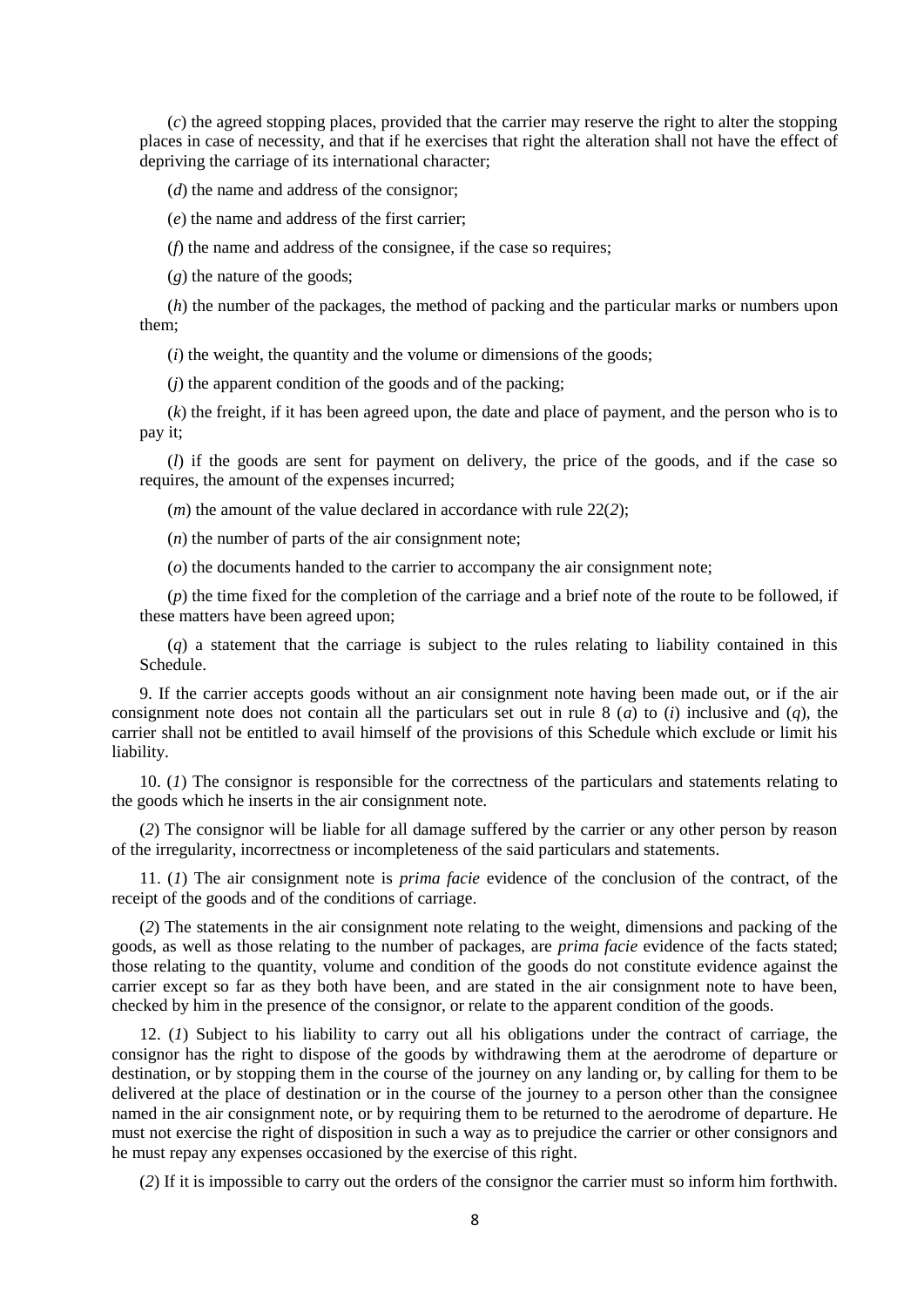(*3*) If the carrier obeys the orders of the consignor for the disposition of the goods without requiring the production of the part of the air consignment note delivered to the latter, he will be liable, without prejudice to his right of recovery from the consignor, for any damage which may be caused thereby to any person who is lawfully in possession of that part of the air consignment note.

(*4*) The right conferred on the consignor ceases at the moment when that of the consignee begins in accordance with rule13. Nevertheless, if the consignee declines to accept the consignment note or the goods, or if he cannot be communicated with, the consignor resumes his rights of dispositions.

13. (*1*) Except in the circumstances set out in rule 12, the consignee is entitled, on arrival of the goods at the place of destination, to require the carrier to hand over to him the air consignment note and to deliver the goods to him, on payment of the charges due and on complying with the conditions of carriage set out in the air consignment note.

(*2*) Uuless it is otherwise agreed, it is the duty of the carrier to give notice to the consignee as soon as the goods arrive.

(*3*) If the carrier admits the loss of the goods, or if the goods have not arrived at the expiration of seven days after the date on which they ought to have arrived, the consignee is entitled to put into force against the carrier the rights which flow from the contract of carriage.

14. The consignor and the consignee can respectively enforce all the rights given to them by rules 12 and 13, each in his own name, whether he is acting in his own interest or in the interest of another, provided that he carries out the obligations imposed by the contract.

15. (*1*) Rules 12, 13 and 14 do not affect either the relations of the consignor or the consignee, with each other or the mutual relations of third parties whose rights are derived either from the consignor or from the consignee.

(*2*) The provisions of rules 12, 13 and 14 can only be varied by express provision in the air consignment note.

16. (*1*) The consignor must furnish such information and attach to the air consignment note such documents as are necessary to meet the formalities of customs, octroi or police before the goods can be delivered to the consignee. The consignor is liable to the carrier for any damage occasioned by the absence, insufficiency or irregularity of any such information or documents, unless the damage is due to the fault of the carrier or his agents.

(*2*) The carrier is under no obligation to enquire into the correctness or sufficiency of such information or documents.

# CHAPTER III

#### LIABILITY OF THE CARRIER

17. The carrier is liable for damage sustained in the event of the death or wounding of a passenger or any other bodily injury suffered by a passenger, if the accident which caused the damage so sustained took place on board the aircraft or in the course of any of the operations of embarking or disembarking.

18. (*1*) The carrier is liable for damage sustained in the event of the destruction or loss of, or of damage to, any registered luggage or any goods, if the occurrence which caused the damage so sustained took place during the carriage by air.

(*2*) The carriage by air within the meaning of sub-rule (*1*) comprises the period during which the luggage or goods are in charge of the carrier, whether in an aerodrome or on board an aircraft or, in the case of a landing outside an aerodrome, in any place whatsoever.

(*3*) The period of the carriage by air does not extend to any carriage by land, by sea or by river performed outside an aerodrome. If, however, such a carriage takes place in the performance of a contract for carriage by air, for the purpose of loading, delivery or transhipment, any damage is presumed, subject to proof to the contrary, to have been the result of an event which took place during the carriage by air.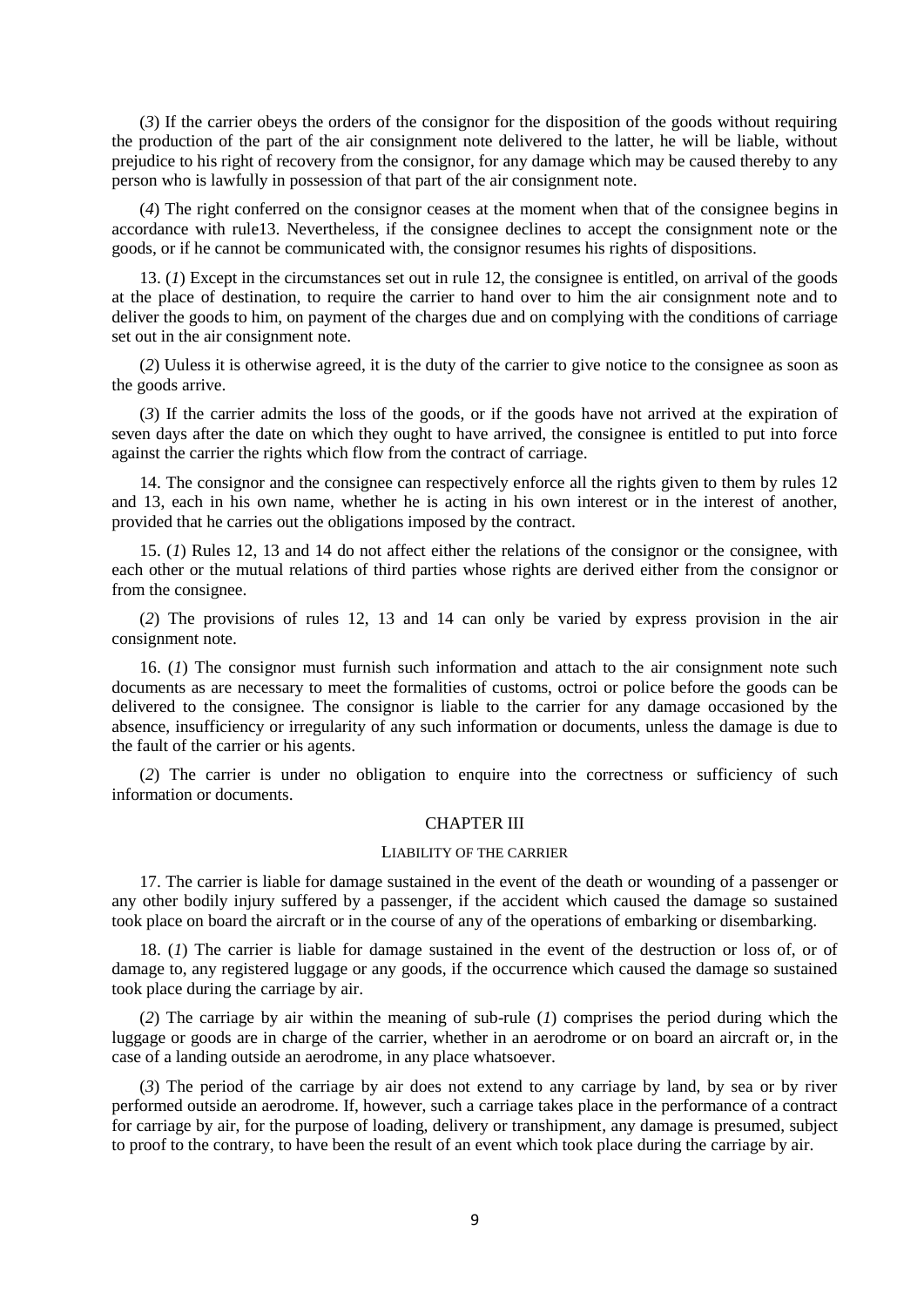19. The carrier is liable for damage occasioned by delay in the carriage by air of passengers, luggage or goods.

20. (*1*) The carrier is not liable if he proves that he and his agents have taken all necessary measures to avoid the damage or that it was impossible for him or them to take such measures.

(*2*) In the carriage of goods and luggage the carrier is not liable if he proves that the damage was occasioned by negligent pilotage or negligence in the handling of the aircraft or in navigation and that, in all other respects, he and his agents have taken all necessary measures to avoid the damage.

21. If the carrier proves that the damage was caused by or contributed to by the negligence of the injured person the Court may exonerate the carrier wholly or partly from his liability.

22. (*1*) In the carriage of passengers the liability of the carrier for each passenger is limited to the sum of 1,25,000 francs. Where damages may be awarded in the form of periodical payments, the equivalent capital value of the said payments shall not exceed 1,25,000 francs. Nevertheless, by special contract the carrier and the passenger may agree to a higher limit of liability.

(*2*) In the carriage of registered luggage and of goods, the liability of the carrier is limited to a sum of 250 francs per kilogramme, unless the consignor has made, at the time when the package was handed over to the carrier, a special declaration of the value at delivery and has paid a supplementary sum if the case so requires. In that case the carrier will be liable to pay a sum not exceeding the declared sum, unless he proves that that sum is greater than the actual value to the consignor at delivery.

(*3*) As regards objects of which the passenger takes charge himself the liability of the carrier is limited to 5,000 francs per passenger.

(*4*) The sums mentioned in this rule shall be deemed to refer to the French franc consisting of sixtyfive and a half milligrammes gold of millesimal fineness nine hundred.

23. (*1*) Any provision tending to relieve the carrier of liability or to fix a lower limit then that which is laid down in these rules shall be null and void, but the nullity of any such provision does not involve the nullity of the whole contract which shall remain subject to the provisions of this Schedule.

24. (*1*) In the cases covered by rules 18 and 19 any action for damages, however founded, can only brought subject to the conditions and limits set out in this Schedule.

(*2*) In the cases covered by rule 17, the provisions of sub-rule (*1*) also apply, without prejudice to the questions as to who are the persons who have the right to bring suit and what are their respective rights.

25. (*1*) The carrier shall not be entitled to avail himself of the provisions of this Schedule which exclude or limit his liability, if the damage is caused by his wilful misconduct or by such default on his part as is in the opinion of the Court equivalent to wilful misconduct.

(*2*) Similarly the carrier shall not be entitled to avail himself of the said provisions, if the damage is caused as aforesaid by any agent of the carrier acting within the scope of his employment.

26. (*1*) Receipt by the person entitled to delivery of luggage or goods without complaint is *prima facie* evidence that the same have been delivered in good condition and in accordance with the document of carriage.

(*2*) In the case of damage, the person entitled to delivery must complain to the carrier forthwith after the discovery of the damage, and, at the latest, within three days from the date of receipt in the case of luggage and seven days from the date of receipt in the case of goods. In the case of delay the complaint must be made at the latest within fourteen days from the date on which the luggage or goods have been placed at his disposal.

(*3*) Every complaint must be made in writing upon the document of carriage or by separate notice in writing despatched within the times aforesaid.

(*4*) Failing complaint within the times aforesaid, no action shall lie against the carrier, save in the case of fraud on his part.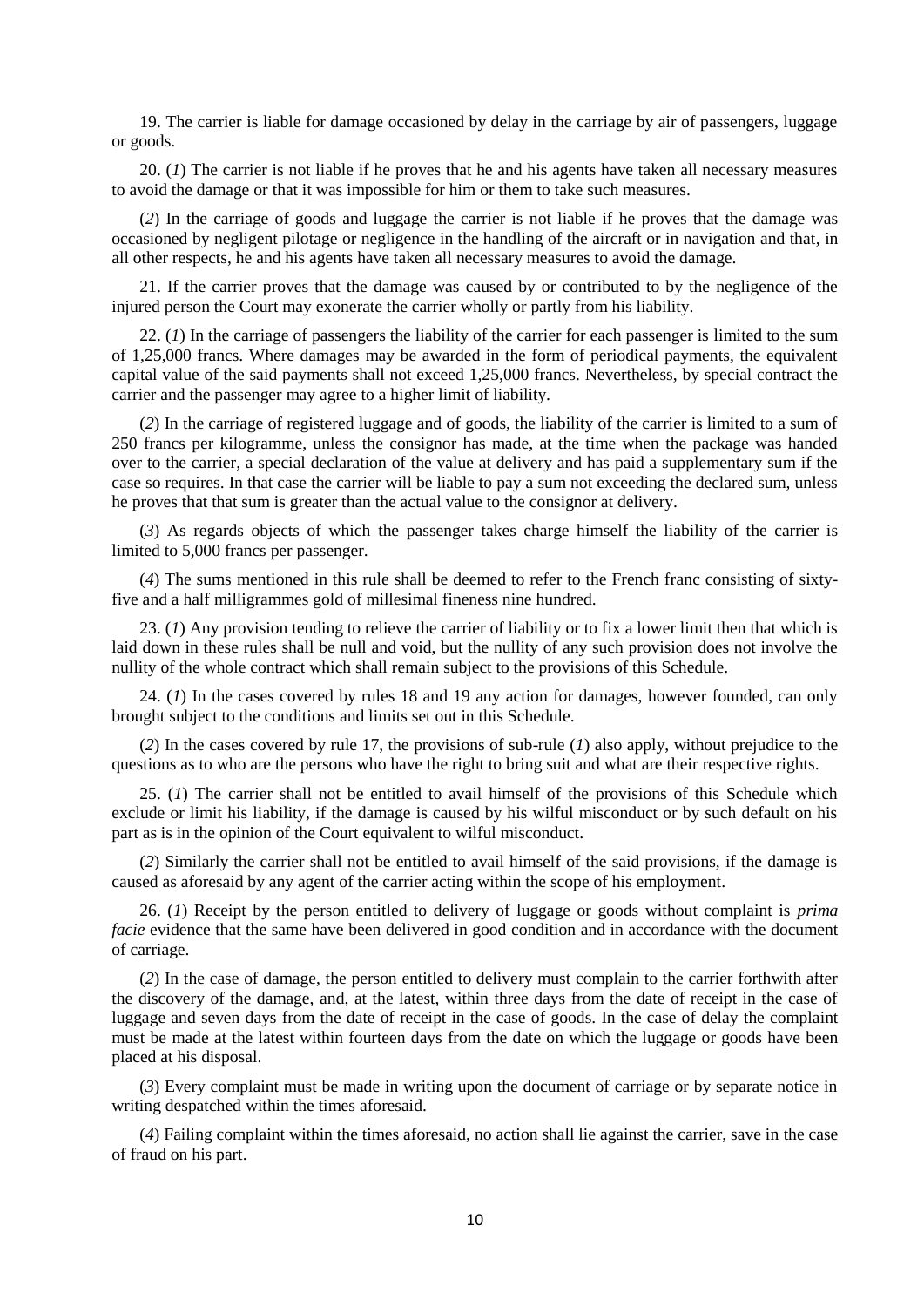27. In the case of the death of the person liable, an action for damages lies in accordance with these rules against those legally representing his estate.

28. An action for damages must be brought at the option of the plaintiff, either before the Court having jurisdiction where the carrier is ordinarily resident, or has his principal place of business, or has an establishment by which the contract has been made or before the Court having jurisdiction at the place of destination.

29. The right of damages shall be extinguished if an action is not brought within two years, reckoned from the date of arrival at the destination, or from the date on which the aircraft ought to have arrived, or from the date on which the carriage stopped.

30. (*1*) In the case of carriage to be performed by various successive carriers and falling within the definition set out in sub-rule (*4*) of rule 1, each carrier who accepts passengers, luggage or goods is subjected to the rules set out in this Schedule, and is deemed to be one of the contracting parties to the contract of carriage in so far as the contract deals with that part of the carriage which is performed under his supervision.

(*2*) In the case of carriage of this nature, the passenger or his representative can take action only against the carrier who performed the carriage during which the accident or the delay occurred, save in the case where, by express agreement, the first carrier has assumed liability for the whole journey.

(*3*) As regards luggage or goods, the passenger or consignor will have a right of action against the first carrier, and the passenger or consignee who is entitled to delivery will have a right of action against the last carrier, and further, each may take action against the carrier who performed the carriage during which the destruction, loss, damage or delay took place. These carriers will be jointly and severally liable to the passenger or to the consignor or consignee.

### CHAPTER IV

### PROVISIONS RELATING TO COMBINED CARRIAGE

31. (*1*) In the case of combined carriage performed partly by air and partly by any other mode of carriage, the provisions of this Schedule apply only to the carriage by air, provided that the carriage by air falls within the terms of rule 1.

(*2*) Nothing in this Schedule shall prevent the parties in the case of combined carriage from inserting in the document of air carriage conditions ralating to other modes of carriage, provided that the provisions of this Schedule are observed as regards the carriage by air.

### CHAPTER V

#### GENERAL AND FINAL PROVISIONS

32. Any clause contained in the contract and all special agreements entered into before the damage occurred by which the parties purport to infringe the rules laid down by this Schedule, whether by deciding the law to be applied, or by altering the rules as to jurisdiction, shall be null and void. Nevertheless for the carriage of goods arbitration clauses are allowed, subject to these rules, if the arbitration is to take place in the territory of one of the High Contracting Parties within one of the jurisdiction referred to in rule 28.

33. Nothing contained in this Schedule shall prevent the carrier either from refusing to enter into any contract of carriage, or from making regulations which do not conflict with the provisions of this Schedule.

34. This Schedule does not apply to international carriage by air performed by way of experimental trial by air navigation undertakings with the view to the establishment of a regular line of air navigation, nor does it apply to carriage performed in extraordinary circumstances outside the normal scope of an aircarrier's business.

35. The expression "days" when used in these rules means current days, not working days.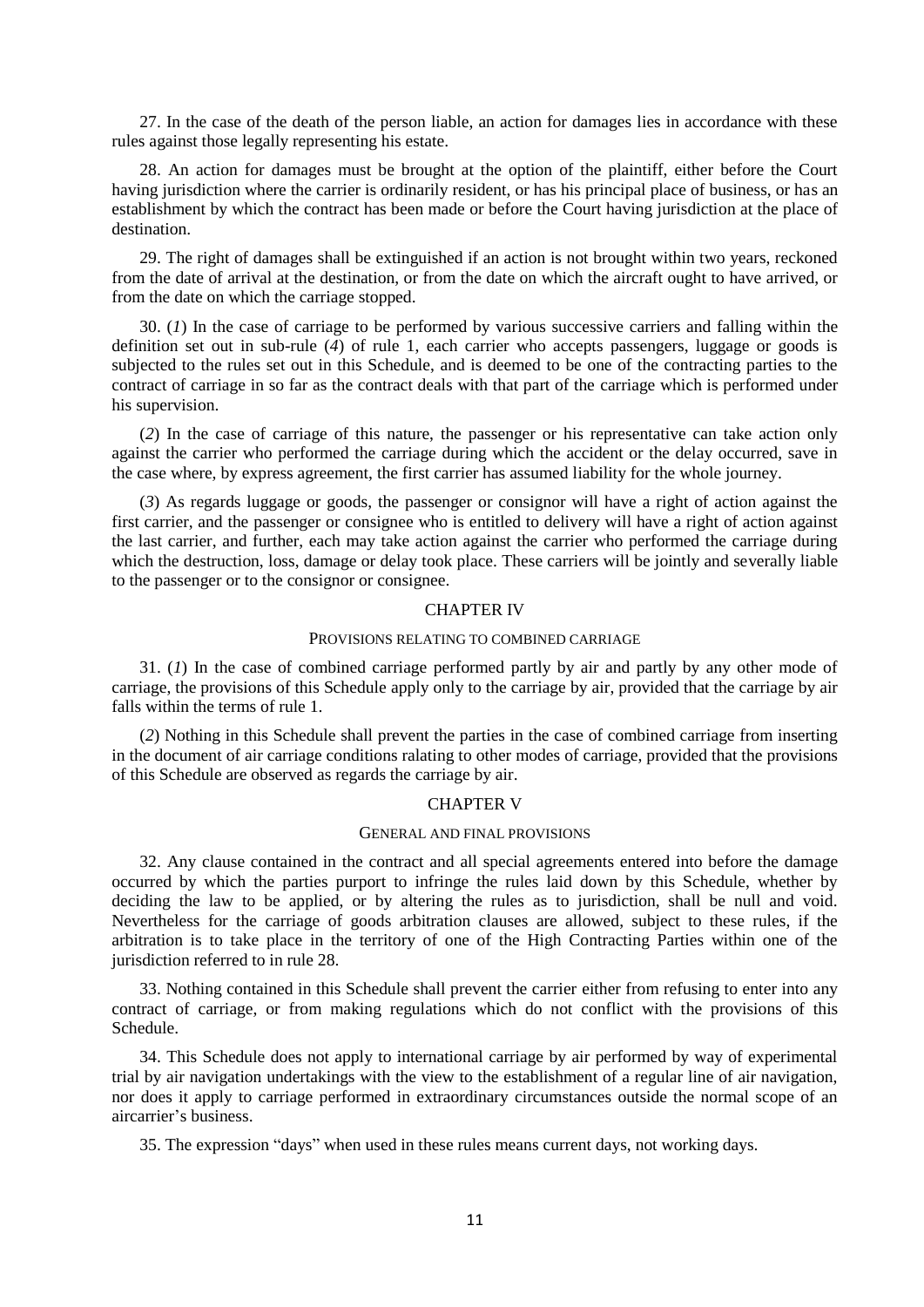36. When a High Contracting Party has declared at the time of ratification of or of accession to the Convention that sub-rule (*1*) of rule 2 of these rules shall not apply to international carriage by air performed directly by the State, its colonies, protectorates or mandated territories or by any other territory under its sovereignty suzerainty or authority, these rules shall not apply to international carriage by air so performed.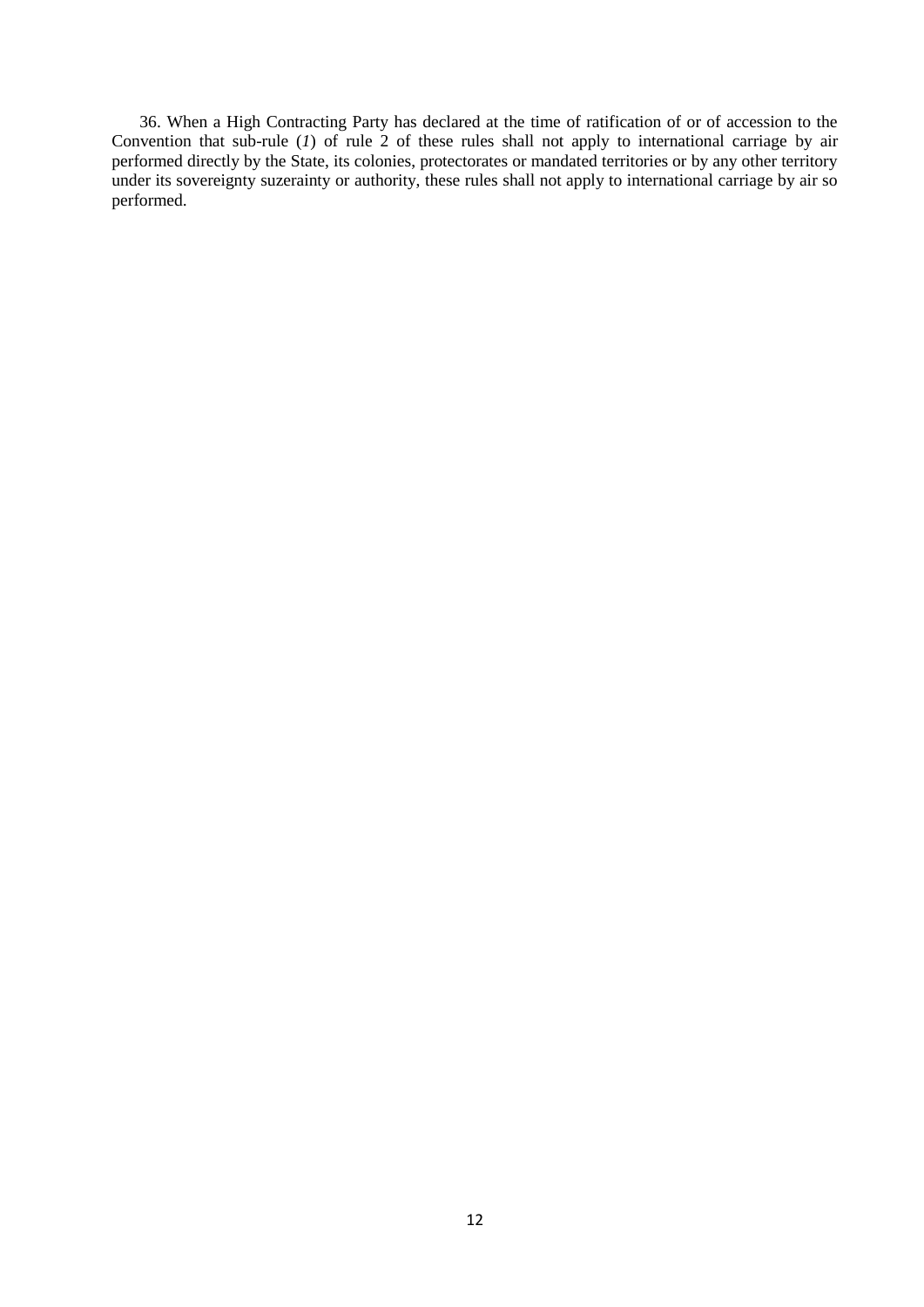#### THE SECOND SCHEDULE

### (*See* section 4)

# **RULES**

## CHAPTER I

#### SCOPE-DEFINITIONS

1. (*1*) These rules apply to all international carriage of persons, baggage or cargo performed by aircraft for reward. They apply equally to gratuitous carriage by aircraft performed by an air transport undertaking.

(*2*) In these rules, "High Contracting Party" means a High Contracting Party to the amended Convention.

(*3*) for the purposes of these rules, the expression "International carriage" means any carriage in which, according to the agreement between the parties, the place of departure and the place of destination, whether or not there be a break in the carriage or a transhipment, are situated either within the territories of two High Contracting Parties or within the territory of a single High Contracting Party if there is an agreed stopping place within the territory of another State, even if that State is not a High Contracting Party. Carriage between two points within the territory of a single High Contracting Party without an agreed stopping place within the territory of another State is not international carriage for the purposes of these rules.

(*4*) Carriage to be performed by several successive air carriers is deemed, for the purposes of these rules, to be one undivided carriage if it has been regarded by the parties as a single operation, whether it had been agreed upon under the form of a single contract or of a series of contracts, and it does not lose its international character merely because one contract or a series of contracts is to be performed entirely within the territory of the same State.

2. (*1*) These rules apply to carriage performed by the State or by legally constituted public bodies provided it falls within the conditions laid down in rule 1.

(*2*) These rules shall not apply to carriage of mail and postal packages.

#### CHAPTER II

### DOCUMENTS OF CARRIAGE

#### *Part* I.*—Passenger ticket*

3. (*1*) In respect of the carriage of passengers a ticket shall be delivered containing:

(*a*) an indication of the places of departure and destination;

(*b*) if the places of departure and destination are within the territory of a single High Contracting Party, one or more agreed stopping places being within the territory of another State, an indication of at least one such stopping place;

(*c*) a notice to the effect that, if the passenger's journey involves an ultimate destination or stop in a country other than the country of departure, the amended Convention may be applicable and that the amended Convention governs and in most cases limits the liability of carriers for death or personal injury and in respect of loss, or damage to, baggage.

(*2*) The passenger ticket shall constitute *prima facie* evidence of the conclusion and conditions of the contract of carriage. The absence, irregularity or loss of the passenger ticket does not affect the existence or the validity of the contract of carriage which shall, nonetheless,be subject to these rules. Nevertheless, if, with the consent of the carrier, the passenger embarks without a passenger ticket having been delivered, or if the ticket does not include the notice required by sub-rule (*1*) (*c*) of this rule, the carrier shall not be entitled to avail himself of the provisions of rule 22.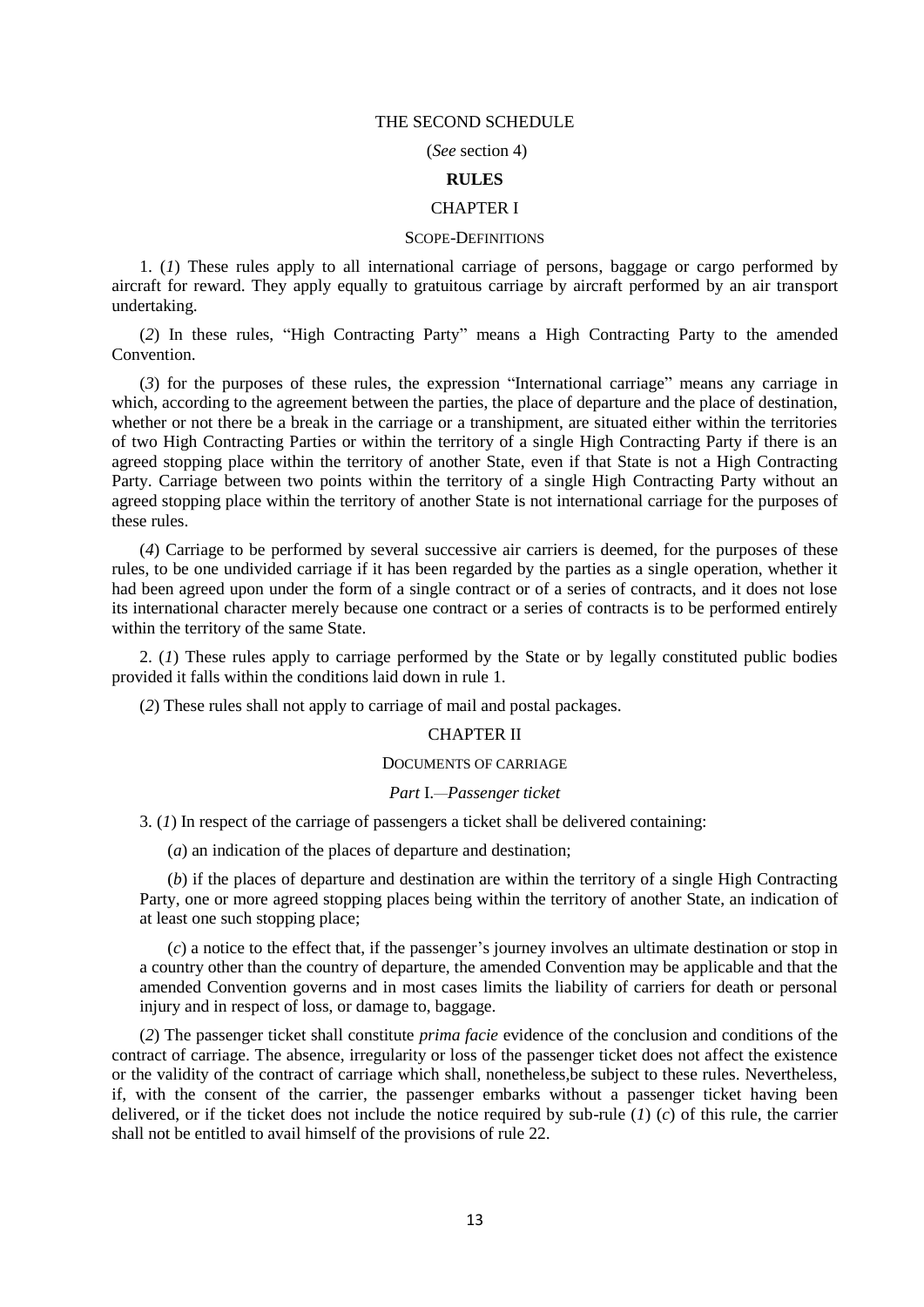#### *Part* II*.*—*Baggage check*

4. (*1*) In respect of the carriage of registered baggage, a baggage check shall be delivered, which, unless combined with or incorporated in a passenger ticket which complies with the provisions of subrule (*1*) of rule 3 shall contain:

(*a*) an indication of the places of departure and destination;

(*b*) if the places of departure and destination are within the territory of a single High Contracting Party, one or more agreed stopping places being within the territory of another State, an indication of at least one such stopping place;

(*c*) a notice to the effect that, if the carriage involves an ultimate destination or stop in a country other than the country of departure, the amended Convention may be applicable and that the amended Convention governs and in most cases limits the liability of carriers in respect of loss of, or damage to, baggage.

(*2*) The baggage check shall constitute *prima facie* evidence of the registration of the baggage and of the conditions of the contract of carriage. The absence, irregularity or loss of the baggage check does not affect the existence or the validity of the contract of carriage which shall, nonetheless, be subject to these rules. Nevertheless, if the carrier takes charge of the baggage without a baggage check having been delivered or if the baggage check [unless combined with or incorporated in the passenger ticket which complies with the provisions of sub-rule (*1*) (*c*) of rule 3] does not include the notice required by sub-rule (*1*) (*c*) of this rule, he shall not be entitled to avail himself of the provisions of sub-rule (*2*) of rule 22.

### *Part* III*.—Air waybill*

5. (*1*) Every carrier of cargo has the right to require the consignor to make out and hand over to him a document called an "air waybill"; every consignor has the right to require the carrier to accept this document.

(*2*) The absence, irregularity or loss of this document does not affect the existence or the validity of the contract of carriage which shall, subject to the provisions of rule 9, be nonetheless governed by these rules.

6. (*1*) The air waybill shall be made out by the consignor in three original parts and be handed over with the cargo.

(*2*) The first part shall be marked "for the carrier", and shall be signed by the consignor. The second part shall be marked "for the consignee"; it shall be signed by the consignor and by the carrier and shall accompany the cargo. The third part shall be signed by the carrier and handed by him to the consignor after the cargo has been accepted.

(*3*) The carrier shall sign prior to the loading of the cargo or board the aircraft.

(*4*) The signature of the carrier may be stamped; that of the consignor may be printed or stamped.

(*5*) If, at the request of the consignor, the carrier makes out the air waybill, he shall be deemed, subject to proof to the contrary, to have done so on behalf of the consignor.

7. The carrier of cargo has the right to require the consignor to make out separate waybills when there is more than one package.

8. The air waybill shall contain:

(*a*) an indication of the places of departure and destination;

(*b*) if the places of departure and destination are within the territory of a single High Contracting Party, one or more agreed stopping places being within the territory of another State, an indication of at least one such stopping place;

(*c*) a notice to the consignor to the effect that, if the carriage involves an ultimate destination or stop in a country other than the country of departure, the amended Convention may by applicable and that the amended Convention governs and in most cases limits the liability of carriers in respect of loss of, or damage to, cargo.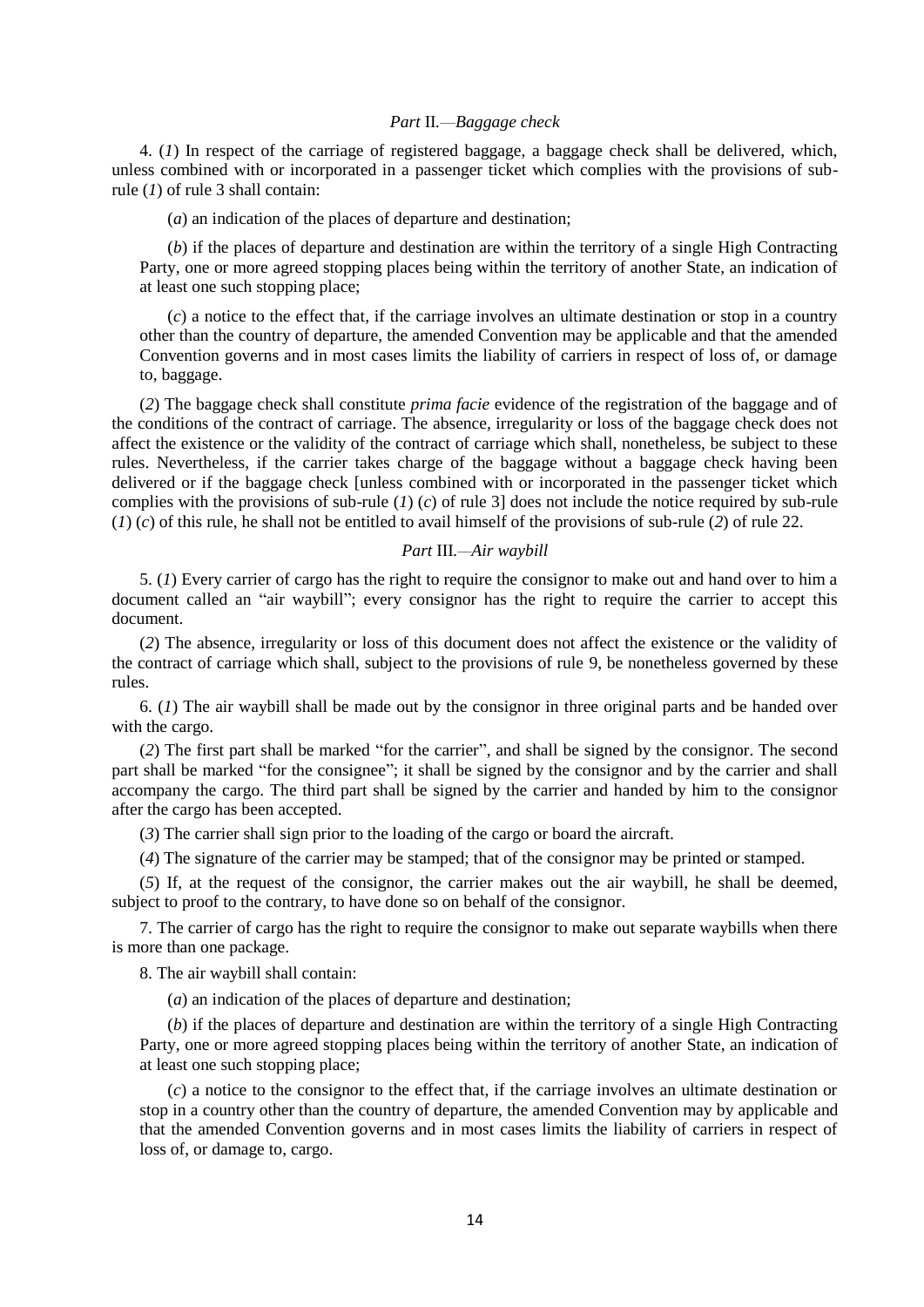9. If, with the consent of the carrier, cargo is loaded on board the aircraft without an air waybill having been made out, or if the air waybill does not include the notice required by rule 8(*c*), the carrier shall not be entitled to avail himself of the provisions of sub-rule (*2*) of rule 22.

10. (*1*) The consignor is responsible for the correctness of the particulars and statements relating to the cargo which he inserts in the air waybill.

(*2*) The consignor shall indemnify the carrier against all damage suffered by him, or by any other person to whom the carrier is liable, by reason of the irregularity, incorrectness or incompleteness of the particulars and statements furnished by the consignor.

11. (*1*) The air waybill is *prima facie* evidence of the conclusion of the contract, of the receipt of the cargo and of the conditions of carriage.

(*2*) The statements in the air waybill relating to the weight, dimensions and packing of the cargo, as well as those relating to the number of packages, are *prima facie* evidence of the facts stated; those relating to the quantity, volume and condition of the cargo do not constitute evidence against the carrier except so far as they both have been, and are stated in the air waybill to have been, checked by him in the presence of the consignor, or relate to the apparent condition of the cargo.

12. (*1*) Subject to his liability to carry out all his obligations under the contract of carriage, the consignor has the right to dispose of the cargo by withdrawing it at the aerodrome of departure or destination, or by stopping it in the course of the journey on any landing, or by calling for it to be delivered at the place of destination or in the course of the journey to a person other than the consignee named in the air waybill, or by requiring it to be returned to the aerodrome of departure. He must not exercise this right of disposition in such a way as to prejudice the carrier or other consignors and he must repay any expenses occasioned by the exercise of this right.

(*2*) If it is impossible to carry out the orders of the consignor the carrier must so inform him forthwith.

(*3*) If the carrier obeys the orders of the consignor for the disposition of the cargo without requiring the production of the part of the air waybill delivered to the latter, he will be liable, without prejudice to his right of recovery from the consignor, for any damage which may be caused thereby to any person who is lawfully in possession of that part of the air waybill.

(*4*) The right conferred on the consignor ceases at the moment when that of the consignee begins in accordance with rule.

13. Nevertheless, if the consignee declines to accept the waybill or the cargo, or if he cannot be communicated with, the consignor resumes his right of disposition.

13. (*1*) Except in the circumstances set out in the preceding rule, the consignee is entitled on arrival of the cargo at the place of destination to require the carrier to hand over to him the air waybill and to deliver the cargo to him, on payment of the charges due and on complying with the conditions of carriage set out in the air waybill.

(*2*) Unless it is otherwise agreed, it is the duty of the carrier to give notice to the consignee as soon as the cargo arrives.

(*3*) If the carrier admits the loss of the cargo, or if the cargo has not arrived at the expiration of seven days after the date on which it ought to have arrived, the consignee is entitled to put into force against the carrier the rights which flow from the contract of carriage.

14. The consignor and the consignee can respectively enforce all the rights given to them by rules 12 and 13, each in his own name, whether he is acting in his own interest or in the interest of another, provided that he carries out the obligations imposed by the contract.

15. (*1*) Rules 12, 13 and 14 do not affect either the relations of the consignor or the consignee with each other or the mutual relations of third parties whose rights are derived either from the consignor or from the consignee.

(*2*) The provisions of rules 12, 13 and 14 can only be varied by express provision in the air waybill.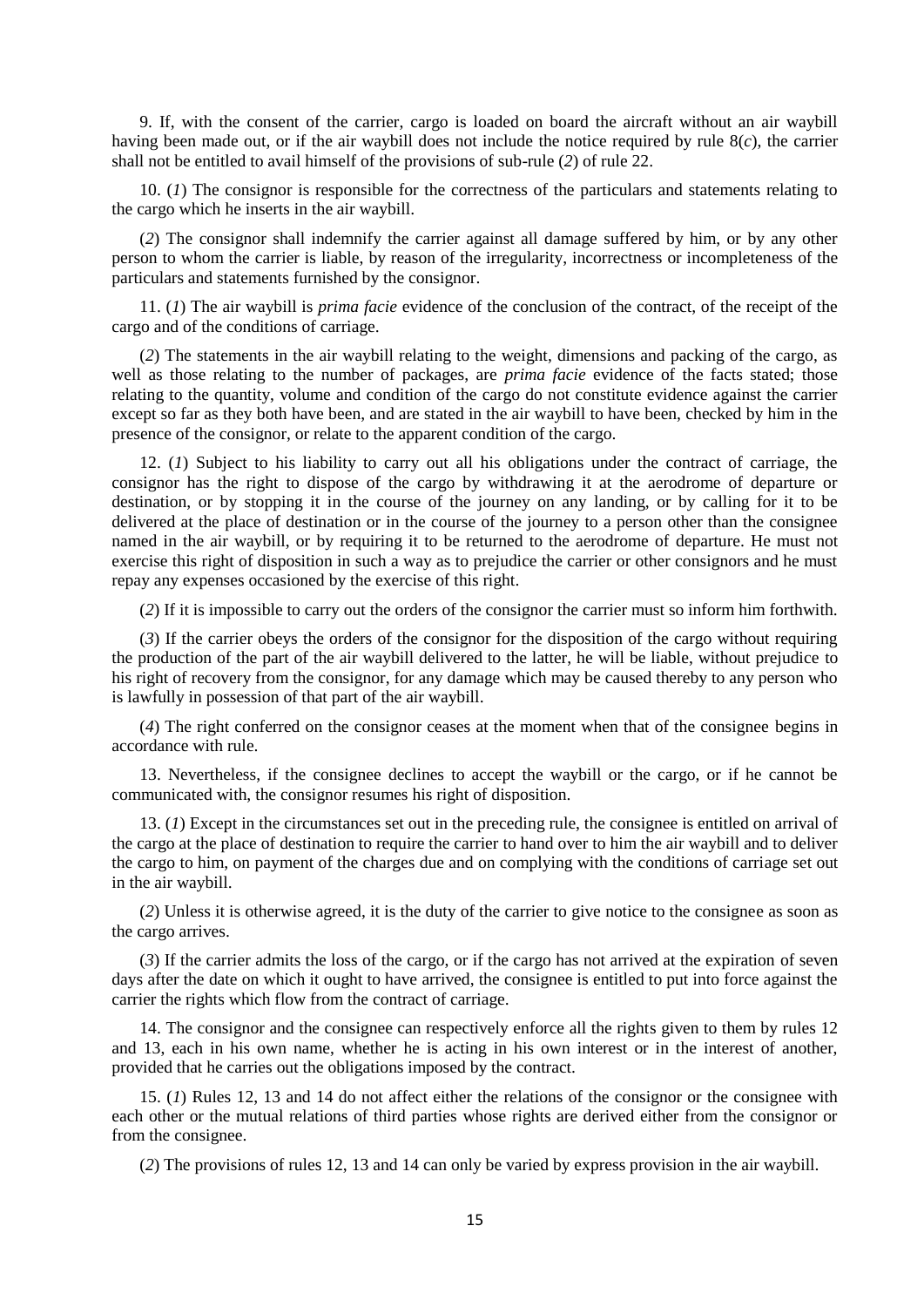(*3*) Nothing in these rules prevents the issue of a negotiable air waybill.

16. (*1*) The consignor must furnish such information and attach to the air waybill such documents as are necessary to meet the formalities of customs, octroi or police before the cargo can be delivered to the consignee. The consignor is liable to the carrier for any damage occasioned by the absence, insufficiency or irregularity of any such information or documents, unless the damage is due to the fault of the carrier or his servants or agents.

(*2*) The carrier is under no obligation to enquire into the correctness or sufficiency of such information or documents.

### CHAPTER III

#### LIABILITY OF THE CARRIER

17. The carrier is liable for damage sustained in the event of the death or wounding of a passenger or a passenger or any other bodily injury suffered by a passenger, if the accident which caused the damage so sustained took place on board the aircraft or in the course of any of the operations of embarking or disembarking.

18. (*1*) The carrier is liabile for damage sustained in the event of the destruction or loss of, or of damage to, any registered baggage or any cargo, if the occurrence which caused the damage so sustained took place during the carriage by air.

(*2*) The carriage by air within the meaning of the preceding sub-rule comprises the period during which the baggage or cargo is in charge of the carrier, whether in an aerodrome or on board an aircraft, or, in the case of a landing outside an aerodrome, in any place whatsoever.

(*3*) The period of the carriage by air does not extend to any carriage by land, by sea or by river performed outside an aerodrome. If, however, such a carriage takes place in the performance of a contract for carriage by air, for the purpose of loading, delivery or transhipment, any damage is presumed, subject to proof to the contrary, to have been the result of an event which took place during the carriage by air.

19. The carrier is liable for damage occasioned by delay in the carriage by air of passengers, baggage or cargo.

20. The carrier is not liable if he proves that he and his servants or agents have taken all necessary measures to avoid the damage or that it was impossible for him or them to take such measures.

21. If the carrier proves that the damage was caused by or contributed to by the negligence of the injured person the Court may, in accordance with the provisions of its own law, exonerate the carrier wholly or partly from his liability.

22. (*1*) In the carriage of persons the liability of the carrier for each passenger is limited to the sum of 2,50,000 francs. Where, in accordance with the law of the Court seized of the case, damages may be awarded in the form of periodical payments the equivalent capital value of the said payments shall not exceed 2,50,000 francs. Nevertheless, by special contract, the carrier and the passenger may agree to a higher limit of liability.

(*2*) (*a*) In the carriage of registered baggage and of cargo, the liability of the carrier is limited to a sum of 250 francs per kilogramme, unless the passenger or consignor has made, at the time when the package was handed over to the carrier, a special delaration of interest in delivery at destination and has paid a supplementary sum if the case so requires. In that case the carrier will be liable to pay a sum not exceeding the declared sum, unless he proves that that sum is greater than the passenger's or consignor's actual interest in delivery at destination.

(*b*) In the case of loss, damage or delay of part of registered baggage or cargo, or of any object contained therein, the weight to be taken into consideration in determining the amount to which the carrier's liability is limited shall be only the total weight of the package or packages concerned. Nevertheless, when the loss, damage or delay of a part of the registered baggage or cargo, or of an object contained therein, affects the value of other packages covered by the same baggage check or the same air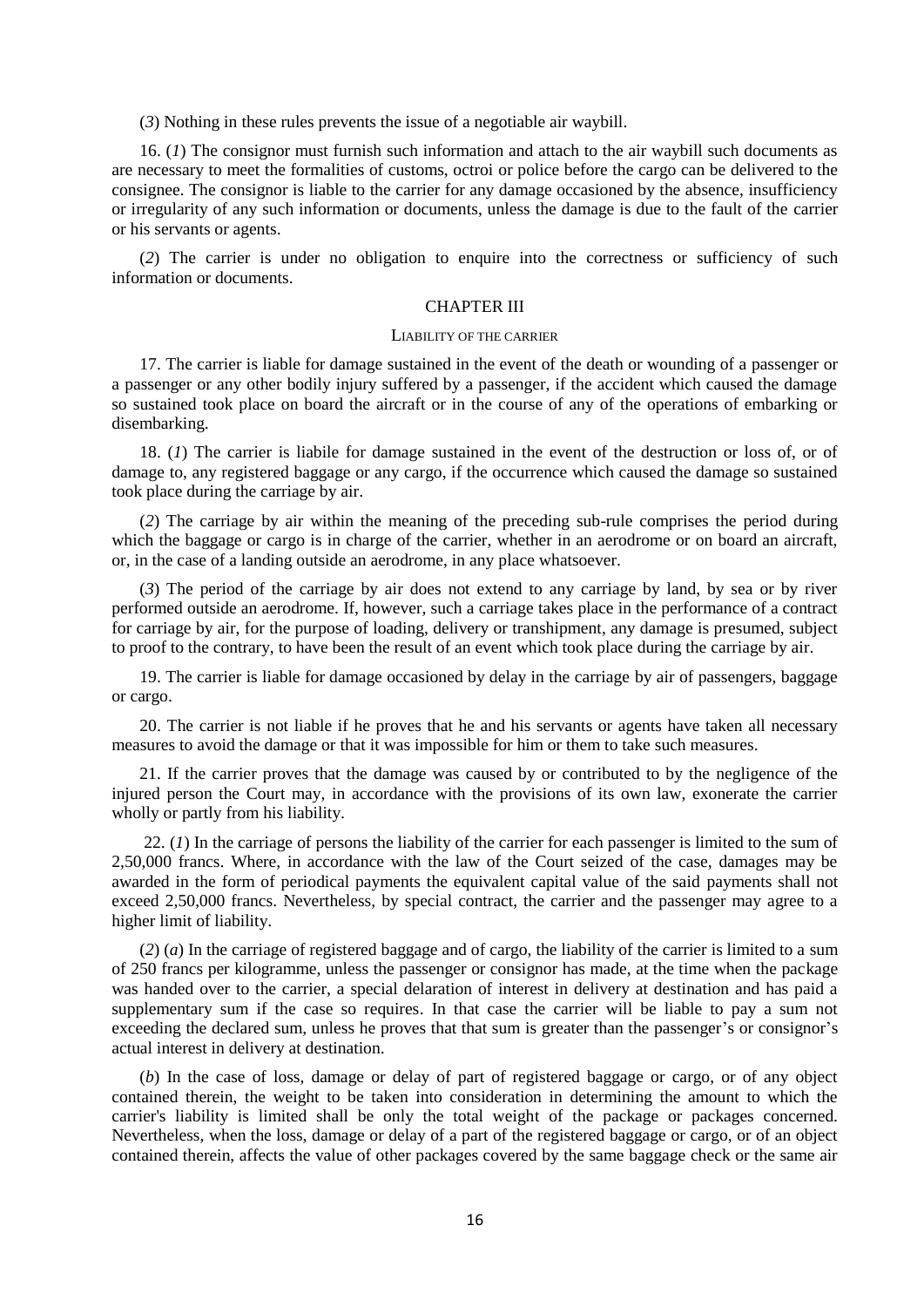waybill, the total weight of such package or packages shall also be taken into consideration in determining the limit of liability.

(*3*) As regards objects of which the passenger takes charge himself the liability of the carrier is limited to 5,00 francs per passenger.

(*4*) The limits prescribed in this rule shall not prevent the Court from awarding, in accordance with its own law, in addition, the whole or part of the Court costs and of the other expenses of the litigation incurred by the plaintiff. The foregoing provision shall not apply if the amount of the damages awarded, excluding Court costs and other expenses of the litigation, does not exceed the sum which the carrier has offered in writing to the plaintiff within a period of six months from the date of the occurrence causing the damage, or before the commencement of the action, if that is later.

(*5*) The sums mentioned in francs in this rule shall be deemed to refer to a currency unit consisting of sixty-five and a half milligrammes of gold of millesimal fineness nine hundred. This sums may be converted into national currencies in round figures. Conversion of the sums into national currencies other than gold shall, in case of judicial proceedings, be made according to the gold value of such currencies of the date of judgment.

23. (*1*) Any provision tending to relieve the carrier of liability or to fix a lower limit than that which is laid down in these rules shall be null and void, but the nullity of any such provision does not involve the nullity of the whole contract, which shall remain subject to the provisions of these rules.

(*2*) Sub-rule (*1*) of this rule shall not apply to provisions governing loss or damage resulting from the inherent defect, quality or vice of the cargo carried.

24. (*1*) In the cases covered by rules 18 and 19 any action for damages, however founded, can only be brought subject to the conditions and limits set out in these rules.

(*2*) In the cases covered by rule 17, the provisions of the preceding sub-rule also apply, without prejudice to the questions as to who are the persons who have the right to bring suit and what are their respective rights.

25. The limits of liability specified in rule 22 shall not apply if it is proved that the damage resulted from an act or omission of the carrier, his servants or agents, done with intent to cause damage or recklessly and with knowledge that damage would probably result; provided that, in the case of such act or omission of a servant or agent, it is also proved that he was acting within the scope of his employment.

26. (*1*) If an action is brought against a servant or agent of the carrier arising out of damage to which these rules relate, such servant or agent, if he proves that he acted within the scope of his employment, shall be entitled to avail himself of the limits of liability which that carrier himself is entitled to invoke under rule 22.

(*2*) The aggregate of the amounts recoverable from the carrier, his servants and agents, in that case, shall not exceed the said limits.

(*3*) The provisions of sub-rules (*1*) and (*2*) of this rule shall not apply if it is proved that the damage resulted from an act or omission of the servant or agent done with intent to cause damage or recklessly and with knowledge that damage would probably result.

27. (*1*) Receipt by the person entitled to delivery of baggage or cargo without complaint is *prima facie* evidence that the same has been delivered in good condition and in accordance with the document of carriage.

(*2*) In the case of damage, the person entitled to delivery must complain to the carrier forthwith after the discovery of the damage, and at the latest, within seven days from the date of receipt in the case of baggage and fourteen days from the date of receipt in the case of cargo. In the case of delay the complaint must be made at the latest within twenty-one days from the date on which the baggage or cargo have been placed at his disposal.

(*3*) Every complaint must be made in writing upon the document of carriage or by separate notice in writing despatched within the times aforesaid.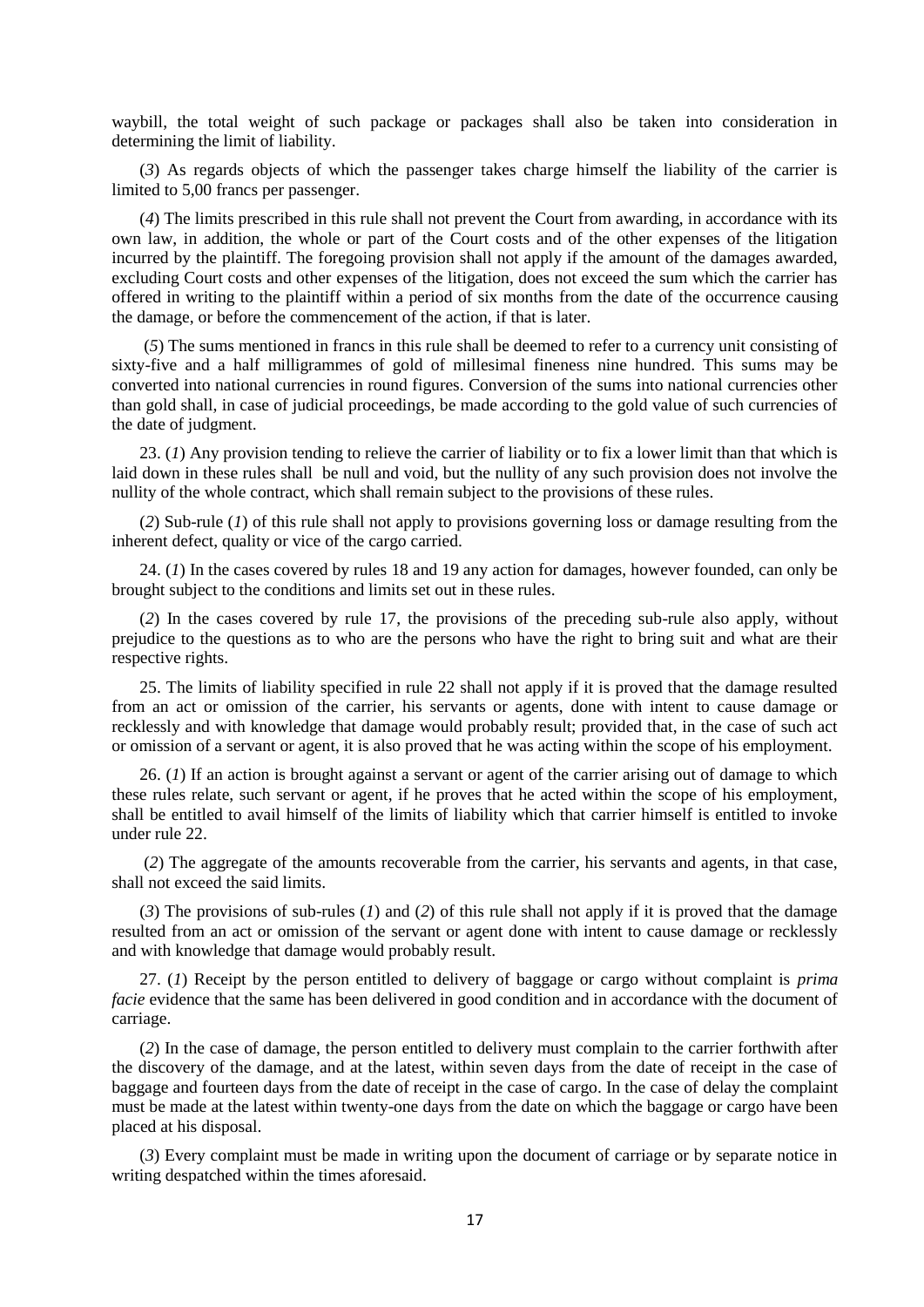(*4*) Failing complaint within the times aforesaid, no action shall lie against the carrier, save in the case of fraud on his part.

28. In the case of the death of the person liable, an action for damages lies in accordance with the terms of these rules against those legally representing his estate.

29. *(1*) An action for damages must be brought, at the option of the plaintiff, in the territory of one of the High Contracting Parties, either before the Court having jurisdiction where the carrier is ordinarily resident, or has his principal place of business, or has an estabilishment by which the contract has been made or before the Court having jurisdiction at the place of destination.

(*2*) Questions of procedure shall be governed by the law of the Court seized of the case.

30. (*1*) The right to damages shall be extinguished if an action is not brought within two years, reckoned from the date of arrival at the destination, or from the date on which the aircraft ought to have arrived, or from the date on which the carriage stopped.

(*2*) The method of calculating the period of limitation shall be determined by the law of the Court seized of the case.

31. (*1*) In the case of carriage to be performed by various successive carriers and falling within the definition set out in sub- rule (*3*) of rule 1, each carrier who accepts passengers, baggage or cargo is subjected to the rules set out in this Schedule, and is deemed to be one of the contracting parties to the contract of carriage in so far as the contract deals with that part of the carriage which is performed under his supervision.

(*2*) In the case of carriage of this nature, the passenger or his representative can take action only against the carrier who performed the carriage during which the accident or the delay occurred, save in the case where, by express agreement, the first carrier has assumed liability for the whole journey.

(*3*) As regards baggage or cargo, the passenger or consignor will have a right of action against the first carrier, and the passenger or consignee who is entitled to delivery will have a right of action against the last carrier, and further, each may take action against the carrier who performed the carriage during which the destruction, loss, damage or delay took place. These carriers will be jointly and severally liable to the passenger or to the consignor or consignee.

#### CHAPTER IV

#### PROVISIONS RELATING TO COMBINED CARRIAGE

32. (*1*) In the case of combined carriage performed partly by air and partly by any other mode of carriage, the provisions of this Schedule apply only to the carriage by air, provided that the carriage by air falls within the terms of rule 1.

(*2*) Nothing in this Schedule shall prevent the parties in the case of combined carriage from inserting in the document of air carriage conditions relating to other modes of carriage, provided that the provisions of this Schedule are observed as regards the carriage by air.

### CHAPTER V

### GENERAL AND FINAL PROVISIONS

33. Any clause contained in the contract and all special agreements entered into before the damage occurred by which the parties purport to infringe the rules laid down by this Schedule, whether by deciding the law to be applied, or by altering the rules as to jurisdiction, shall be null and void. Nevertheless for the carriage of cargo arbitration clauses are allowed, subject to these rules, if the arbitration is to take place within one of the jurisdictions referred to in sub-rule (*1*) of rule 29.

34. Nothing contained in this Schedule shall prevent the carrier either from refusing to enter into any contract of carriage, or from making regulations which do not conflict with the provisions of this Schedule.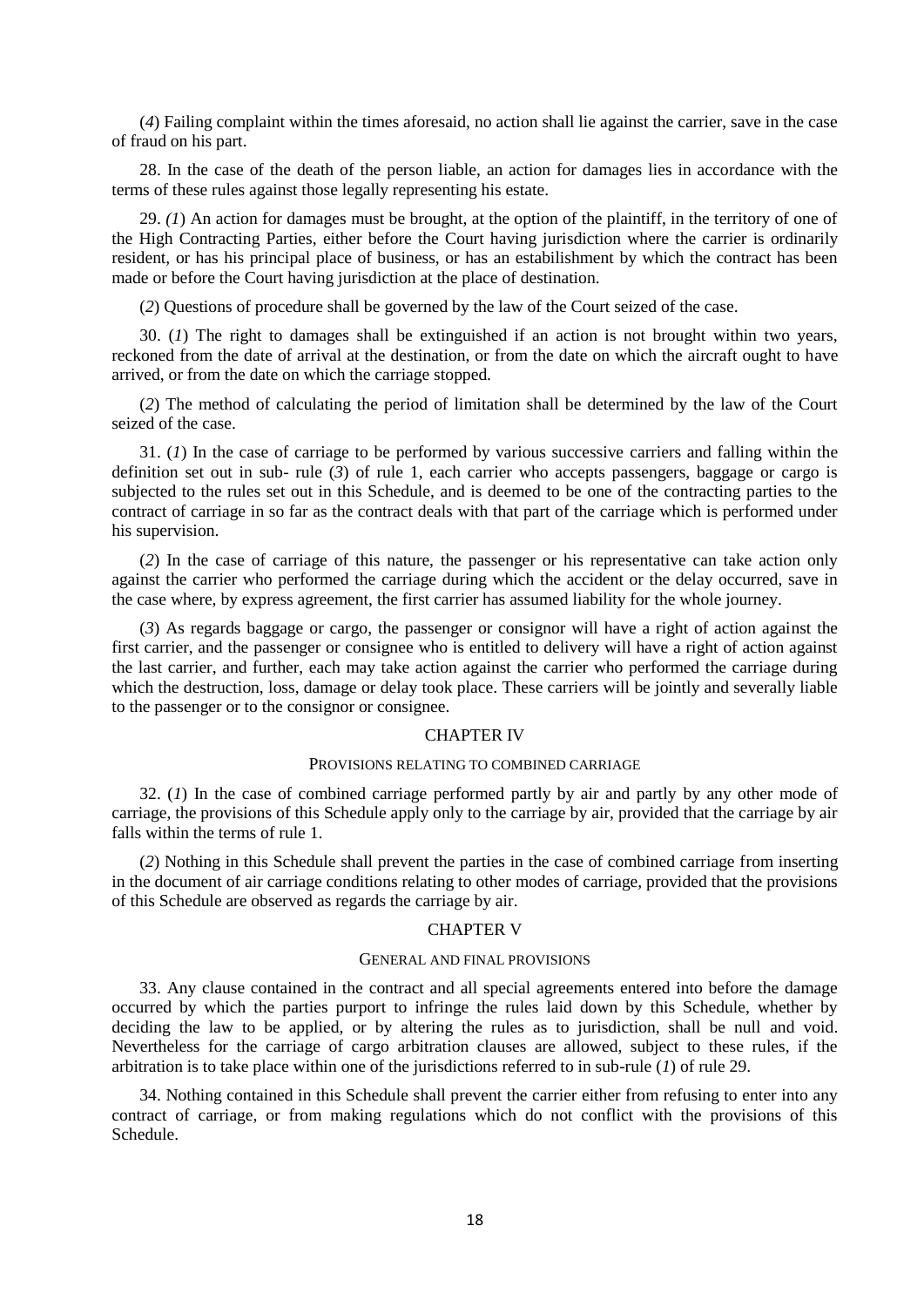35. The provisions of rules 3 to 9 (inclusive) relating to documents of carriage shall not apply in the case of carriage performed in extraordinary circumstances outside the normal scope of an air carrier's business.

36. The expression "days" when used in these rules means current days, not working days.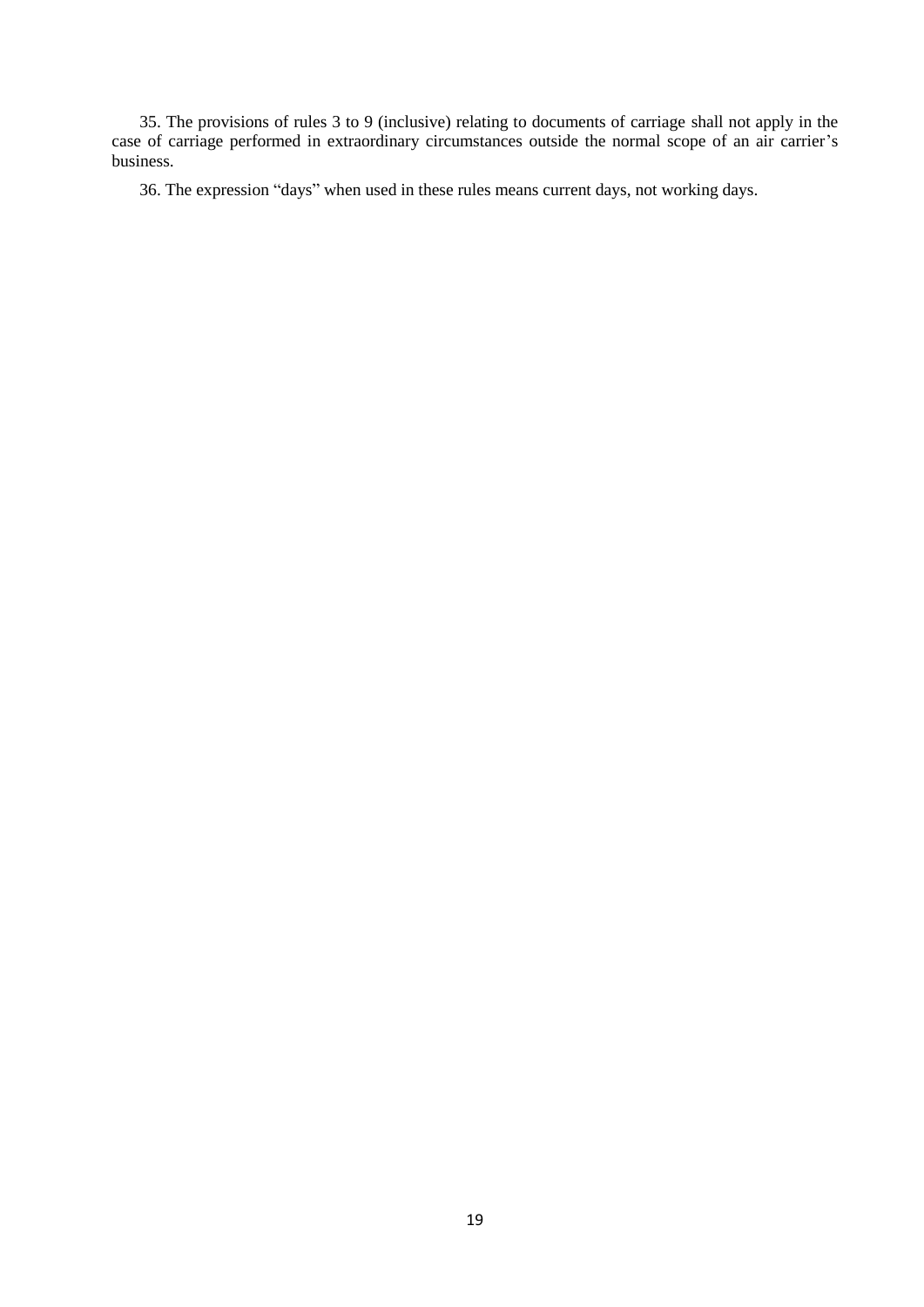# 1 [THE THIRD SCHEDULE

(*See* section 4A)

## **RULES**

### CHAPTER I

#### SCOPE OF APPLICATION

1. (*1*) These rules shall apply to all international carriage of persons, baggage or cargo performed by aircraft for reward. They shall apply also to such carriage when performed gratuitously by an air transport undertaking.

(*2*) In these rules, unless the context otherwise requires,—

(*a*) "baggage" means both checked baggage and unchecked baggage;

(*b*) "days" means calendar days and not working days;

(*c*) "depository" means the International Civil AviationOrganisation;

(*d*) "State Party" means a signatory or acceding State to the Montreal Convention whose instrument of ratification or accession has been deposited with the depository.

(*3*) For the purposes of these rules, the expression "international carriage" means any carriage in which, according to the agreement between the parties, the place of departure and the place of destination, whether or not there be a break in the carriage or a transhipment, are situated either within the territories of two State Parties, or within the territory of a single State Party if there is an agreed stopping place within the territory of another State, even if that State is not a State Party. A carriage between two points within the territory of a single State Party without an agreed stopping place within the territory of another State shall not be deemed to be international carriage for the purposes of these rules.

(*4*) A carriage to be performed by several successive air carriers shall be deemed for the purposes of these rules, to be one undivided carriage if it has been regarded by the parties as a single operation, whether it has been agreed upon under the form of a single contract or of a series of contracts, and it shall not lose its international character merely because one contract or a series of contracts is to be performed entirely within the territory of the same State.

(*5*) These rules shall apply also to carriage as set out in Chapter V, subject to the terms contained therein.

2. (*1*) These rules shall apply to carriage performed by the State or by legally constituted public bodies provided it falls within the conditions laid down in rule 1.

(*2*) In the carriage of postal items, the carrier shall be liable only to the relevant postal administration in accordance with the rules applicable to the relationship between the carriers and the postal administration.

(*3*) Except as provided in sub-rule (*2*), these rules shall not apply to the carriage of postal items.

#### CHAPTER II

DOCUMENTATION AND DUTIES OF THE PARTIES RELATING TO THE CARRIAGE OF PASSENGERS, BAGGAGE AND CARGO

3. (*1*) In respect of carriage of passengers, an individual or collective document of carriage shall be delivered containing**—**

(*a*) an indication of the places of departure and destination;

(*b*) if the places of departure and destination are within the territory of a single State Party, one or more agreed stopping places being within the territory of another State, an indication of at least one of such stopping places.

**.** 

<sup>1.</sup> Ins. by Act 28 of 2009, s. 10 (w.e.f. 1-7-2009).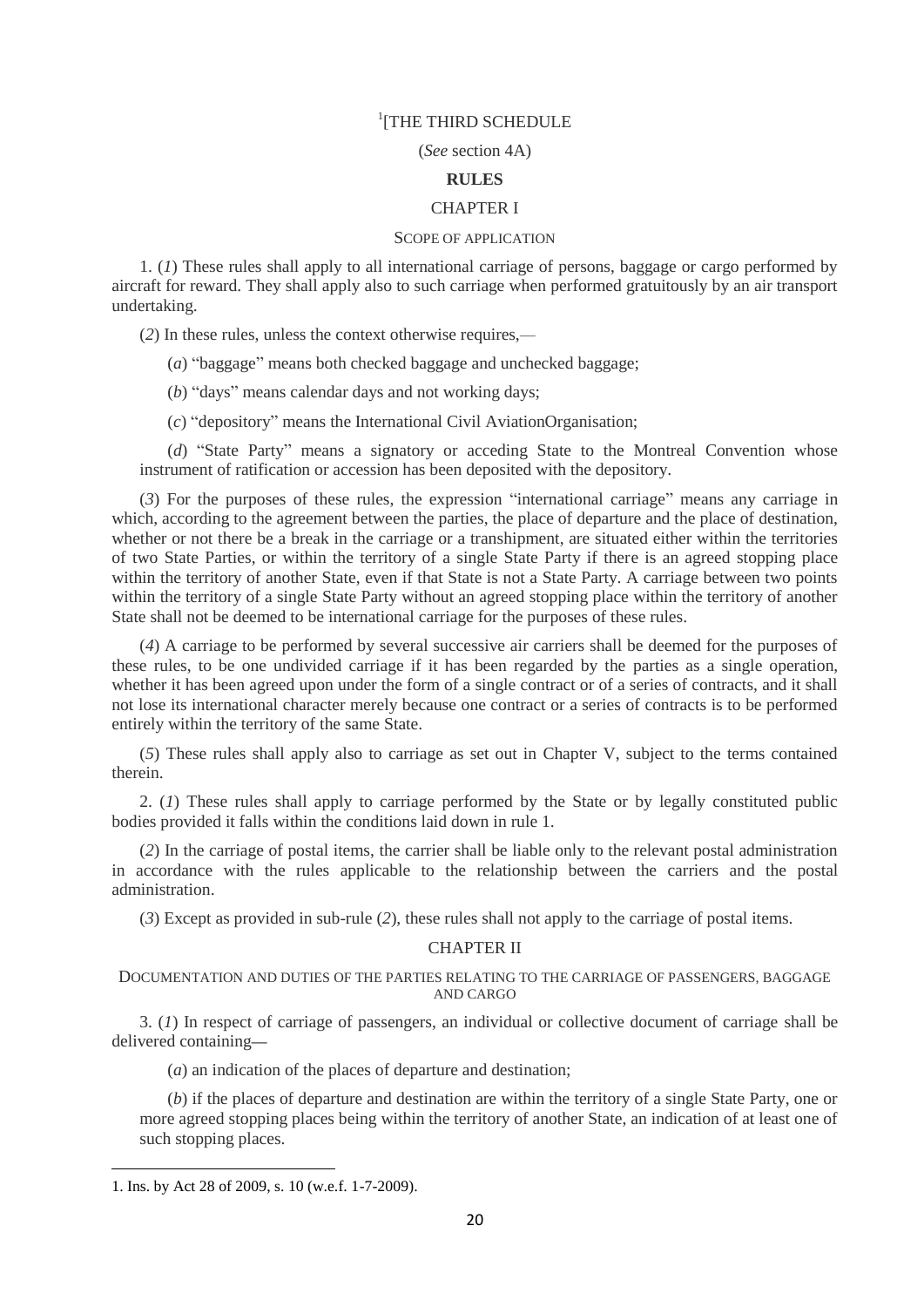(*2*) Any other means which preserves the information indicated in sub-rule (*1*) may be substituted for the delivery of the document referred to in that sub-rule. If any such other means is used, the carrier shall offer to deliver to the passenger a written statement of the information so preserved.

(*3*) The carrier shall deliver to the passenger a baggage identification tag for each piece of checked baggage.

(*4*) The passenger shall be given written notice to the effect that where these rules are applicable it governs and may limit the liability of carriers in respect of death or injury and for destruction or loss of, or damage to, baggage, and for delay.

(*5*) Non-compliance with the provisions of sub-rules (*1*), (*2*) and (*3*) shall not affect the existence or the validity of the contract of carriage, which shall, nonetheless, be subject to these rules including those relating to limitation of liability.

4. (*1*) In respect of the carriage of cargo, an air waybill shall be delivered.

(*2*) Any other means which preserves a record of the carriage to be performed may be substituted for the delivery of an air waybill. If such other means are used, the carrier shall, if so requested by the consignor, deliver to the consignor a cargo receipt permitting identification of the consignment and access to the information contained in the record preserved by such other means.

5. The air waybill or the cargo receipt shall include—

(*a*) an indication of the places of departure and destination;

(*b*) if the places of departure and destination are within the territory of a single State Party, one or more agreed stopping places being within the territory of another State, an indication of at least one of such stopping places; and

(*c*) an indication of the weight of the consignment.

6. The consignor may be required, if necessary to meet the formalities of customs, police and similar public authorities, to deliver a document indicating the nature of the cargo. This provision shall not create for the carrier any duty, obligation or liability resulting therefrom.

7. (*1*) The air waybill shall be made out by the consignor in three original parts. The first part shall be marked "for the carrier" and it shall be signed by the consignor. The second part shall be marked "for the consignee" and it shall be signed by the consignor and by the carrier. The third part shall be signed by the carrier who shall hand it to the consignor after the cargo has been accepted.

(*2*) The signature of the carrier and of the consignor may be printed or stamped.

(*3*) If, at the request of the consignor, the carrier makes out the air waybill, the carrier shall be deemed, subject to proof to the contrary, to have done so on behalf of the consignor.

8. When there is more than one package—

(*a*) the carrier has the right to require the consignor to make out separate air waybills;

(*b*) the consignor has the right to require the carrier to deliver separate cargo receipts when the other means referred to in sub-rule (*2*) of rule 4 are used.

9. Non-compliance with the provisions of rules 4, 5, 6, 7 and 8 shall not affect the existence or the validity of the contract of carriage, which shall, nonetheless, be subject to these rules including those relating to limitation of liability.

10. (*1*) The consignor is responsible for the correctness of the particulars and statements relating to the cargo inserted by it or on its behalf in the air waybill or furnished by it or on its behalf to the carrier for insertion in the cargo receipt or for insertion in the record preserved by the other means referred to in sub-rule (*2*) of rule 4. The foregoing shall also apply where the person acting on behalf of the consignor is also the agent of the carrier.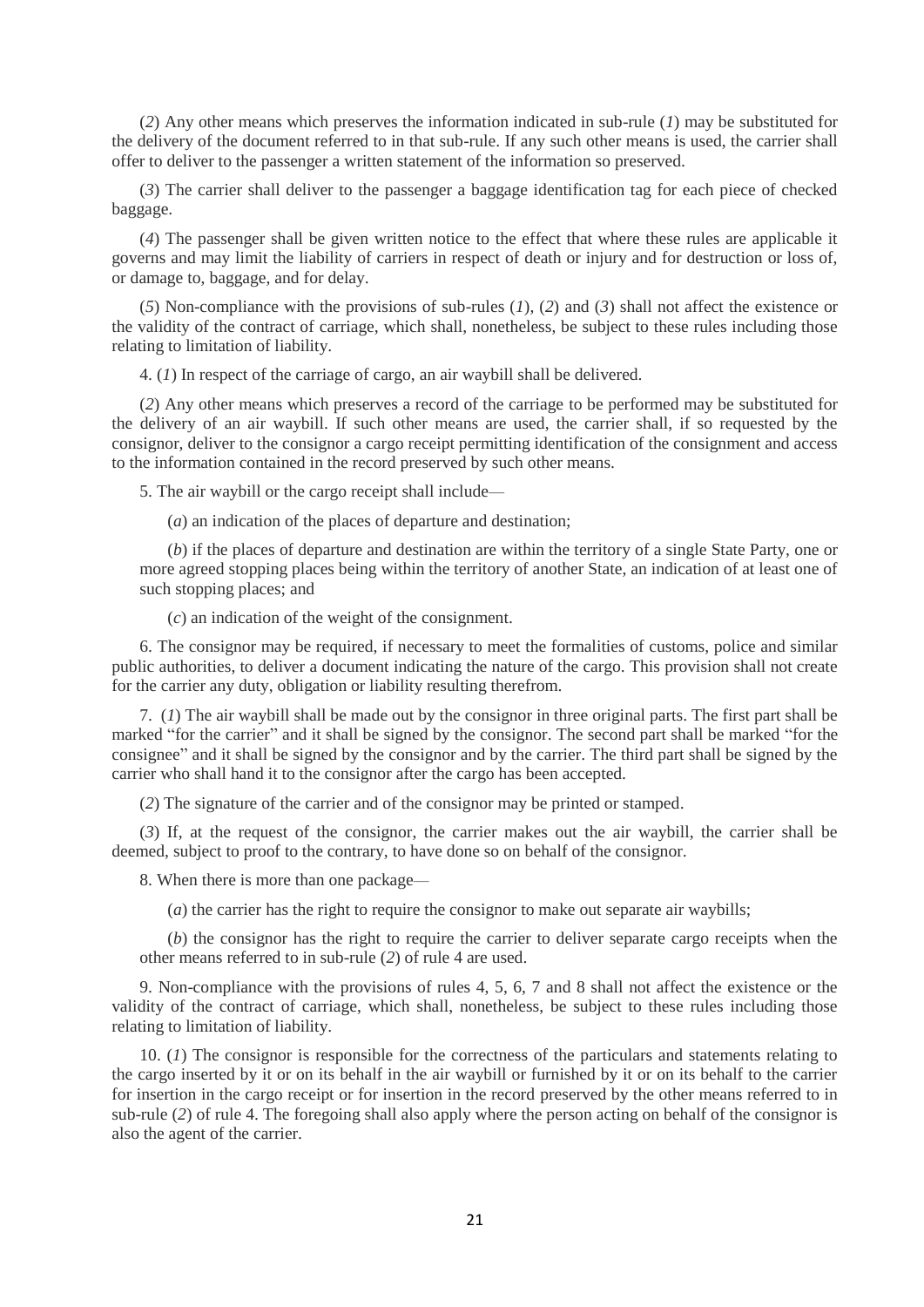(*2*) The consignor shall indemnify the carrier against all damage suffered by it, or by any other person to whom the carrier is liable, by reason of the irregularity, incorrectness or incompleteness of the particulars and statements furnished by the consignor or on its behalf.

(*3*) Subject to the provisions of sub-rules (*1*) and (*2*), the carrier shall indemnify the consignor against all damages suffered by it, or by any other person to whom the consignor is liable, by reason of the irregularity, incorrectness or incompleteness of the particulars and statements inserted by the carrier or on its behalf in the cargo receipt or in the record preserved by the other means referred to in sub-rule (*2*) of rule 4.

11. (*1*) The air waybill or the cargo receipt shall be *prima facie* evidence of the conclusion of the contract, of the acceptance of the cargo and of the conditions of carriage mentioned therein.

(*2*) Any statements in the air waybill or the cargo receipt relating to the weight, dimensions and packing of the cargo, as well as those relating to the number of packages, are *prima facie* evidence of the facts stated therein; those relating to the quantity, volume and condition of the cargo do not constitute evidence against the carrier except so far as they both have been, and are stated in the air waybill or the cargo receipt to have been, checked by it in the presence of the consignor, or relate to the apparent condition of the cargo.

12. (*1*) Subject to its liability to carry out all its obligations under the contract of carriage, the consignor has the right to dispose of the cargo by withdrawing it at the airport of departure or destination, or by stopping it in the course of the journey on any landing, or by calling for it to be delivered at the place of destination or in the course of the journey to a person other than the consignee originally designated, or by requiring it to be returned to the airport of departure. The consignor shall not exercise this right of disposition in such a way as to prejudice the carrier or other consignors and shall reimburse any expenses occasioned by the exercise of this right.

(*2*) If it is impossible to carry out the instructions of the consignor, the carrier shall so inform the consignor forthwith.

(*3*) If the carrier carries out the instructions of the consignor for the disposition of the cargo without requiring the production of the part of the air waybill or the cargo receipt delivered to the latter, the carrier shall be liable, without prejudice to its right of recovery from the consignor, for any damage which may be caused thereby to any person who is lawfully in possession of that part of the air waybill or the cargo receipt.

(*4*) The right conferred on the consignor ceases at the moment when that of the consignee begins in accordance with rule 13. Nevertheless, if the consignee declines to accept the cargo, or cannot be communicated with, the consignor shall resume its right of disposition.

13. (*1*) Except when the consignor has exercised its right under rule 12, the consignee shall be entitled, on arrival of the cargo at the place of destination, to require the carrier to deliver the cargo to it, on payment of the charges due and on complying with the conditions of carriage.

(*2*) Unless it is otherwise agreed, it shall be the duty of the carrier to give notice to the consignee as soon as the cargo arrives.

(*3*) If the carrier admits the loss of the cargo, or if the cargo has not arrived at the expiration of seven days after the date on which it ought to have arrived, the consignee shall be entitled to enforce against the carrier the rights which flow from the contract of carriage.

14. The consignor and the consignee may respectively enforce all the rights given to them by rules 12 and 13, each in its own name, whether it is acting in its own interest or in the interest of another, provided that it carries out the obligations imposed by the contract of carriage.

15. (*1*) The provisions of rules 12, 13 and 14 shall not affect either the relations of the consignor and the consignee with each other or the mutual relations of third parties whose rights are derived either from the consignor or from the consignee.

(*2*) The provisions of rules 12, 13 and 14 shall be varied only by express provision in the air waybill or the cargo receipt.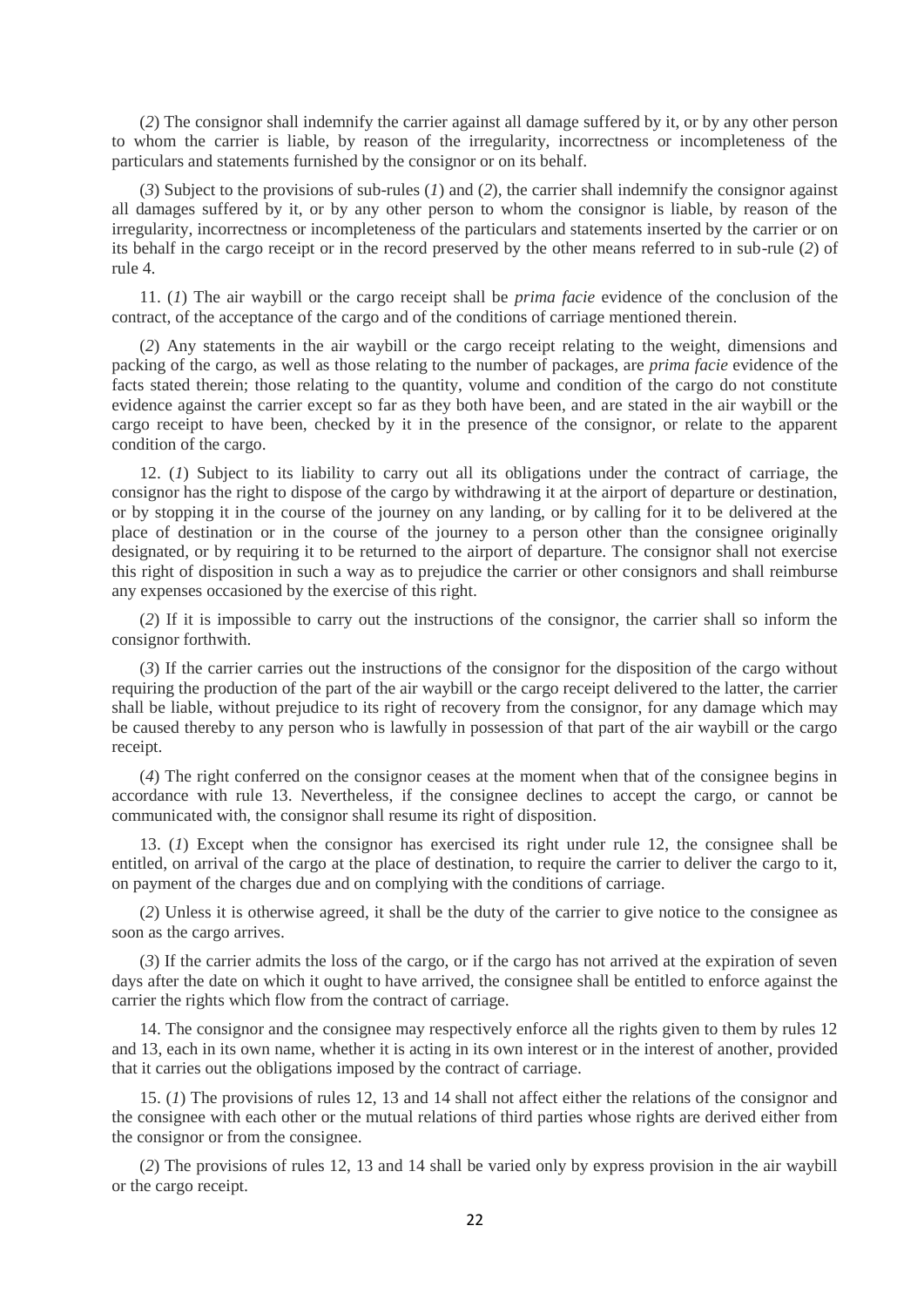16. (*1*) The consignor shall furnish such information and such documents as are necessary to meet the formalities of customs, police and any other public authorities before the cargo can be delivered to the consignee. The consignor shall be liable to the carrier for any damage occasioned by the absence, insufficiency or irregularity of any such information or documents, unless the damage is due to the fault of the carrier, its servants or agents.

(*2*) The carrier shall be under no obligation to enquire into the correctness or sufficiency of such information or documents.

### CHAPTER III

#### LIABILITY OF THE CARRIER AND EXTENT OF COMPENSATION FOR DAMAGES

17. (*1*) The carrier shall be liable for damages sustained in case of death or bodily injury of a passenger upon condition only that the accident which caused the death or injury took place on board the aircraft or in the course of any of the operations of embarking or disembarking.

(*2*) The carrier shall be liable for damages sustained in case of destruction or loss of, or of damage to checked baggage upon condition only that the event which caused the destruction, loss or damage took place on board the aircraft or during any period within which the checked baggage was in the charge of the carrier. However, the carrier shall not be liable if and to the extent that the damage resulted from the inherent defect, quality or vice of the baggage. In the case of unchecked baggage, including personal items, the carrier is liable if the damage has resulted from its fault or that of its servants or agents.

(*3*) If the carrier admits the loss of the checked baggage, or if the checked baggage has not arrived at the expiration of twenty-one days after the date on which it ought to have arrived, the passenger shall be entitled to enforce against the carrier the rights which flow from the contract of carriage.

18. (*1*) The carrier shall be liable for damages sustained in the event of the destruction or loss of, or damage to, cargo upon condition only that the event which caused the damage so sustained took place during the carriage by air.

(*2*) However, the carrier shall not be liable if and to the extent it proves that the destruction, or loss of, or damage to, the cargo resulted from one or more of the following:—

(*a*) inherent defect, quality or vice of that cargo;

(*b*) defective packing of that cargo performed by a person other than the carrier or its servants or agents;

(*c*) an act of war or an armed conflict; and

(*d*) an act of public authority carried out in connection with the entry, exit or transit of the cargo.

(*3*) The carriage by air within the meaning of sub-rule (*1*) comprises the period during which the cargo is in charge of the carrier.

(*4*) The period of the carriage by air shall not extend to any carriage by land, by sea or by inland waterway performed outside an airport. If, however, such carriage takes place in the performance of a contract for carriage by air, for the purpose of loading, delivery or transhipment, any damage is presumed, subject to proof to the contrary, to have been the result of an event which took place during the carriage by air. If a carrier, without the consent of the consignor, substitutes carriage by another mode of transport for the whole or part of a carriage intended by the agreement between the parties to be carriage by air, such carriage by another mode of transport is deemed to be within the period of carriage by air.

19. The carrier shall be liable for damage occasioned by delay in the carriage by air of passengers, baggage or cargo. Nevertheless, the carrier shall not be liable for damage occasioned by delay if it proves that it and its servants and agents took all measures that could reasonably be required to avoid the damage or that it was impossible for it or them to take such measures.

20. If the carrier proves that the damages was caused or contributed to by the negligence or other wrongful act or omission of the person claiming compensation, or the person from whom he or she derives his or her rights, the carrier shall be wholly or partly exonerated from its liability to the claimant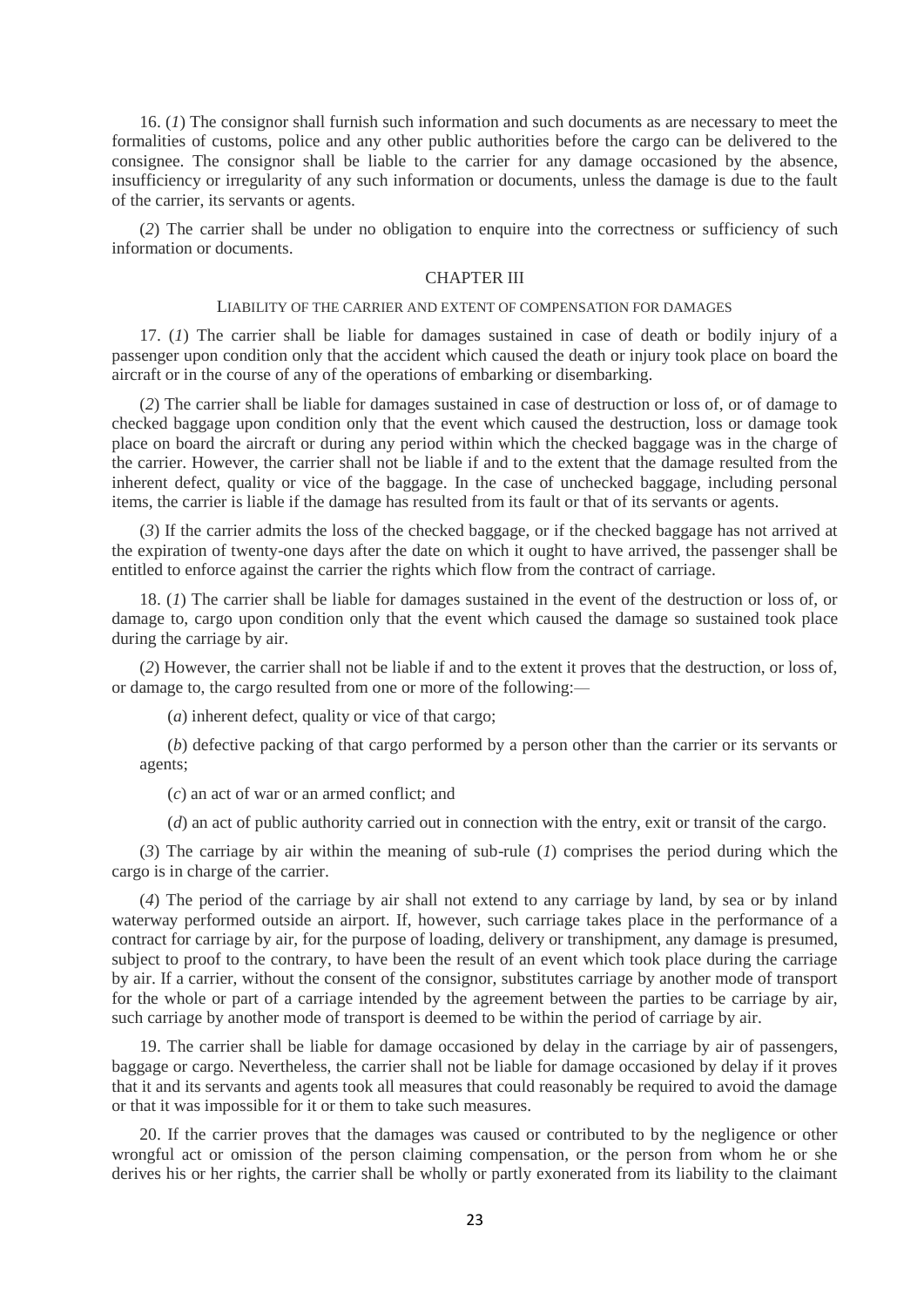to the extent that such negligence or wrongful act or omission caused or contributed to the damage. When by reason of death or injury of a passenger compensation is claimed by a person other than the passenger, the carrier shall likewise be wholly or partly exonerated from its liability to the extent that it proves that the damage was caused or contributed to by the negligence or other wrongful act or omission of that passenger. This rule applies to all the liability provisions of these rules, including sub-rule (*1*) of rule 21.

21. (*1*) For damages arising under sub-rule (*1*) of rule 17 not exceeding one lakh Special Drawing Rights for each passenger, the carrier shall not be able to exclude or limit its liability.

(*2*) The carrier shall not be liable for damages arising under sub-rule (*1*) of rule 17 to the extent that they exceed for each passenger one lakh Special Drawing Rights if the carrier proves that—

(*a*) such damage was not due to the negligence or other wrongful act or omission of the carrier or its servants or agents; or

(*b*) such damage was solely due to the negligence or other wrongful act or omission of a third party.

22. (*1*) In the case of damage caused by delay as specified in rule 19 in the carriage of persons, the liability of the carrier for each passenger is limited to four thousand one hundred and fifty Special Drawing Rights.

(*2*) In the carriage of baggage, the liability of the carrier in the case of destruction, loss, damage or delay shall be limited to one thousand Special Drawing Rights for each passenger unless the passenger has made, at the time when the checked baggage was handed over to the carrier, a special declaration of interest in delivery at destination and has paid a supplementary sum, if so required. In that case, the carrier shall be liable to pay a sum not exceeding the declared sum, unless it proves that the sum is greater than the passenger's actual interest in delivery at destination.

(*3*) In the carriage of cargo, the liability of the carrier in the case of destruction, loss, damage or delay is limited to a sum of seventeen Special Drawing Rights per kilogramme, unless the consignor has made, at the time when the package was handed over to the carrier, a special declaration of interest in delivery at destination and has paid a supplementary sum, if so required. In that case, the carrier shall be liable to pay a sum not exceeding the declared sum, unless it proves that the sum is greater than the consignor's actual interest in delivery at destination.

(*4*) In the case of delay, destruction, loss or damage of part of the cargo, or of any object contained therein, the weight to be taken into consideration in determining the amount to which the carrier's liability is limited shall be only the total weight of the package or packages concerned. Nevertheless, when the delay, destruction, loss or damage of a part of the cargo, or of an object contained therein, affects the value of other packages covered by the same air waybill, or the same receipt or, if they were not issued, by the same record preserved by other means referred to in sub-rule (*2*) of rule 4, the total weight of such package or packages shall also be taken into consideration in determining the limit of liability.

(*5*) The provisions of sub-rules (*1*) and (*2*) shall not apply if it is proved that the damage resulted from an act or omission of the carrier, its servants or agents, done with intent to cause damage or recklessly and with knowledge that damage would probably result:

Provided that, in the case of such act or omission of a servant or agent, it is also proved that such servant or agent was acting within the scope of its employment.

(*6*) The limits prescribed in rule 21 and in this rule shall not prevent the court from awarding, in accordance with its own law, in addition, the whole or part of the court costs and of the other expenses of the litigation incurred by the plaintiff, including interest. The foregoing provision shall not apply if the amount of the damages awarded, excluding court costs and other expenses of the litigation, does not exceed the sum which the carrier has offered in writing to the plaintiff within a period of six months from the date of the occurrence causing the damage, or before the commencement of the action, if that is later.

23. The sums mentioned in terms of Special Drawing Right in these rules shall be deemed to refer to the Special Drawing Right as defined by the International Monetary Fund and its conversion into national currencies shall, in case of judicial proceedings, be made in accordance with the method of valuation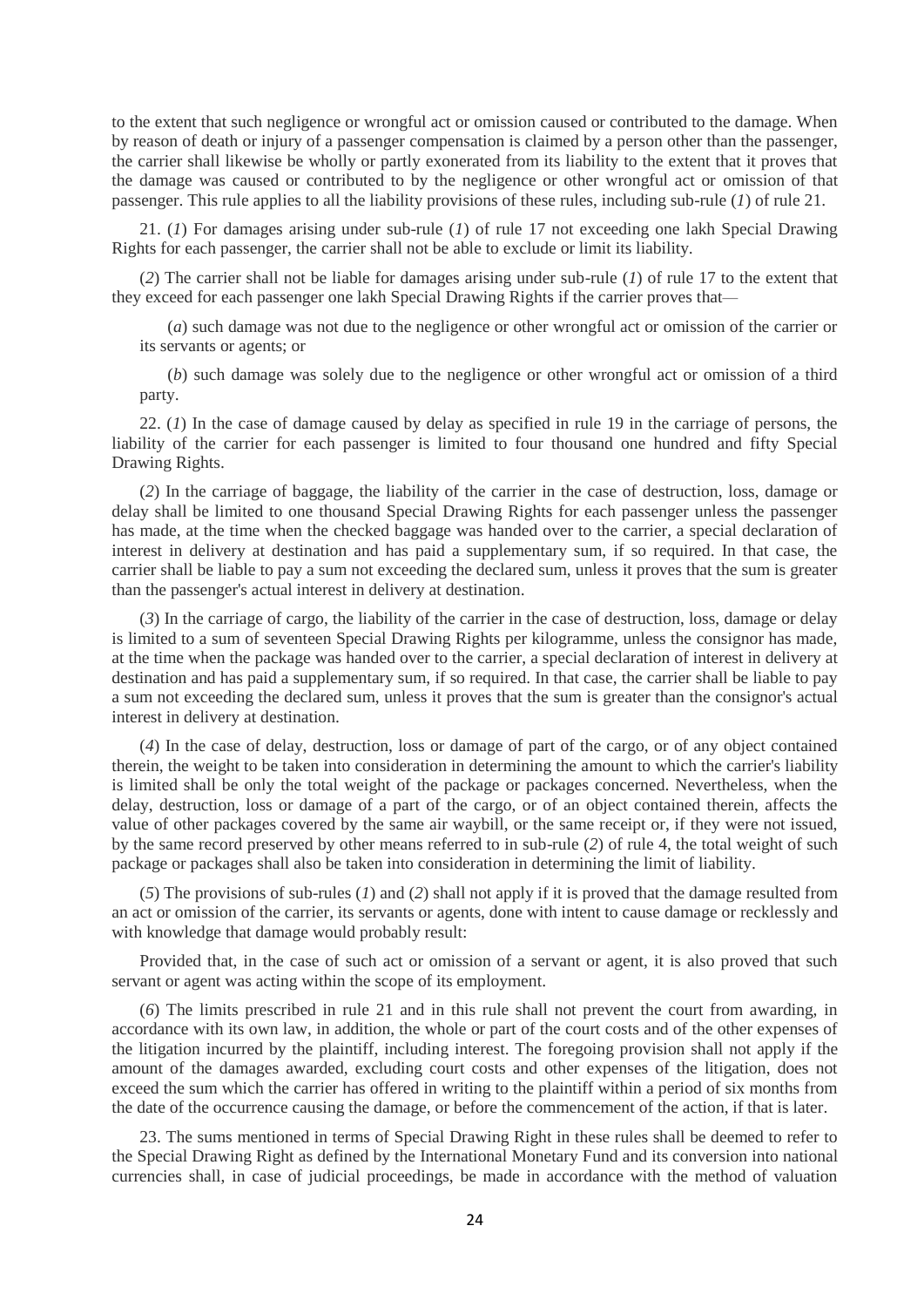applied by the International Monetary Fund, in effect at the date of the judgment, for its operations and transactions.

24. (*1*) Without prejudice to the provisions of rule 25 and subject to sub-rule (*2*), the limits of liability prescribed in rules 21, 22 and 23 shall be reviewed by the depository at five-year intervals, the first such review to take place at the end of the fifth year following the date of coming into force of these rules. The measure of the rate of inflation to be used in determining the inflation factor shall be the weighted average of the annual rates of increase or decrease in the Consumer Price Indices of the States whose currencies comprise the Special Drawing Right mentioned in rule 23.

(*2*) If the review referred to in sub-rule (*1*) concludes that the inflation factor has exceeded ten per cent., the depositary shall notify State Parties of a revision of the limits of liability. Any such revision shall become effective six months after its notification to the State Parties. If within three months after its notification to the State Parties, a majority of the State Parties register their disapproval, the revision shall not become effective and the depositary shall refer the matter to a meeting of the State Parties. The depositary shall immediately notify all States Parties about the coming into force of any revision.

(*3*) Notwithstanding anything contained in sub-rule (*1*), the procedure referred to in sub-rule (*2*) shall be applied at any time provided that one-third of the State Parties express a desire to that effect and upon condition that the inflation factor referred to in sub-rule (*1*) has exceeded thirty per cent.since the previous revision or since the date of entry into force of the Montreal Convention if there has been no previous revision. Subsequent reviews using the procedure specified in sub-rule (*1*) shall take place at five-year intervals starting at the end of the fifth year following the date of the reviews under the provisions of this sub-rule.

25. A carrier may stipulate that the contract of carriage shall be subject to higher limits of liability than those provided for in these rules or to no limits of liability whatsover.

26. Any provision tending to relieve the carrier of liability or to fix a lower limit than that which is laid down in these rules shall be null and void, but the nullity of any such provision does not involve the nullity of the whole contract, which shall remain subject to the provisions of these rules.

27. Nothing contained in these rules shall prevent the carrier from refusing to enter into any contract of carriage, from waiving any defence available in these rules, or from laying down conditions, which are not contrary to the provisions of these rules.

28. Notwithstanding anything contained in any other law for the time being in force, where the aircraft accident results in death or injury of passengers, the carrier shall make advance payments without delay to a natural person or persons who are entitled to claim compensation in order to meet the immediate economic needs of such persons. Such advance payments shall not constitute a recognition of liability and may be offset against any amounts subsequently paid as damages by the carrier.

29. In the carriage of passengers, baggage and cargo, any action for damages, however founded, whether under these rules or in contract or in tort or otherwise, can only be brought subject to the conditions and such limits of liability as are set out in these rules without prejudice to the question as to who are the persons who have the right to bring suit and what are their respective rights. In any such action, punitive, exemplary or any other non-compensatory damages shall not be recoverable.

30. (*1*) If an action is brought against a servant or agent of the carrier arising out of damage to which these rules relate, such servant or agent, if they prove that they acted within the scope of their employment, shall be entitled to avail themselves of the conditions and limits of liability which the carrier itself is entitled to invoke under these rules.

(*2*) The aggregate of the amounts recoverable from the carrier, its servants and agents, in that case, shall not exceed the said limits.

(*3*) Except in respect of the carriage of cargo, the provisions of sub-rules (*1*) and (*2*) shall not apply if it is proved that the damage resulted from an act or omission of the servant or agent done with intent to cause damage or recklessly and with the knowledge that damage would probably result.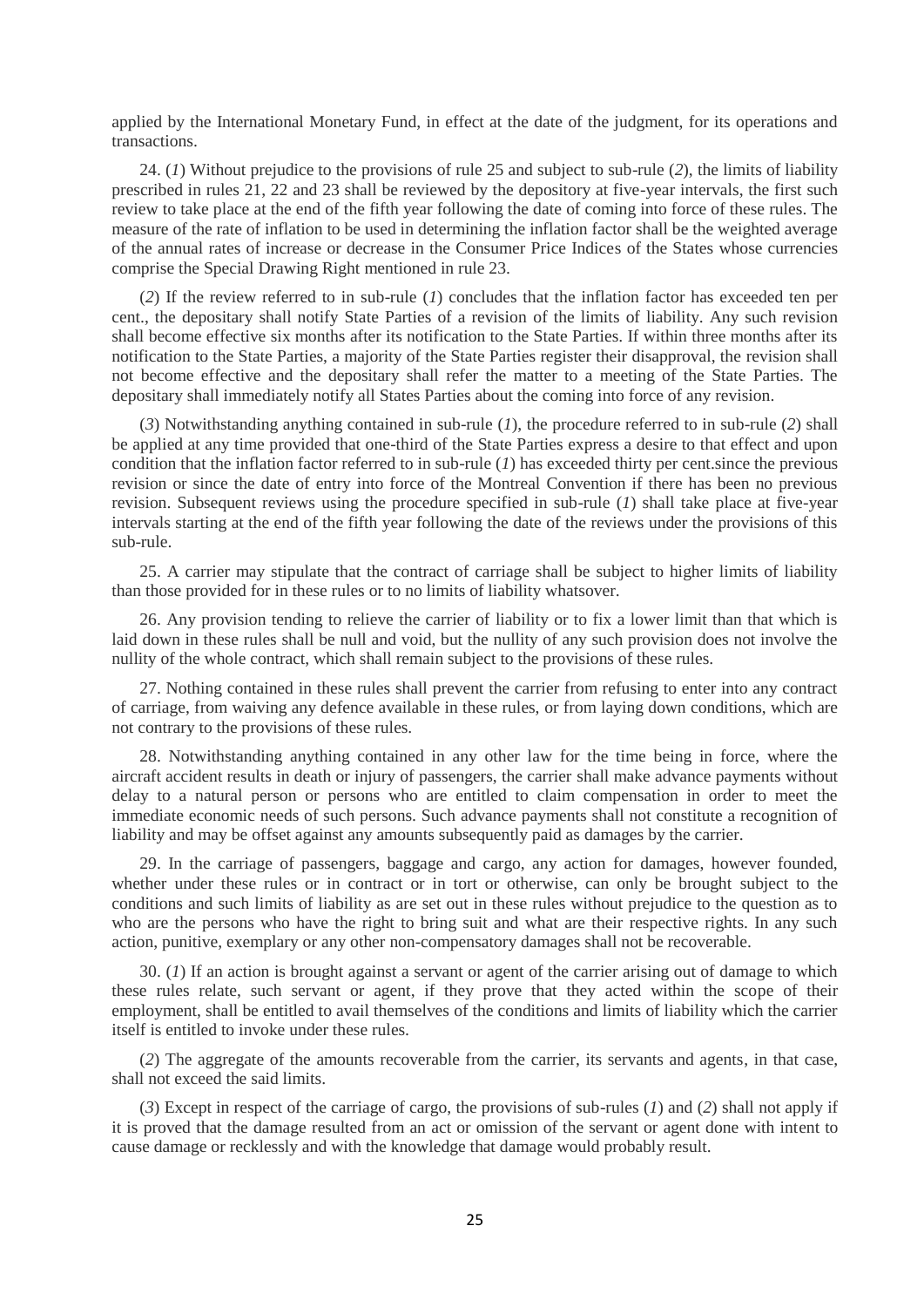31. (*1*) Receipt by the person entitled to delivery of checked baggage or cargo without complaint is *prima facie* evidence that the same has been delivered in good condition and in accordance with the document of carriage or with the record preserved by the other means referred to in sub-rule (*2*) of rule 3 and sub-rule (*2*) of rule 4.

(*2*) In the case of damage, the person entitled to delivery shall make a complaint to the carrier forthwith after the discovery of the damage, and, at the latest, within seven days from the date of receipt in the case of checked baggage and fourteen days from the date of receipt in the case of cargo. In the case of delay, the complaint shall be made at the latest within twenty-one days from the date on which the baggage or cargo have been placed at his disposal.

(*3*) Every complaint shall be made in writing and given or dispatched within the period specified in sub-rule (*2*).

(*4*) If no complaint is made within the period specified in sub-rule (*2*), no action shall lie against the carrier, except in the case of fraud committed by the carrier.

32. In the case of the death of the person liable, an action for damages lies in accordance with these rules against those legally representing his or her estate.

33. (*1*) An action for damages shall be brought, at the option of the claimant of damages, in the territory of one of the State Parties, either before the court of the domicile of the carrier or of its principal place of business, or where it has a place of business through which the contract has been made or before the court at the place of destination.

(*2*) In respect of damage resulting from the death or injury of a passenger, an action may be brought before one of the courts mentioned in sub-rule (*1*), or in the territory of a State Party in which at the time of the accident the passenger has his or her principal and permanent residence and to or from which the carrier operates services for the carriage of passengers by air, either on its own aircraft, or on another carrier's aircraft pursuant to a commercial agreement, and in which that carrier conducts its business of carriage of passengers by air from premises leased or owned by the carrier itself or by another carrier with which it has a commercial agreement.

(*3*) For the purposes of sub-rule (*2*)—

(*a*) "commercial agreement" means an agreement, other than an agency agreement, made between carriers and relating to the provision of their joint services for carriage of passengers by air;

(*b*) "principal and permanent residence" means the one fixed and permanent abode of the passenger at the time of the accident. The nationality of the passenger shall not be the determining factor in this regard.

(*4*) Questions of procedure shall be governed by the law of the court seized of the case.

34.(*1*) Subject to the provisions of this rule, the parties to the contract of carriage for cargo may stipulate that any dispute relating to the liability of the carrier under these rules shall be settled by arbitration. Such agreement shall be in writing.

(*2*) The arbitration proceedings shall, at the option of the claimant, take place within one of the jurisdictions referred to in rule 33.

(*3*) The arbitrator or arbitration tribunal shall apply the provisions of these rules.

(*4*) The provisions of sub-rules (*2*) and (*3*) shall be deemed to be part of every arbitration clause or agreement, and any term of such clause or agreement which is inconsistent therewith shall be null and void.

35. (*1*) The right to damages shall be extinguished if an action is not brought within a period of two years, reckoned from the date of arrival at the destination, or from the date on which the aircraft ought to have arrived, or from the date on which the carriage stopped.

(*2*) The method of calculating the period shall be determined by the law of the court seized of the case.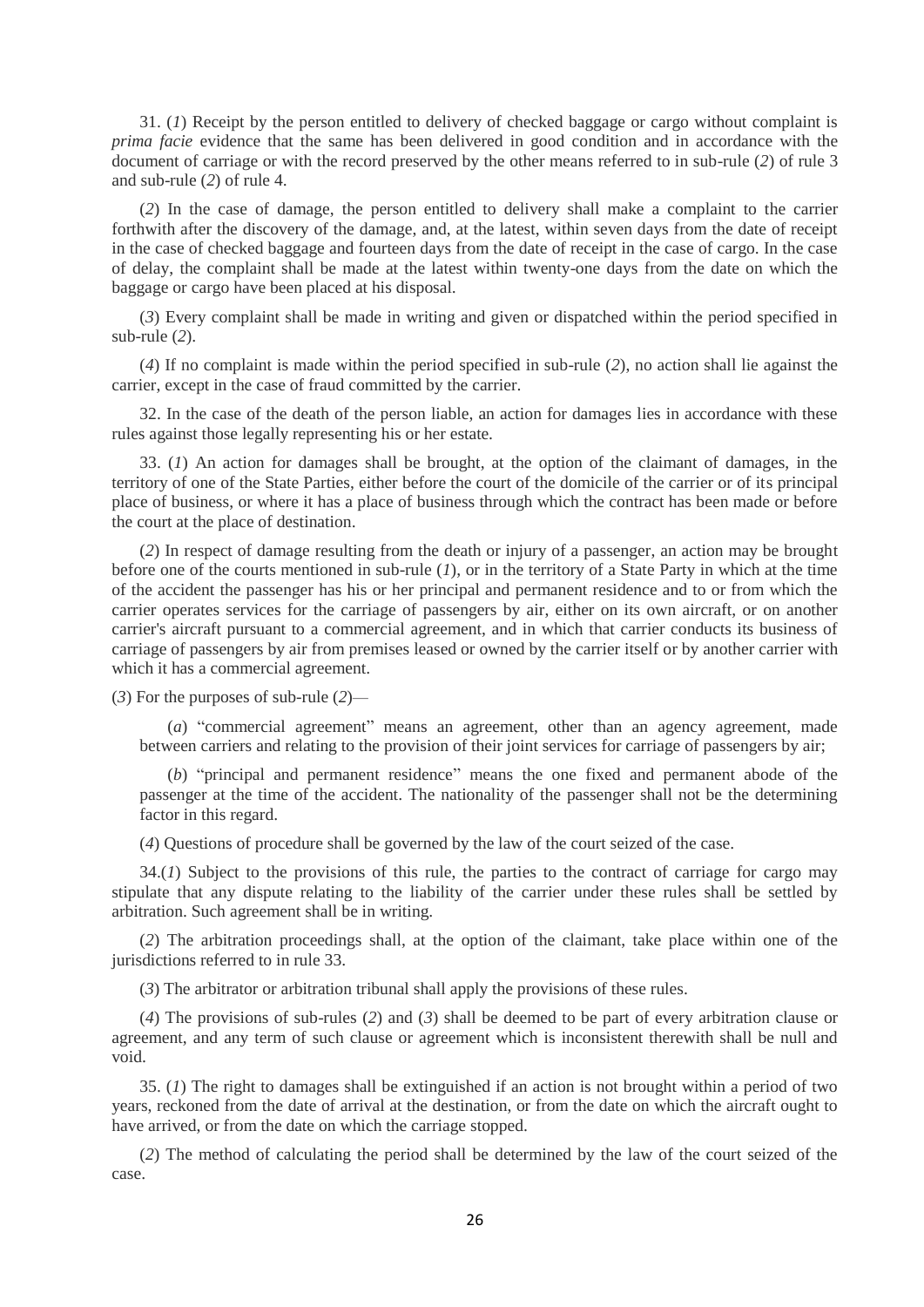36. (*1*) In the case of carriage to be performed by various successive carriers and falling within the definition set out in sub-rule (*4*) of rule 1, each carrier which accepts passengers, baggage or cargo shall be subject to the provisions of these rules and shall be deemed to be one of the parties to the contract of carriage in so far as the contract deals with that part of the carriage which is performed under its supervision.

(*2*) In the case of carriage of this nature, the passenger or any person entitled to compensation shall be entitled to take action only against the carrier which performed the carriage during which the accident or the delay occurred, except where, by express agreement, the first carrier has assumed liability for the whole journey.

(*3*) In respect of baggage or cargo, the passenger or consignor shall have a right of action against the first carrier, and the passenger or consignee who is entitled to delivery shall have a right of action against the last carrier, and further, each may take action against the carrier which performed the carriage during which the delay, destruction, loss or damage took place. These carriers shall be jointly and severally liable to the passenger or to the consignor or consignee.

37. Nothing in these rules shall prejudicially affect the right of a person liable for damages to take recourse against any other person.

### CHAPTER IV

#### COMBINED CARRIAGE

38. (*1*) In the case of combined carriage performed partly by air and partly by any other mode of carriage, the provisions of these rules shall, subject to the provisions of sub-rule (*4*) of rule 18, apply only to the carriage by air, provided that the carriage by air falls within the meaning of rule 1.

(*2*) Nothing in these rules shall prevent the parties in the case of combined carriage from inserting in the document of air carriage conditions relating to other modes of carriage, provided that the provisions of these rules are observed with regard to carriage by air.

#### CHAPTER V

#### CARRIAGE BY AIR PERORMED BY A PERSON OTHER THAN THE CONTRACTING CARRIER

39. The provisions of this Chapter shall apply when a person (hereinafter referred to as the contracting carrier) as a principal makes a contract of carriage under these rules with a passenger or consignor or with a person acting on behalf of the passenger or consignor, and another person (hereinafter referred to as the actual carrier) performs, by virtue of authority from the contracting carrier, the whole or part of the carriage, but is not with respect to such part, a successive carrier within the meaning of these rules. Such authority shall be presumed in the absence of proof to the contrary.

40. If an actual carrier performs the whole or part of carriage which, according to the contract referred to in rule 39, is governed by these rules, both the contracting carrier and the actual carrier shall, except as otherwise provided in this Chapter, be subject to the provisions of these rules, the former for the whole of the carriage contemplated in the contract, the latter solely for the carriage which it performs.

41.(*1*) The acts and omissions of the actual carrier and of its servants and agents acting within the scope of their employment shall, in relation to the carriage performed by the actual carrier, be deemed to be also those of the contracting carrier.

(*2*) The acts and omissions of the contracting carrier and of its servants and agents acting within the scope of their employment shall, in relation to the carriage performed by the actual carrier, be deemed to be also those of the actual carrier. Nevertheless, no such act or omission shall subject the actual carrier to liability exceeding the amounts referred to in rules 21, 22, 23 and 24. Any special agreement under which the contracting carrier assumes obligations not imposed by the provisions of these rules or any waiver of rights or defences conferred by the provisions of these rules or any special declaration of interest in delivery at destination contemplated in rule 22 shall not affect the actual carrier unless agreed to by it.

42. Any complaint to be made or instruction to be given under the provisions of these rules to the carrier shall have the same effect whether addressed to the contracting carrier or to the actual carrier.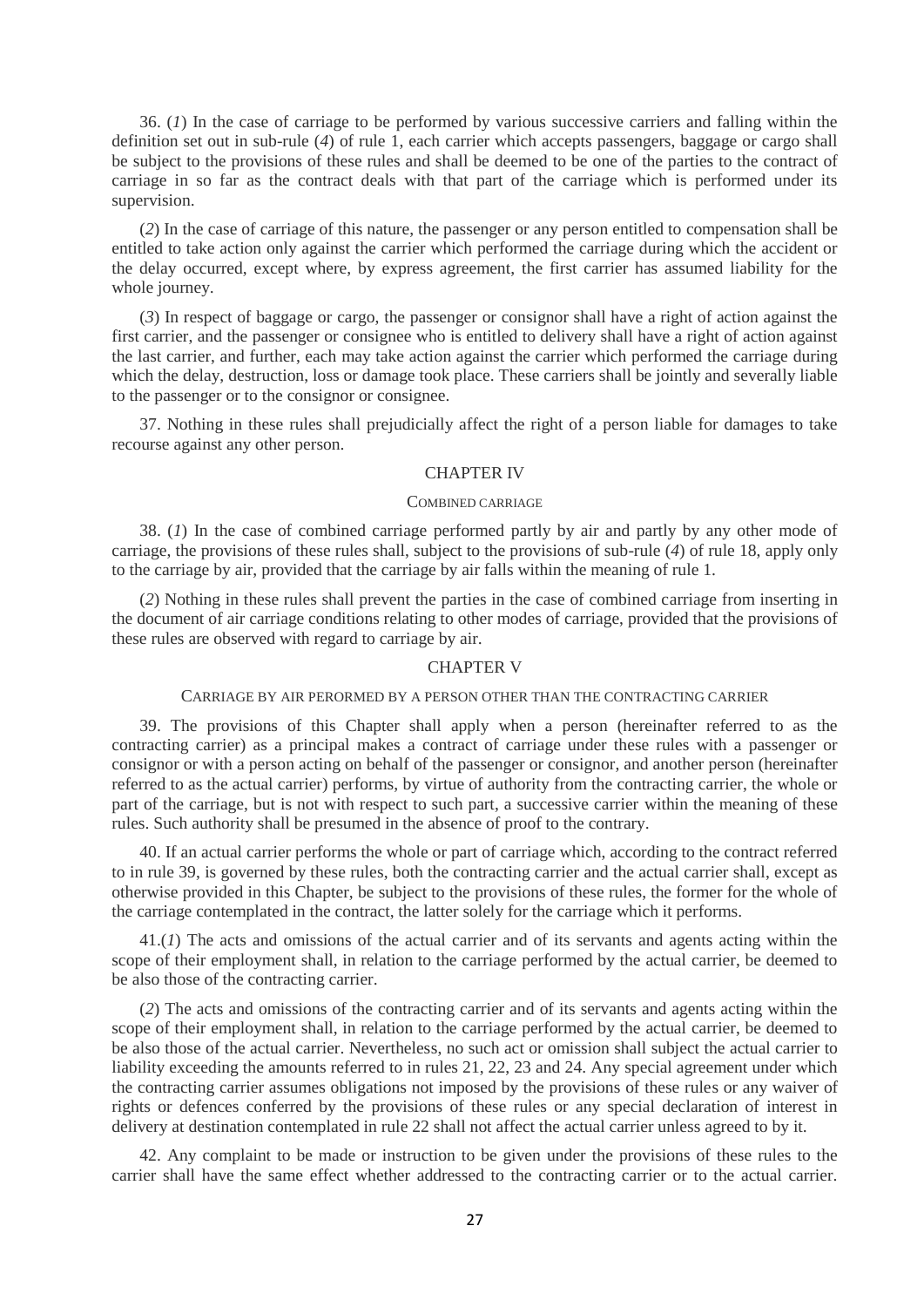Nevertheless, instructions referred to in rule 12 shall only be effective if addressed to the contracting carrier.

43. In relation to the carriage performed by the actual carrier, any servant or agent of that carrier or of the contracting carrier shall, if they prove that they acted within the scope of their employment, be entitled to avail themselves of the conditions and limits of liability which are applicable under the provisions of these rules to the carrier whose servant or agent they are, unless it is proved that they acted in a manner that prevents the limits of liability from being invoked in accordance with the provisions of these rules.

44. In relation to the carriage performed by the actual carrier, the aggregate of the amounts recoverable from that carrier and the contracting carrier, and from their servants and agents acting within the scope of their employment, shall not exceed the highest amount which shall be awarded against either the contracting carrier or the actual carrier under the provisions of these rules, but none of the persons mentioned shall be liable for a sum in excess of the limit applicable to that person.

45. In relation to the carriage performed by the actual carrier, an action for damages may be brought, at the option of the complainant, against that carrier or the contracting carrier, or against both together or separately. If the action is brought against only one of these carriers, that carrier shall have the right to require the other carrier to be joined in the proceedings, the procedure and effects being governed by the law of the court seized of the case.

46. Any action for damages contemplated in rule 45 must be brought, at the option of the complainant, in the territory of one of the State Parties, either before a court in which an action may be brought against the contracting carrier, as provided under rule 33, or before the court having jurisdiction at the place where the actual carrier has its domicile or its principal place of business.

47. Any contractual provision tending to relieve the contracting carrier or the actual carrier of liability under this Chapter or to fix a lower limit than that which is applicable according to this Chapter shall be null and void, but the nullity of any such provision does not involve the nullity of the whole contract, which shall remain subject to the provisions of this Chapter.

48. Except as provided in rule 45, nothing in this Chapter shall affect the rights and obligations of the carriers between themselves, including any right of recourse or indemnification.

#### CHAPTER VI

#### GENERAL AND FINAL PROVISIONS

49. Any clause contained in the contract of carriage and all special agreements entered into before the damage occurred by which the parties purport to infringe the rules laid down by these rules, whether by deciding the law to be applied, or by altering the rules as to jurisdiction, shall be null and void.

50. State Parties shall require their carriers to maintain adequate insurance covering their liability under the provisions of these rules. A carrier may be required to furnish evidence that it maintains adequate insurance covering its liability under the provisions of these rules.

51. The provisions of rules 3, 4, 5, 7 and 8 relating to the documentation of carriage shall not apply in the case of carriage performed in extraordinary circumstances outside the normal scope of a carrier's business.

52. The expression "days" when used in this Schedule means calendar days and not working days.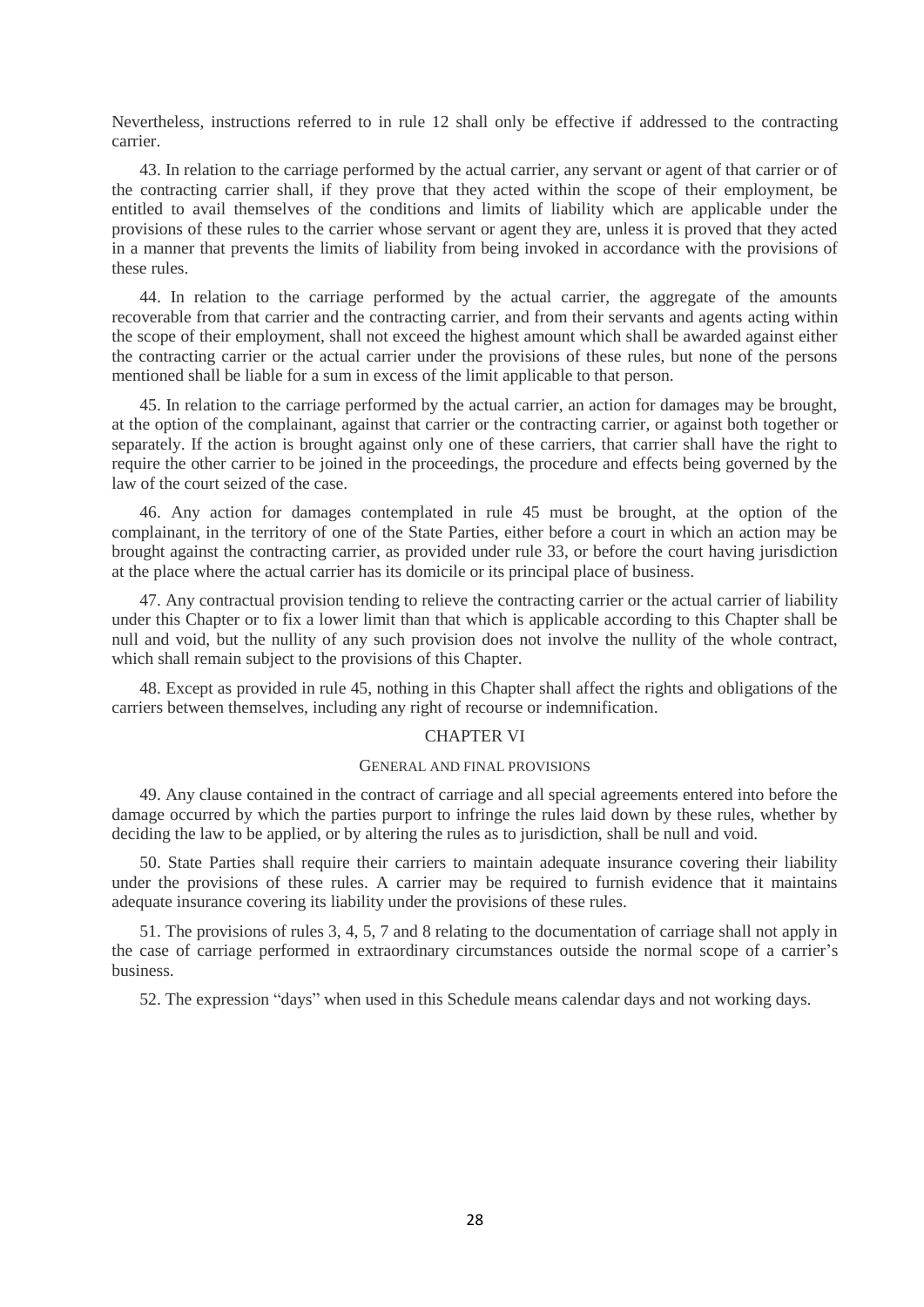# ANNEXURE

[*See* sub-section (*2*) of section 3, sub-section (*2*) of section 4 and sub-section (*2*) of section 4A]

| S1. | <b>High Contracting</b> | Date of enforcement of |  |
|-----|-------------------------|------------------------|--|
| No. | Parties to Convention   | Convention             |  |
| (1) | (2)                     | (3)                    |  |
| 1.  | Afghanistan             | 21st May, 1969         |  |
| 2.  | Algeria                 | 31st August, 1964      |  |
| 3.  | Angola                  | 8th June, 1998         |  |
| 4.  | Argentina               | 19th June, 1952        |  |
| 5.  | Armenia                 | 23rd February, 1999    |  |
| 6.  | Australia               | 30th October, 1935     |  |
| 7.  | Austria                 | 27th December, 1961    |  |
| 8.  | Azerbaijan              | 23rd April, 2000       |  |
| 9.  | <b>Bahamas</b>          | 10th July, 1973        |  |
| 10  | Bahrain                 | 10th June, 1998        |  |
| 11. | Bangladesh              | 26th March, 1971       |  |
| 12. | <b>Barbados</b>         | 30th November, 1966    |  |
| 13. | <b>Belarus</b>          | 25th December, 1959    |  |
| 14. | Belgium                 | 11th October, 1936     |  |
| 15. | Benin                   | 1st August, 1960       |  |
| 16. | <b>Bolivia</b>          | 29th March, 1999       |  |
| 17. | Bosnia and Herzegovina  | 6th March, 1992        |  |
| 18. | <b>Botswana</b>         | 30th September, 1966   |  |
| 19. | <b>Brazil</b>           | 13th February, 1933    |  |
| 20. | Brunei Darussalam       | 1st January, 1984      |  |
| 21. | Bulgaria                | 23rd September, 1949   |  |
| 22. | <b>Burkina Faso</b>     | 9th March, 1962        |  |
| 23. | Cambodia                | 12th March, 1997       |  |
| 24. | Cameroon                | 1st January, 1960      |  |
| 25. | Canada                  | 8th September, 1947    |  |
| 26. | Cape Verde              | 8th May, 2002          |  |
| 27. | Chile                   | 31st May, 1979         |  |
| 28. | China                   | 18th October, 1958     |  |
| 29. | Colombia                | 13th November, 1966    |  |
| 30. | Comoros                 | 9th September, 1991    |  |

# PART-I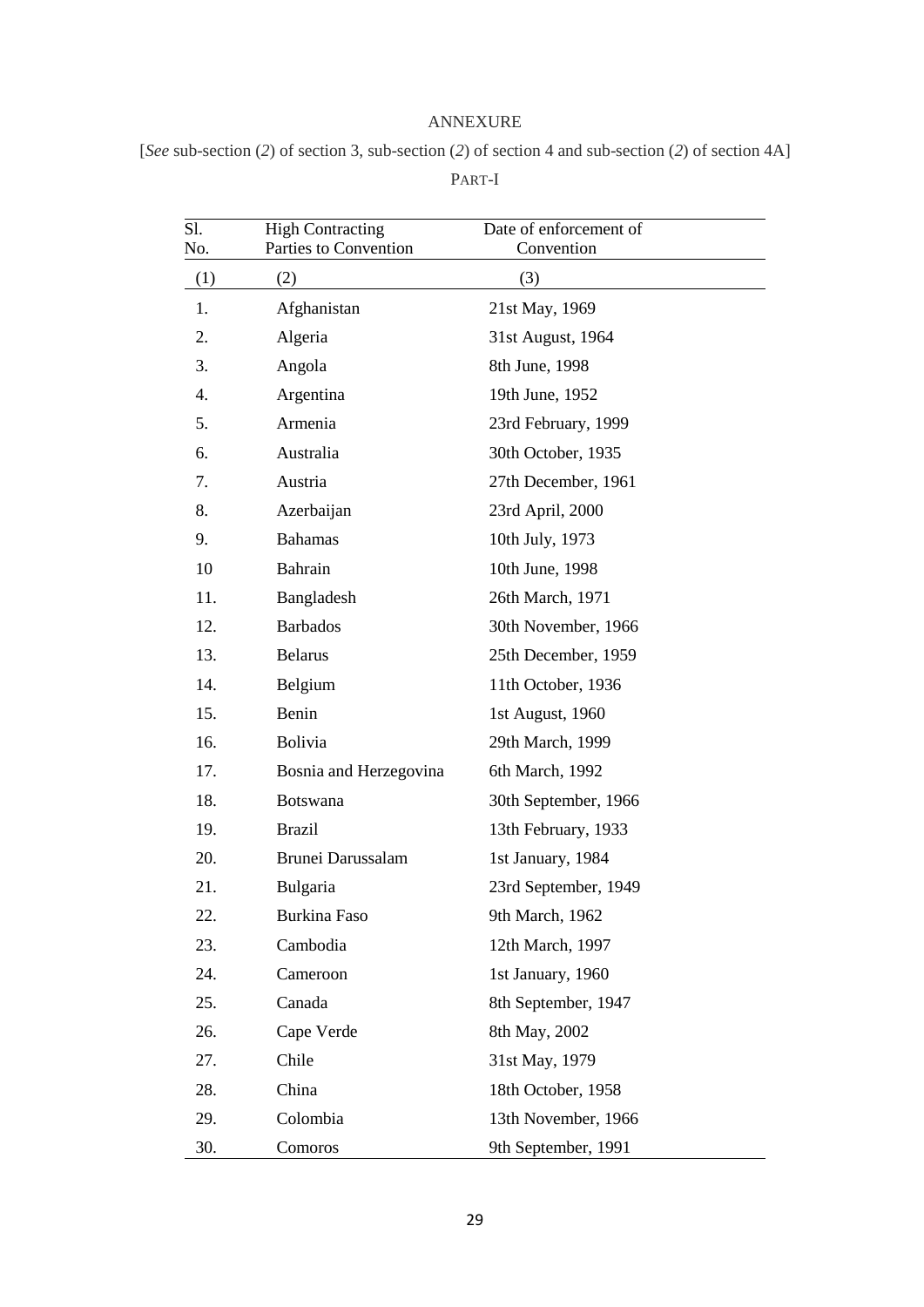| Sl. | <b>High Contracting</b>             | Date of enforcement of |
|-----|-------------------------------------|------------------------|
| No. | Parties to Convention               | Convention             |
| (1) | (2)                                 | (3)                    |
| 31. | Congo                               | 15th August, 1960      |
| 32. | Costa Rica                          | 8th August, 1984       |
| 33. | Cote d'Ivoire                       | 7th August, 1960       |
| 34. | Croatia                             | 8th October, 1991      |
| 35. | Cuba                                | 19th October, 1964     |
| 36. | Cyprus                              | 16th August, 1960      |
| 37. | Czech Republic                      | 1st January, 1993      |
| 38. | Democratic People's                 | 30th May, 1961         |
|     | Republic of Korea                   |                        |
| 39. | Democratic Republic of the<br>Congo | 30th June, 1960        |
| 40. | Denmark                             | 1st October, 1937      |
| 41. | Dominican Republic                  | 25th May, 1972         |
| 42. | Ecuador                             | 1st March, 1970        |
| 43. | Egypt                               | 5th December, 1955     |
| 44. | El Salvador                         |                        |
| 45. | <b>Equatorial Guinea</b>            | 19th March, 1989       |
| 46. | Estonia                             | 14th June, 1998        |
| 47. | Ethiopia                            | 12th November, 1950    |
| 48. | Fiji                                | 10th October, 1970     |
| 49. | Finland                             | 1st October, 1937      |
| 50. | France                              | 13th February, 1933    |
| 51. | Gabon                               | 16th May, 1969         |
| 52. | Germany                             | 29th December, 1933    |
| 53. | Ghana                               | 9th November, 1997     |
| 54. | Greece                              | 11th April, 1938       |
| 55. | Grenada                             |                        |
| 56. | Guatemala                           | 4th May, 1997          |
| 57. | Guinea                              | 10th December, 1961    |
| 58. | Honduras                            | 25th September, 1994   |
| 59. | Hungary                             | 27th August, 1936      |
| 60. | Iceland                             | 19th November, 1948    |
| 61. | India                               | 15th August, 1947      |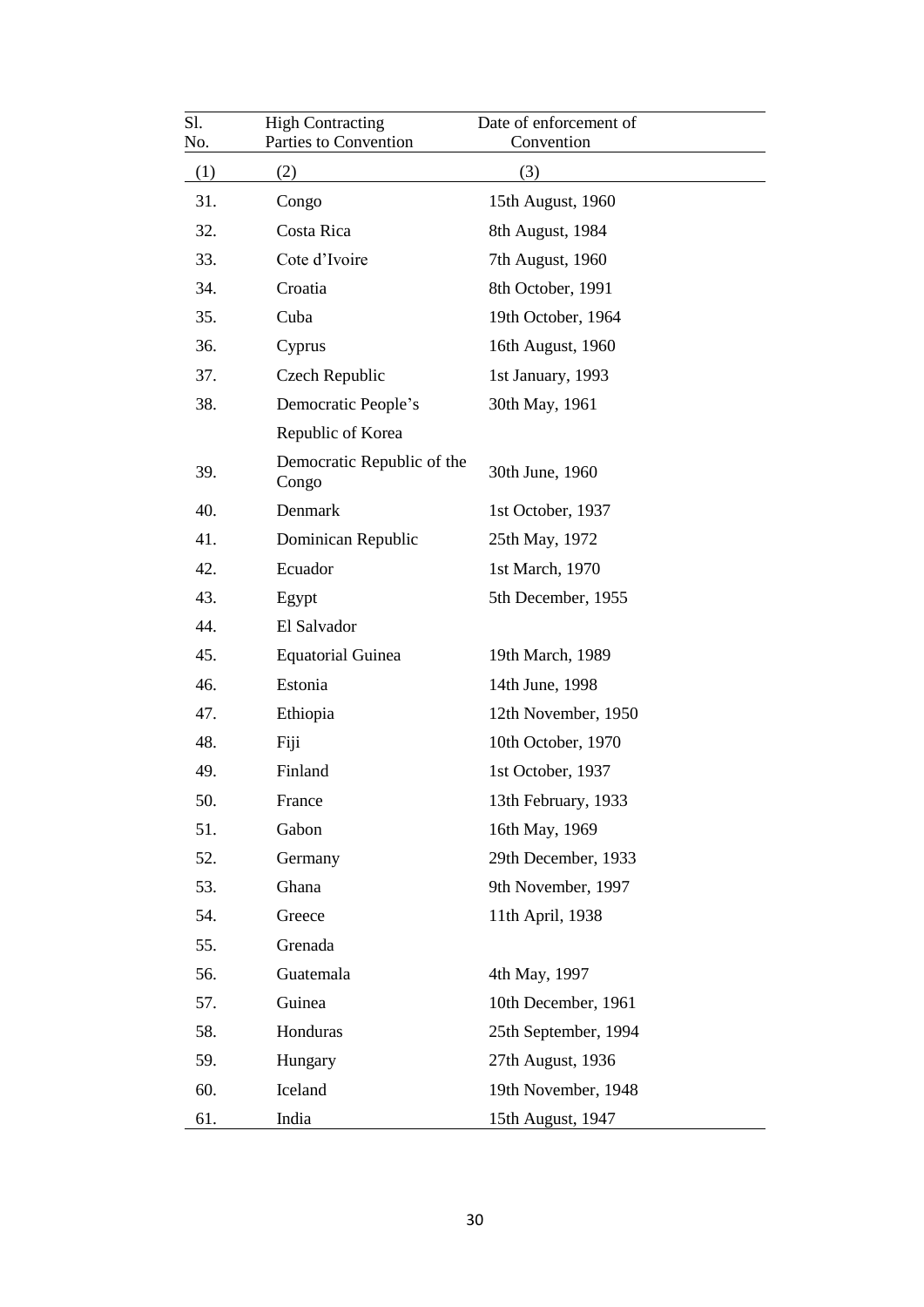| Sl. | <b>High Contracting</b>             | Date of enforcement of |
|-----|-------------------------------------|------------------------|
| No. | Parties to Convention               | Convention             |
| (1) | (2)                                 | (3)                    |
| 62. | Indonesia                           | 17th August, 1945      |
| 63. | Iran (Islamic Republic of)          | 6th October, 1975      |
| 64. | Iraq                                | 26th September, 1972   |
| 65. | Ireland                             | 19th December, 1935    |
| 66. | <b>Israel</b>                       | 6th January, 1950      |
| 67. | Italy                               | 15th May, 1933         |
| 68. | Japan                               | 18th August, 1953      |
| 69. | Jordan                              | 25th May, 1946         |
| 70. | Kazakhstan                          |                        |
| 71. | Kenya                               | 12th December, 1963    |
| 72. | Kuwait                              | 9th November, 1975     |
| 73. | Kyrgyzstan                          | 9th May, 2000          |
| 74. | Lao People's Democratic<br>Republic | 19th July, 1949        |
| 75. | Latvia                              | 13th February, 1933    |
| 76. | Lebanon                             | 22nd November, 1943    |
| 77. | Lesotho                             | 4th October, 1966      |
| 78. | Liberia                             | 31st July, 1942        |
| 79. | Libyan Arab Jamahiriya              | 14th August, 1969      |
| 80. | Liechtenstein                       | 7th August, 1934       |
| 81. | Lithuania                           |                        |
| 82. | Luxembourg                          | 5th January, 1950      |
| 83. | Madagascar                          | 26th June, 1960        |
| 84. | Malawi                              | 25th January, 1978     |
| 85. | Malaysia                            | 16th September, 1963   |
| 86. | Maldives                            | 11th January, 1996     |
| 87. | Mali                                | 26th April, 1961       |
| 88. | Malta                               | 21st September, 1964   |
| 89. | Mauritania                          | 4th November, 1962     |
| 90. | Mauritius                           | 15th January, 1990     |
| 91. | Mexico                              | 15th May, 1933         |
| 92. | Monaco                              |                        |
| 93. | Mongolia                            | 29th July, 1962        |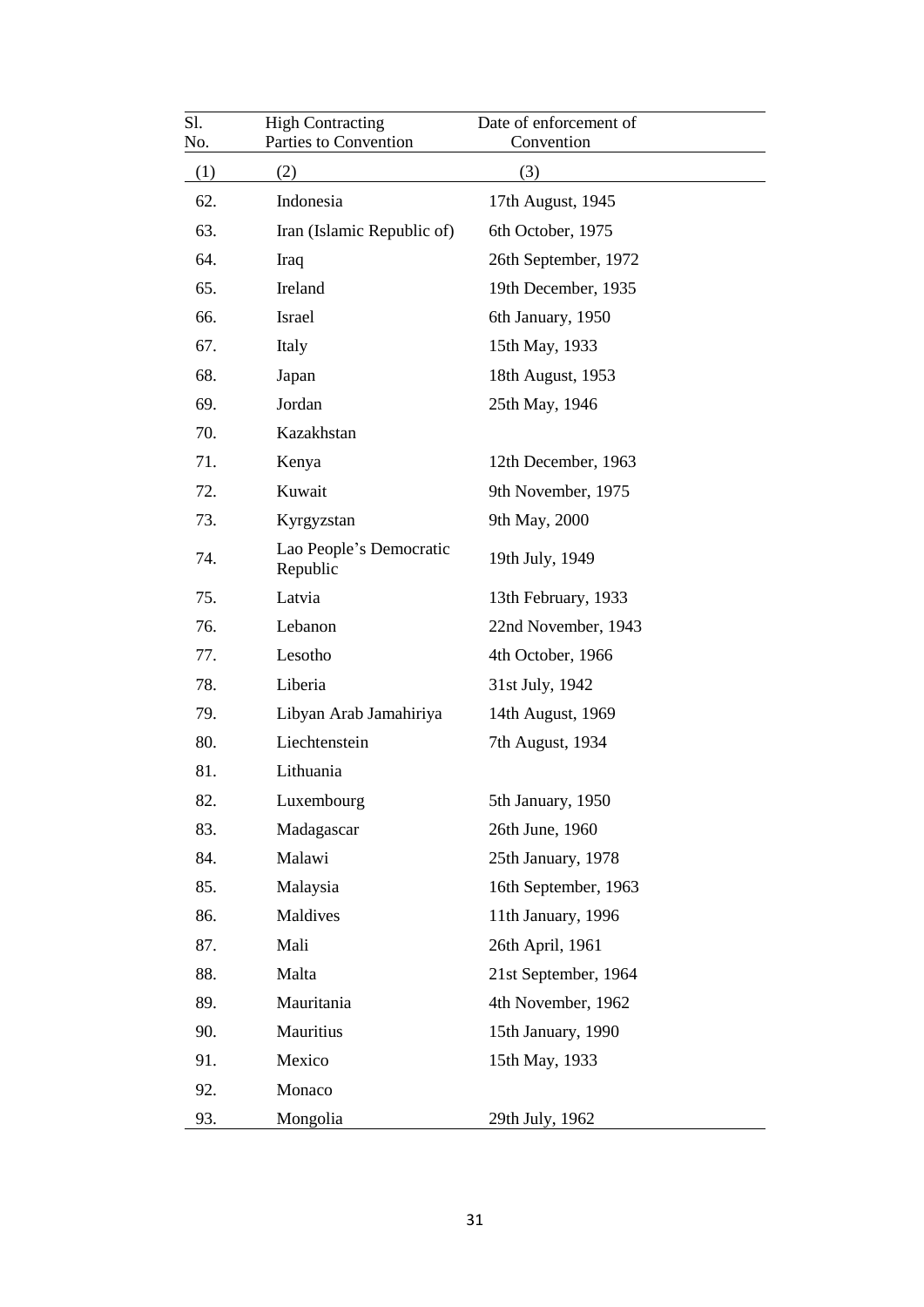| Sl.  | <b>High Contracting</b>                      | Date of enforcement of |
|------|----------------------------------------------|------------------------|
| No.  | Parties to Convention                        | Convention             |
| (1)  | (2)                                          | (3)                    |
| 94.  | Morocco                                      | 5th April, 1958        |
| 95.  | Myanmar                                      | 4th January, 1948      |
| 96.  | Nauru                                        | 31st January, 1968     |
| 97.  | Nepal                                        | 13th May, 1966         |
| 98.  | Netherlands                                  | 29th September, 1933   |
| 99.  | New Zealand                                  | 5th July, 1937         |
| 100. | Niger                                        | 3rd August, 1960       |
| 101. | Nigeria                                      | 1st October, 1960      |
| 102. | Norway                                       | 1st October, 1937      |
| 103. | Oman                                         | 4th November, 1976     |
| 104. | Pakistan                                     | 14th August, 1947      |
| 105. | Panama                                       | 10th February, 1997    |
| 106. | Papua New Guinea                             | 16th September, 1975   |
| 107. | Paraguay                                     | 26th November, 1969    |
| 108. | Peru                                         | 3rd October, 1998      |
| 109. | Philippines                                  | 7th February, 1991     |
| 110. | Poland                                       | 13th February, 1933    |
| 111. | Portugal                                     | 18th June, 1947        |
| 112. | Qatar                                        | 22nd March, 1987       |
| 113. | Republic of Korea                            |                        |
| 114. | Republic of Moldova                          | 19th June, 1997        |
| 115. | Romania                                      | 13th February, 1933    |
| 116. | <b>Russian Federation</b>                    | 18th November, 1934    |
| 117. | Rwanda                                       | 1st July, 1962         |
| 118. | Vincent<br>and<br>the<br>Saint<br>Grenadines | 27th October, 1979     |
| 119. | Samona                                       | 1st January, 1962      |
| 120. | Saudi Arabia                                 | 27th April, 1969       |
| 121. | Senegal                                      | 17th September, 1964   |
| 122. | Serbia and Montenegro                        | 27th April, 1992       |
| 123. | Seychelles                                   | 22nd September, 1980   |
| 124. | Sierra Leone                                 | 27th April, 1961       |
| 125. | Singapore                                    | 3rd December, 1971     |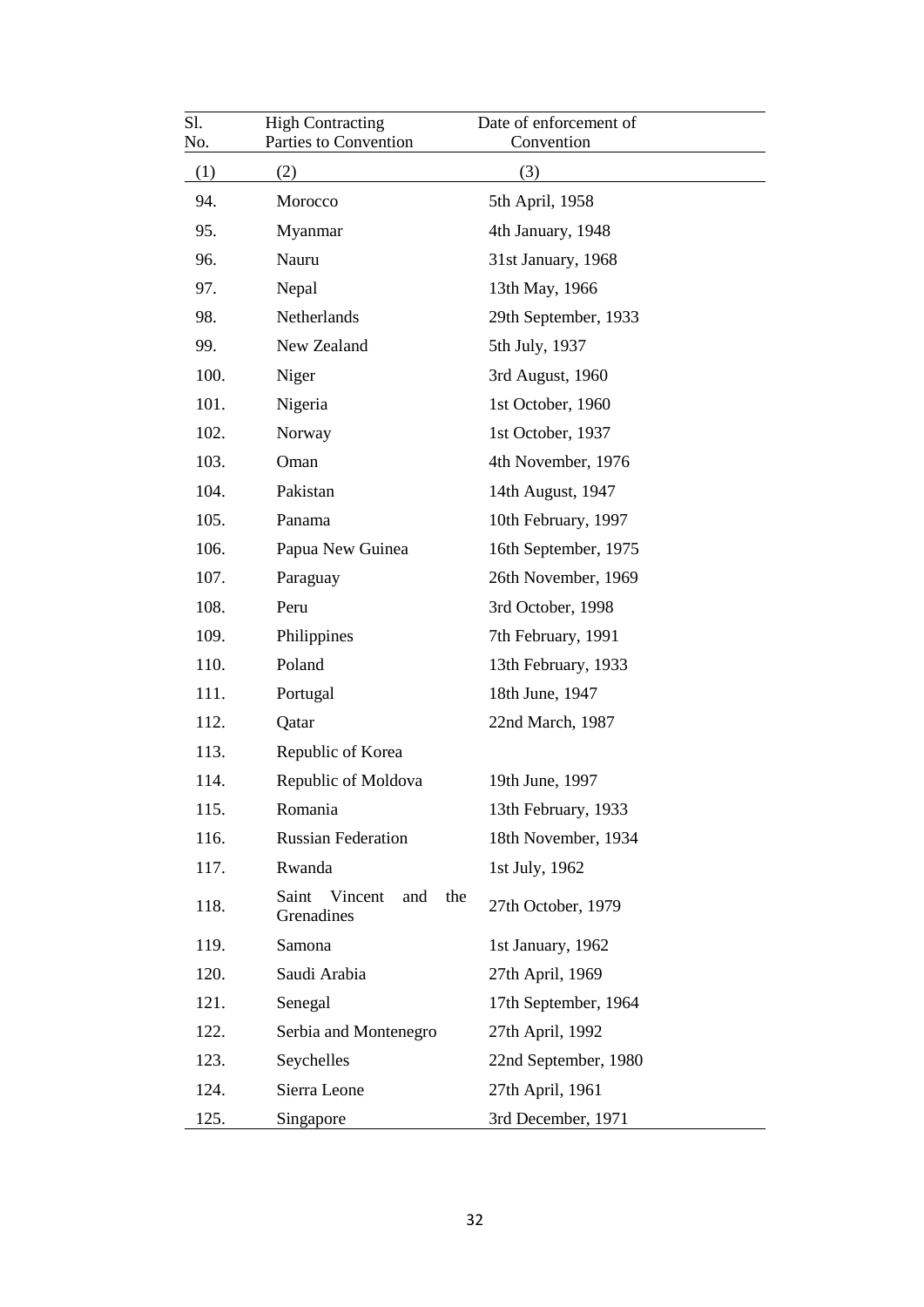| Sl.                                                                                  | <b>High Contracting</b>                                                                                                                                                                                                                                                                                                                                                                                                                                     | Date of enforcement of                                                                                                                                                                                                        |
|--------------------------------------------------------------------------------------|-------------------------------------------------------------------------------------------------------------------------------------------------------------------------------------------------------------------------------------------------------------------------------------------------------------------------------------------------------------------------------------------------------------------------------------------------------------|-------------------------------------------------------------------------------------------------------------------------------------------------------------------------------------------------------------------------------|
| No.                                                                                  | Parties to Convention                                                                                                                                                                                                                                                                                                                                                                                                                                       | Convention                                                                                                                                                                                                                    |
| (1)                                                                                  | (2)                                                                                                                                                                                                                                                                                                                                                                                                                                                         | (3)                                                                                                                                                                                                                           |
| 126.                                                                                 | Slovakia                                                                                                                                                                                                                                                                                                                                                                                                                                                    | 1st January, 1993                                                                                                                                                                                                             |
| 127.                                                                                 | Slovenia                                                                                                                                                                                                                                                                                                                                                                                                                                                    | 25th June, 1991                                                                                                                                                                                                               |
| 128.                                                                                 | Solomon Islands                                                                                                                                                                                                                                                                                                                                                                                                                                             | 7th July, 1978                                                                                                                                                                                                                |
| 129.                                                                                 | South Africa                                                                                                                                                                                                                                                                                                                                                                                                                                                | 22nd March, 1955                                                                                                                                                                                                              |
| 130.                                                                                 | Spain                                                                                                                                                                                                                                                                                                                                                                                                                                                       | 13th February, 1933                                                                                                                                                                                                           |
| 131.                                                                                 | Sri lanka                                                                                                                                                                                                                                                                                                                                                                                                                                                   | 4th February, 1948                                                                                                                                                                                                            |
| 132.                                                                                 | Sudan                                                                                                                                                                                                                                                                                                                                                                                                                                                       | 12th May, 1975                                                                                                                                                                                                                |
| 133.                                                                                 | Suriname                                                                                                                                                                                                                                                                                                                                                                                                                                                    | 28th September, 2003                                                                                                                                                                                                          |
| 134.                                                                                 | Swaziland                                                                                                                                                                                                                                                                                                                                                                                                                                                   |                                                                                                                                                                                                                               |
| 135.                                                                                 | Sweden                                                                                                                                                                                                                                                                                                                                                                                                                                                      | 1st October, 1937                                                                                                                                                                                                             |
| 136.                                                                                 | Switzerland                                                                                                                                                                                                                                                                                                                                                                                                                                                 | 7th August, 1934                                                                                                                                                                                                              |
| 137.                                                                                 | Syrian Arab Republic                                                                                                                                                                                                                                                                                                                                                                                                                                        | 2nd March, 1959                                                                                                                                                                                                               |
| 138.                                                                                 | The former Yugoslav                                                                                                                                                                                                                                                                                                                                                                                                                                         | 17th September, 1991                                                                                                                                                                                                          |
| 139.<br>140.<br>141.<br>142.<br>143.<br>144.<br>145.<br>146.<br>147.<br>148.<br>149. | Republic of Macedonia<br>Togo<br>Tonga<br>Trinidad and Tobago<br>Tunisia<br>Turkey<br>Turkmenistan<br>Uganda<br>Ukraine<br><b>United Arab Emirates</b><br>United Kingdom<br>United Kingdom for the<br>following territories:<br>- Bermuda<br>- British Antarctic<br>Territory<br>-Cayman,<br>Turks,<br>and<br>Calcos Islands<br>-Akrotiri and Dhekelia<br>-Falkland Islands<br>and<br>Dependencies<br>-Hong Kong<br>-Monsserrat St. Helena and<br>Ascension | 30th September, 1980<br>4th June, 1970<br>31st August, 1962<br>13th February, 1964<br>23rd June, 1978<br>20th March, 1995<br>22nd October, 1963<br>12th November, 1959<br>3rd July, 1986<br>15th May, 1933<br>3rd March, 1935 |
| 150.                                                                                 | United Republic of Tanzania                                                                                                                                                                                                                                                                                                                                                                                                                                 | 6th July, 1965                                                                                                                                                                                                                |
| 151.                                                                                 | <b>United States</b>                                                                                                                                                                                                                                                                                                                                                                                                                                        | 29th October, 1934                                                                                                                                                                                                            |
| 152.                                                                                 | Uruguay                                                                                                                                                                                                                                                                                                                                                                                                                                                     | 2nd October, 1979                                                                                                                                                                                                             |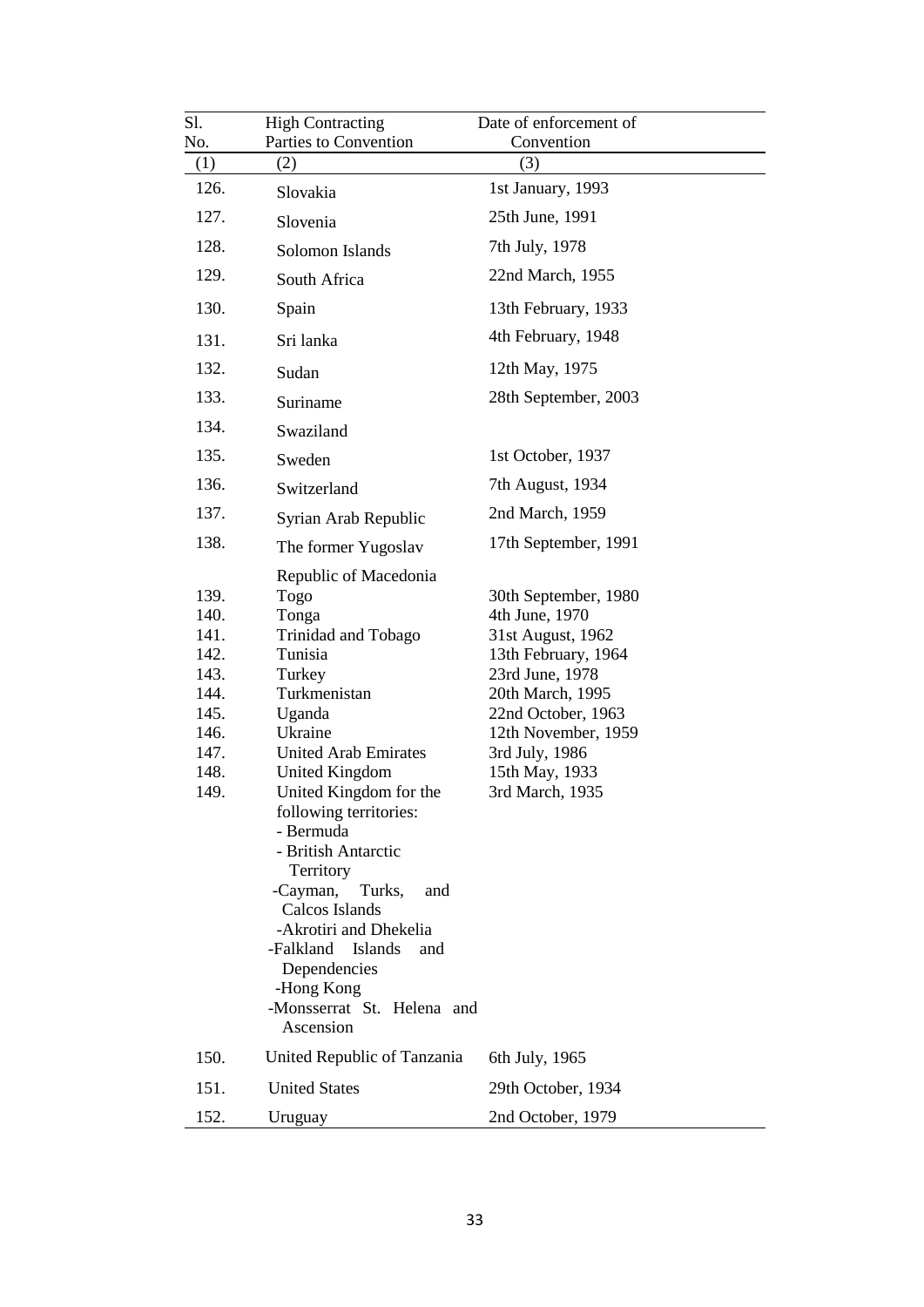| S1.  | <b>High Contracting</b> | Date of enforcement of |  |
|------|-------------------------|------------------------|--|
| No.  | Parties to Convention   | Convention             |  |
| (1)  | (2)                     | (3)                    |  |
| 153. | Uzbekistan              | 28th May, 1997         |  |
| 154. | Vanuatu                 | 24th January, 1982     |  |
| 155. | Venezuela               | 13th September, 1955   |  |
| 156. | Vietnam                 | 9th January, 1983      |  |
| 157. | Yemen                   | 4th August, 1982       |  |
| 158. | Zambia                  | 24th October, 1964     |  |
| 159. | Zimbabwe                | 18th April, 1980       |  |

| Sl. No.          | <b>High Contracting Parties to</b><br>Convention | Date of enforcement of<br>Convention |
|------------------|--------------------------------------------------|--------------------------------------|
| (1)              | (2)                                              | (3)                                  |
| 1.               | Afghanistan                                      | 21st May, 1969                       |
| 2.               | Algeria                                          | 31st August, 1964                    |
| 3.               | Angola                                           | 8th June, 1998                       |
| $\overline{4}$ . | Argentina                                        | 10th September, 1969                 |
| 5.               | Australia                                        | 1st August, 1963                     |
| 6.               | Austria                                          | 24th June, 1971                      |
| 7.               | Azerbaijan                                       | 23rd April, 2000                     |
| 8.               | <b>Bahamas</b>                                   | 10th July, 1973                      |
| 9.               | Bahrain                                          | 10th June, 1998                      |
| 10.              | Bangladesh                                       | 26th March, 1971                     |
| 11.              | <b>Belarus</b>                                   | 1st August, 1963                     |
| 12.              | Belgium                                          | 25th November, 1963                  |
| 13.              | Benin                                            | 1st August, 1963                     |
| 14.              | Bosnia and herzegovina                           | 6th March, 1992                      |
| 15.              | <b>Brazil</b>                                    | 14th September, 1964                 |
| 16.              | Bulgaria                                         | 13th March, 1964                     |
| 17.              | Cambodia                                         | 12th March, 1997                     |
| 18.              | Cameroon                                         | 1st August, 1963                     |
| 19.              | Canada                                           | 17th July, 1964                      |
| 20.              | Cape Verde                                       | 8th May, 2002                        |
| 21.              | Chile                                            | 31st May, 1979                       |
| 22.              | China                                            | 18th November, 1975                  |
| 23.              | Colombia                                         | 13th November, 1966                  |
| 24.              | Congo                                            | 1st August, 1963                     |
| 25.              | Costa Rica                                       | 8th August, 1984                     |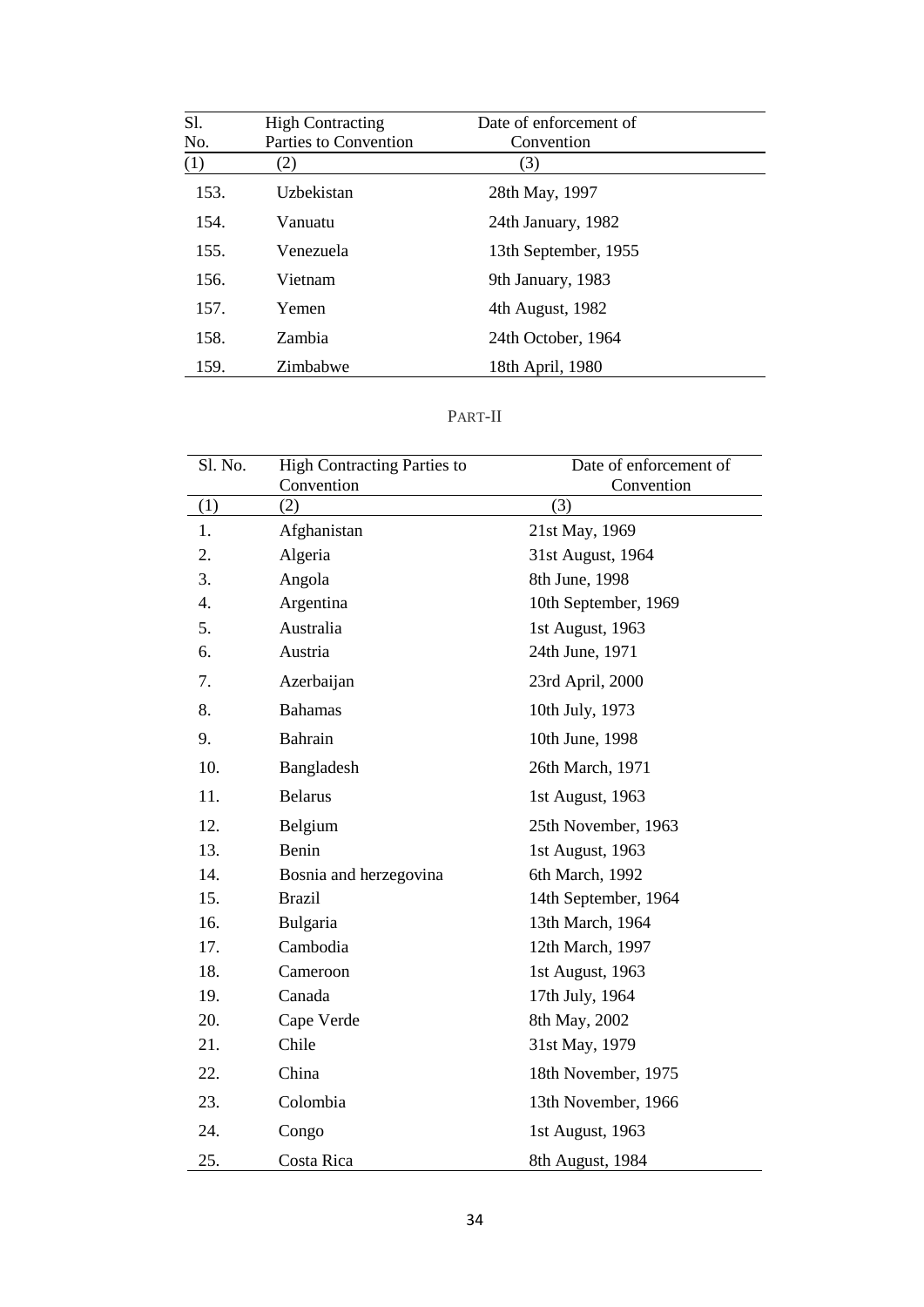| Sl. No. | <b>High Contracting Parties to</b>       | Date of enforcement of |
|---------|------------------------------------------|------------------------|
| (1)     | Convention<br>(2)                        | Convention<br>(3)      |
| 26.     | Cote d'Ivoire                            | 1st August, 1963       |
| 27.     | Croatia                                  | 8th October, 1991      |
| 28.     | Cuba                                     | 28th November, 1965    |
| 29.     | Cyprus                                   | 21st October, 1970     |
| 30.     | Czech Republic                           | 1st January, 1993      |
| 31.     | Democratic People's Republic of<br>Korea | 2nd February, 1981     |
| 32.     | Denmark                                  | 1st August, 1963       |
| 33.     | Dominican Republic                       | 25th May, 1972         |
| 34.     | Ecuador                                  | 1st March, 1970        |
| 35.     | Egypt                                    | 1st August, 1963       |
| 36.     | El Salvador                              | 1st August, 1963       |
| 37.     | Estonia                                  | 14th June, 1998        |
| 38.     | Fiji                                     | 10th October, 1970     |
| 39.     | Finland                                  | 23rd August, 1977      |
| 40.     | France                                   | 1st August, 1963       |
| 41.     | Gabon                                    | 16th May, 1969         |
| 42.     | Germany                                  | 1st August, 1963       |
| 43.     | Ghana                                    | 9th November, 1997     |
| 44.     | Greece                                   | 21st September, 1965   |
| 45.     | Grenada                                  | 13th November, 1985    |
| 46.     | Guatemala                                | 26th October, 1971     |
| 47.     | Guinea                                   | 7th January, 1991      |
| 48.     | Hungary                                  | 1st August, 1963       |
| 49.     | Iceland                                  | 1st August, 1963       |
| 50.     | India                                    | 15th May, 1973         |
| 51.     | Iran (Islamic Republic of)               | 6th October, 1975      |
| 52.     | Iraq                                     | 1st August, 1963       |
| 53.     | Ireland                                  | 1st August, 1963       |
| 54.     | <b>Israel</b>                            | 3rd November, 1964     |
| 55.     | Italy                                    | 2nd August, 1963       |
| 56.     | Japan                                    | 8th November, 1967     |
| 57.     | Jordan                                   | 13th February, 1974    |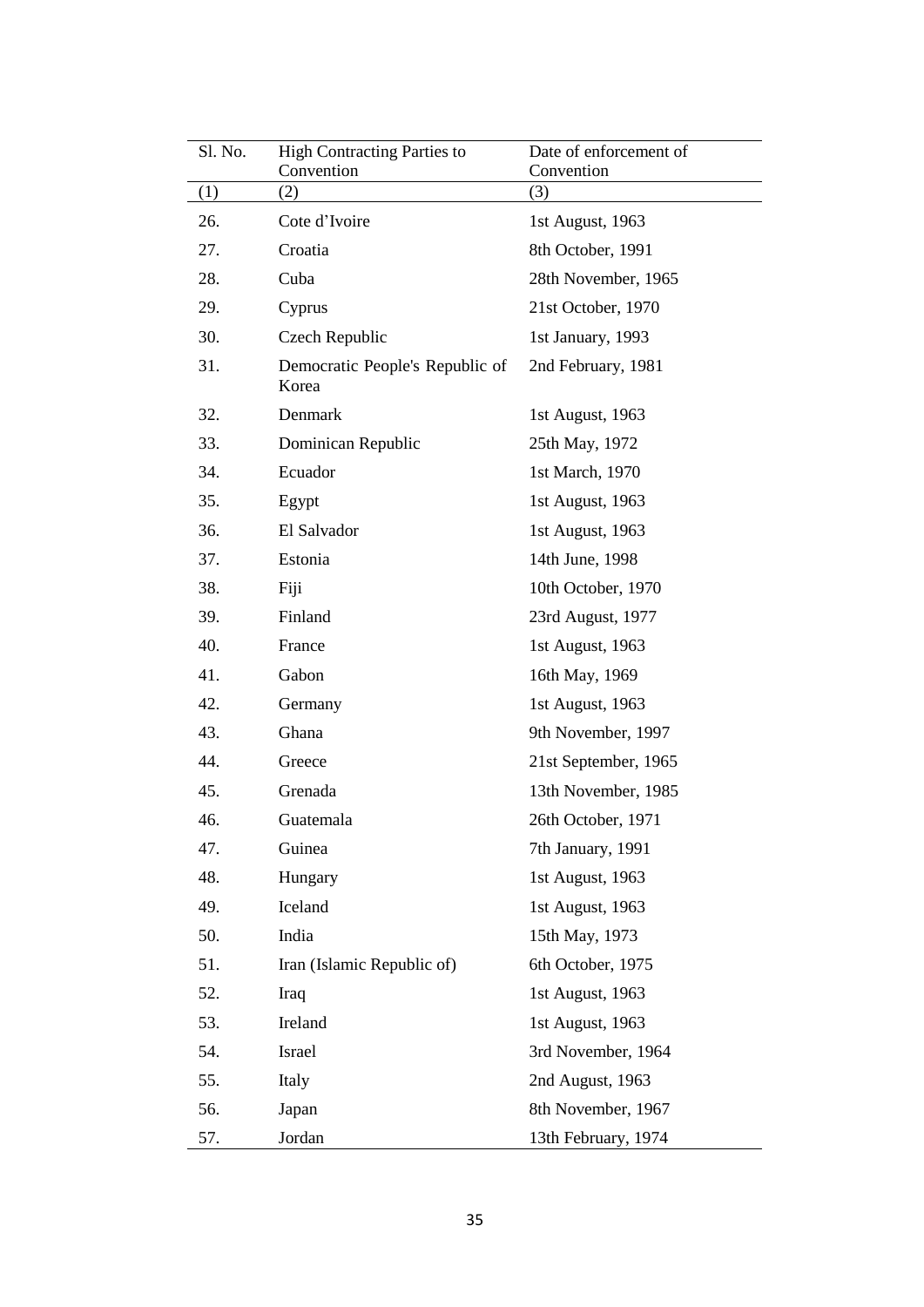| Sl. No. | <b>High Contracting Parties to</b><br>Convention | Date of enforcement of<br>Convention |
|---------|--------------------------------------------------|--------------------------------------|
| (1)     | (2)                                              | (3)                                  |
| 58.     | Kazakhstan                                       | 28th November, 2002                  |
| 59.     | Kenya                                            | 4th October, 1999                    |
| 60.     | Kuwait                                           | 9th November, 1975                   |
| 61.     | Kyrgyzstan                                       | 9th May, 2000                        |
| 62.     | Lao<br>People's<br>Democratic<br>Republic        | 1st August, 1963                     |
| 63.     | Latvia                                           | 31st December, 1998                  |
| 64.     | Lebanon                                          | 8th August, 1978                     |
| 65.     | Lesotho                                          | 15th January, 1976                   |
| 66.     | Libyan Arab Jamahiriya                           | 14th August, 1969                    |
| 67.     | Liechtenstein                                    | 3rd April, 1966                      |
| 68.     | Lithuania                                        | 19th February, 1997                  |
| 69.     | Luxembourg                                       | 1st August, 1963                     |
| 70.     | Madagascar                                       | 1st August, 1963                     |
| 71.     | Malawi                                           | 7th September, 1971                  |
| 72.     | Malaysia                                         | 19th December, 1974                  |
| 73.     | Maldives                                         | 11th January, 1996                   |
| 74.     | Mali                                             | 29th March, 1964                     |
| 75.     | Mauritius                                        | 15th January, 1990                   |
| 76.     | Mexico                                           | 1st August, 1963                     |
| 77.     | Monaco                                           | 8th July, 1979                       |
| 78.     | Morocco                                          | 15th February, 1976                  |
| 79.     | Nauru                                            | 31st January, 1968                   |
| 80.     | Nepal                                            | 13th May, 1966                       |
| 81.     | Netherlands                                      | 1st August, 1963                     |
| 82.     | New Zealand                                      | 14th June, 1967                      |
| 83.     | Niger                                            | 1st August, 1963                     |
| 84.     | Nigeria                                          | 29th September, 1969                 |
| 85.     | Norway                                           | 1st August, 1963                     |
| 86.     | Oman                                             | 2nd November, 1987                   |
| 87.     | Pakistan                                         | 1st August, 1963                     |
| 88.     | Panama                                           | 10th February, 1997                  |
| 89.     | Papua New Guinea                                 | 16th September, 1975                 |
| 90.     | Paraguay                                         | 26th November, 1969                  |
| 91.     | Peru                                             | 3rd October, 1988                    |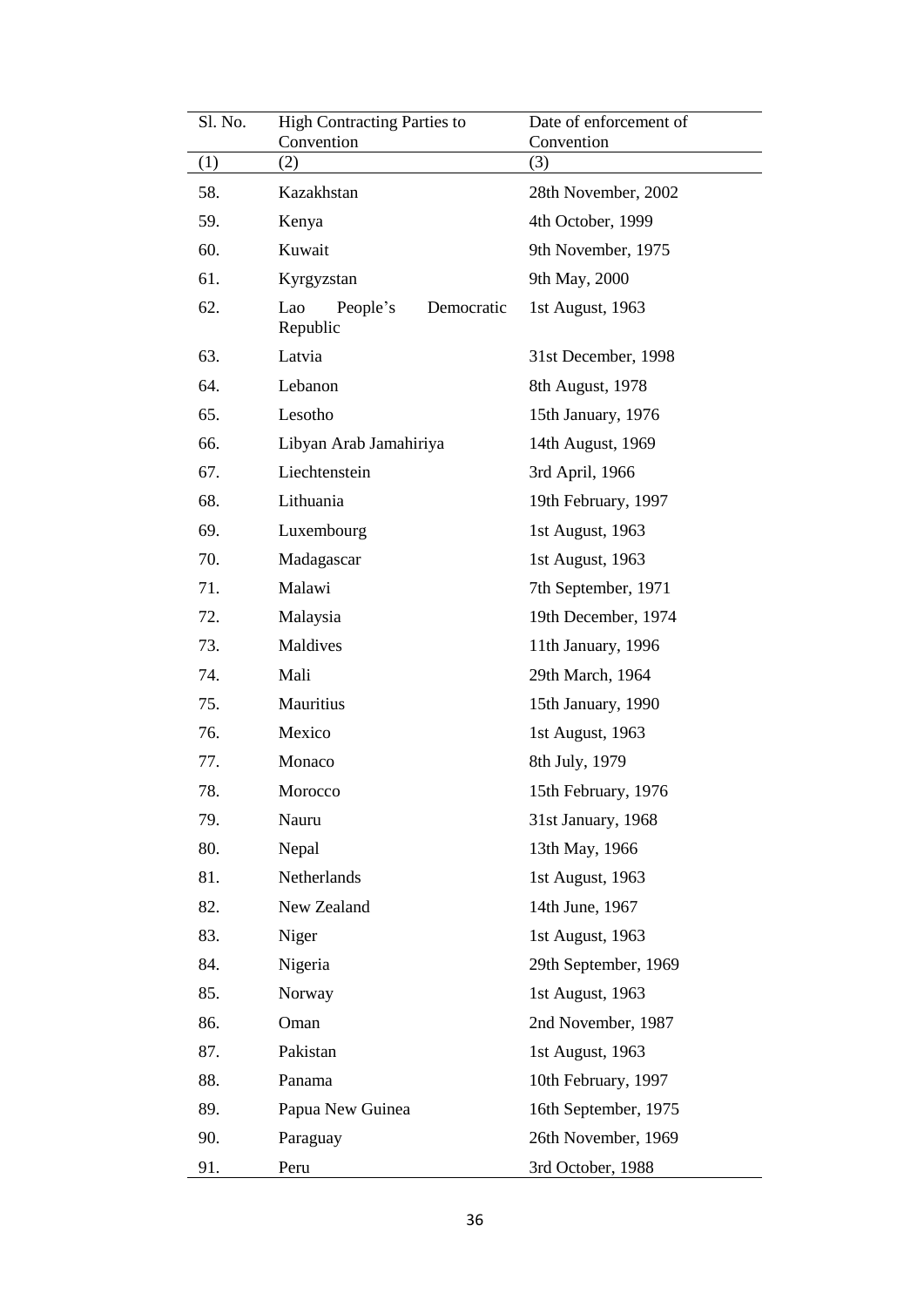| Sl. No.      | <b>High Contracting Parties to</b> | Date of enforcement of                   |
|--------------|------------------------------------|------------------------------------------|
|              | Convention                         | Convention                               |
| (1)          | (2)                                | (3)                                      |
| 92.          | Philippines                        | 28th February, 1967                      |
| 93.          | Poland                             | 1st August, 1963                         |
| 94.          | Portugal                           | 15th December, 1963                      |
| 95.          | Qatar                              | 22nd March, 1987                         |
| 96.          | Republic of Korea                  | 11th October, 1967                       |
| 97.          | Republic of Moldova                | 19th June, 1997                          |
| 98.          | Romania                            | 1st August, 1963                         |
| 99.          | <b>Russian Federation</b>          | 1st August, 1963                         |
| 100.         | Rwanda                             | 27th March, 1991                         |
| 101.         | Saint Vincent and                  | 3rd March, 2002                          |
|              | the Grenadines                     |                                          |
| 102          | Samona                             | 14th January, 1973                       |
| 103.         | Saudi Arabia                       | 27th April, 1969                         |
| 104.         | Senegal                            | 17th September, 1964                     |
| 105.         | Serbia and Montenegro              | 27th April, 1992                         |
| 106.         | Seychelles                         | 22nd September, 1980                     |
| 107.         | Singapore                          | 4th February, 1968                       |
| 108.         | Slovakia                           | 1st January, 1993                        |
| 109.         | Slovenia                           | 25th June, 1991                          |
| 110.         | Solomon Islands                    | 7th July, 1978                           |
| 111.         | South Africa                       | 17th December, 1967                      |
| 112.         | Spain                              | 6th March, 1966                          |
| 113.         | Sri Lanka                          | 25th May, 1997                           |
| 114.<br>115. | Sudan<br>Suriname                  | 12th May, 1975                           |
| 116.         | Swaziland                          | 17th January, 2005<br>18th October, 1978 |
| 117.         | Sweden                             | 1st August, 1963                         |
| 118.         | Switzerland                        | 1st August, 1963                         |
| 119.         | Syrian Arab Republic               | 1st August, 1963                         |
| 120.         | The former Yugoslav Republic       | 17th September, 1991                     |
|              | of Macedonia                       |                                          |
| 121.         | Togo                               | 30th September, 1980                     |
| 122.         | Tonga                              | 22nd May, 1977                           |
| 123.         | Trinidad and Tobago                | 8th August, 1983                         |
| 124.         | Tunisia                            | 13th February, 1964                      |
| 125.         | Turkey                             | 23rd June, 1978                          |
| 126.         | Ukraine                            | 1st August, 1963                         |
| 127.         | <b>United Arab Emirates</b>        | 16th January, 1994                       |
| 128.         | United Kingdom                     | 1st June, 1967                           |
| 129.         | United<br>Kingdom<br>for<br>the    | 1st June, 1967                           |
|              | following territories:             |                                          |
|              | - Bermuda                          |                                          |
|              | - British Antarctic                |                                          |
|              | Territory                          |                                          |
|              | - Cayman, Turks,<br>and            |                                          |
|              |                                    |                                          |
|              | Calcos Islands                     |                                          |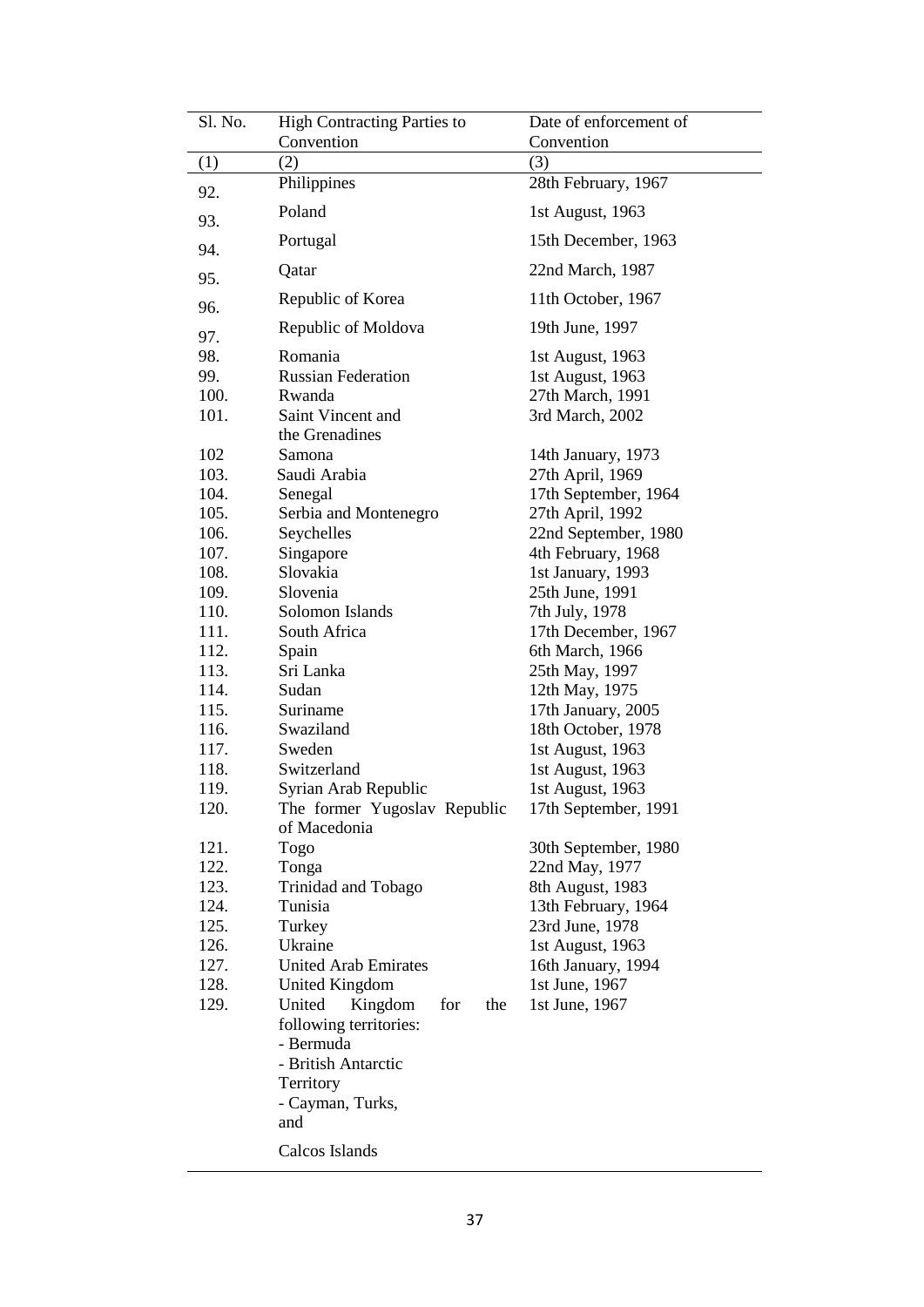| Sl. No. | <b>High Contracting Parties to</b> | Date of enforcement of |
|---------|------------------------------------|------------------------|
|         | Convention                         | Convention             |
| (1)     | (2)                                | (3)                    |
| 130.    | <b>United States</b>               | 14th December, 2003    |
| 131.    | Uzbekistan                         | 28th May, 1997         |
| 132.    | Vanuatu                            | 24th January, 1982     |
| 133.    | Venezuela                          | 1st August, 1963       |
| 134.    | Vietnam                            | 9th January, 1983      |
| 135.    | Yemen                              | 4th August, 1982       |
| 136.    | Zambia                             | 23rd June, 1970        |
| 137.    | Zimbabwe                           | 25th January, 1981     |

PART-III

| Sl. No | <b>State Parties</b> | Date of enforcement |
|--------|----------------------|---------------------|
| (1)    | (2)                  | (3)                 |
| 1.     | Albania              | 19th December, 2004 |
| 2.     | Austria              | 28th June, 2004     |
| 3.     | Bahrain              | 4th November, 2003  |
| 4.     | <b>Barbados</b>      | 4th November, 2003  |
| 5.     | Belgium              | 28th June, 2004     |
| 6.     | <b>Belize</b>        | 4th November, 2003  |
| 7.     | Benin                | 29th May, 2004      |
| 8.     | <b>Botswana</b>      | 4th November, 2003  |
| 9.     | <b>Bulgaria</b>      | 9th January, 2004   |
| 10.    | Cameroon             | 4th November, 2003  |
| 11.    | Canada               | 4th November, 2003  |
| 12.    | Cape Verde           | 22nd October, 2004  |
| 13.    | China                | 31st July, 2005     |
| 14.    | Colombia             | 4th November, 2003  |
| 15.    | Cuba                 | 13th December, 2005 |
| 16.    | Cyprus               | 4th November, 2003  |
| 17.    | Czech Republic       | 4th November, 2003  |
| 18.    | Denmark              | 28th June, 2004     |
| 19.    | Egypt                | 25th April, 2005    |
| 20.    | Estonia              | 4th November, 2003  |
| 21.    | Finland              | 28th June, 2004     |
| 22.    | France               | 28th June, 2004     |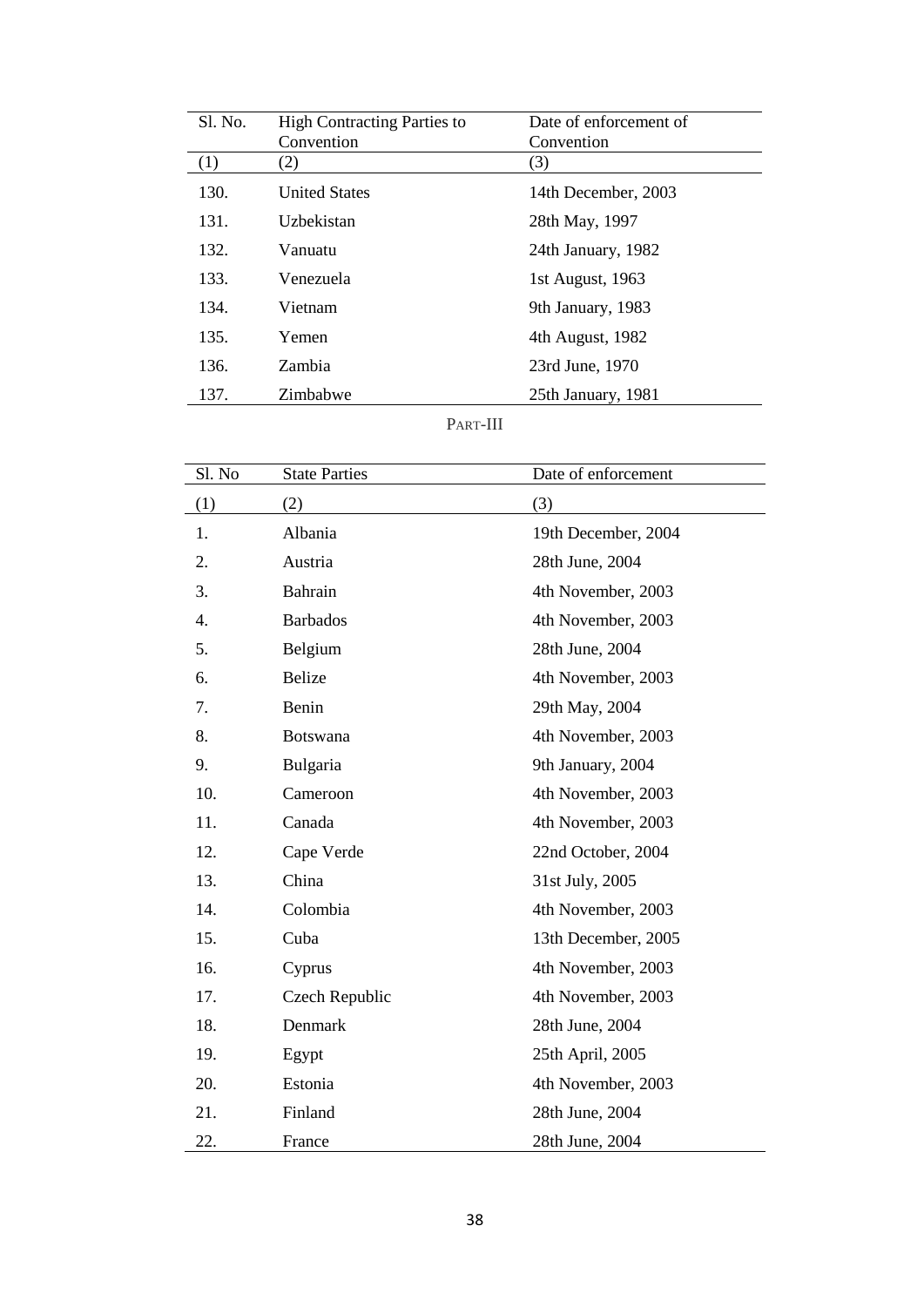| Sl. No | <b>State Parties</b>                | Date of enforcement |
|--------|-------------------------------------|---------------------|
| (1)    | (2)                                 | (3)                 |
| 23.    | Gambia                              | 9th May, 2004       |
| 24.    | Germany                             | 28th June, 2004     |
| 25.    | Greece                              | 4th November, 2003  |
| 26.    | Hungary                             | 7th January, 2005   |
| 27.    | Iceland                             | 16th August, 2004   |
| 28.    | Ireland                             | 28th June, 2004     |
| 29.    | Italy                               | 28th June, 2004     |
| 30.    | Japan                               | 4th November, 2003  |
| 31.    | Jordan                              | 4th November, 2003  |
| 32.    | Kenya                               | 4th November, 2003  |
| 33.    | Kuwait                              | 4th November, 2003  |
| 34.    | Latvia                              | 15th February, 2005 |
| 35.    | Lebanon                             | 14th May, 2005      |
| 36.    | Lithuania                           | 29th January, 2005  |
| 37.    | Luxembourg                          | 28th June, 2004     |
| 38.    | Maldives                            | 30th December, 2005 |
| 39.    | Malta                               | 4th July, 2004      |
| 40.    | Mexico                              | 4th November, 2003  |
| 41.    | Monaco                              | 17th October, 2004  |
| 42.    | Mongolia                            | 4th December, 2004  |
| 43.    | Namibia                             | 4th November, 2003  |
| 44.    | Netherlands                         | 28th June, 2004     |
| 45.    | New Zealand                         | 4th November, 2003  |
| 46.    | Nigeria                             | 4th November, 2003  |
| 47.    | Norway                              | 28th June, 2004     |
| 48.    | Panama                              | 4th November, 2003  |
| 49.    | Paraguay                            | 4th November, 2003  |
| 50.    | Peru                                | 4th November, 2003  |
| 51.    | Portugal                            | 4th November, 2003  |
| 52.    | Qatar                               | 14th January, 2005  |
| 53.    | Romania                             | 4th November, 2003  |
| 54.    | Saint Vincent and the<br>Grenadines | 28th May, 2004      |
| 55.    | Saudi Arabia                        | 14th December, 2003 |
| 56.    | Slovakia                            | 4th November, 2003  |